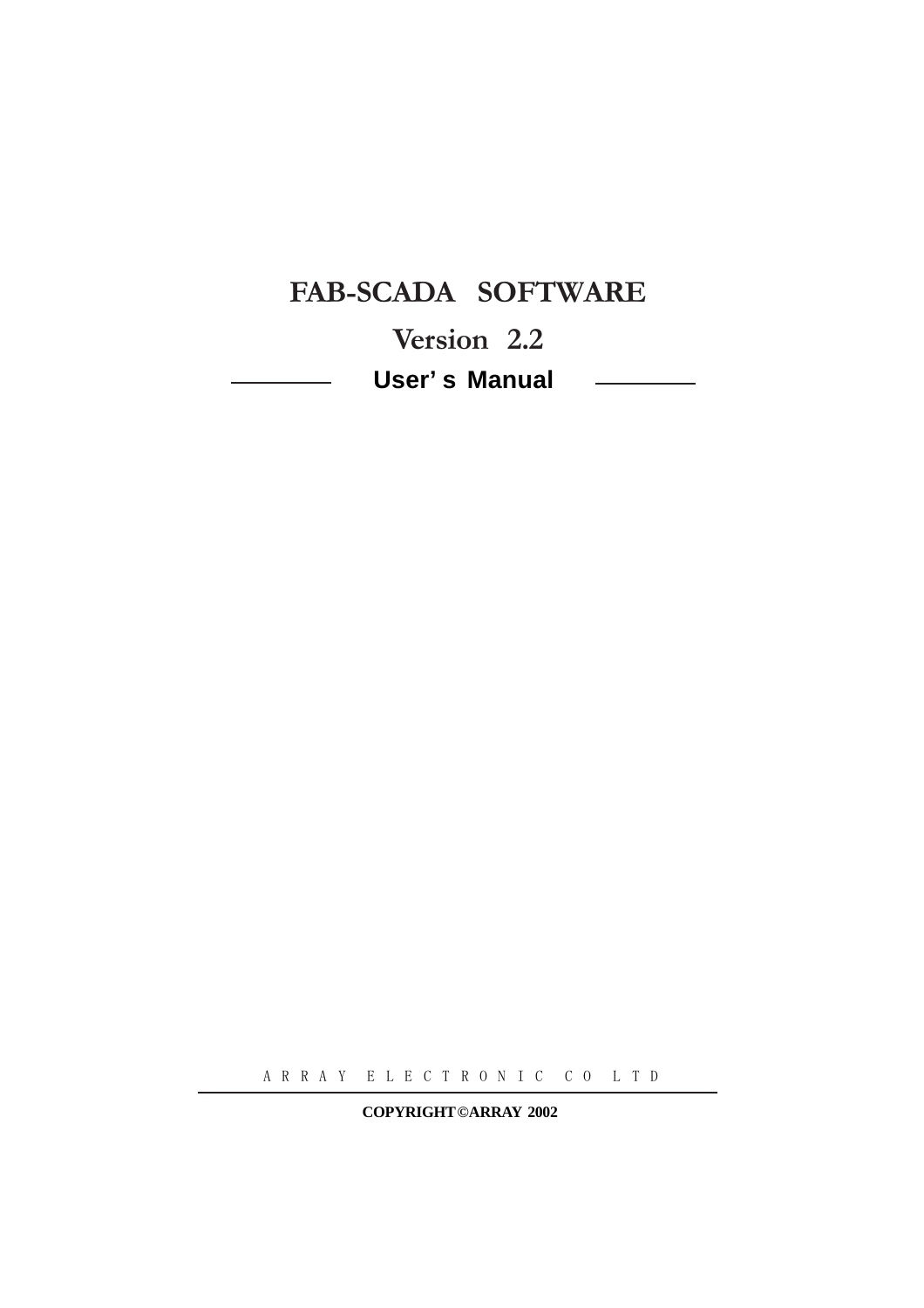# FAB SCADA

# **Contents**

| Chapter1 Brief Introduction to FAB-SCADA Sytem1        |  |
|--------------------------------------------------------|--|
|                                                        |  |
|                                                        |  |
|                                                        |  |
| 1.2.2 Network System of Super-Remote                   |  |
|                                                        |  |
| 1.3 Brief Introduction to FAB-SCADA Sytem3             |  |
| Chapter 2 Installation Of SCADA Sytem4                 |  |
| Chapter 3 Operation Instructions and Quick Buttons8    |  |
| 3.1 Instructions and Buttons in the Control Interface8 |  |
| 3.1.1 System (Operation Instructions                   |  |
|                                                        |  |
| 3.1.2 Mronitor(Operation Instruction                   |  |
|                                                        |  |
| 3.1.3 User (User Management Instructions)9             |  |
| 3.1.4 Query (Query instructions of the System)9        |  |
|                                                        |  |
|                                                        |  |
|                                                        |  |
| 3.2 Operation Instructions and Quick Buttons           |  |
|                                                        |  |
|                                                        |  |
|                                                        |  |
|                                                        |  |
|                                                        |  |
| Chapter 4 Build a Supervisor Control System13          |  |
|                                                        |  |
|                                                        |  |
|                                                        |  |
|                                                        |  |

| 4.4.1 Operation Instruments In Drawing Interface23 |  |
|----------------------------------------------------|--|
|                                                    |  |
| 4.4.3 Drawing the Monitoring Diagram26             |  |
|                                                    |  |
| 4.4.3.2 Draw the Monitor Diagram27                 |  |
| 4.4.3.3 Analyze the Communicating State38          |  |
|                                                    |  |
|                                                    |  |
|                                                    |  |
|                                                    |  |
|                                                    |  |
|                                                    |  |
| 5.2.4 Query the User Information41                 |  |
|                                                    |  |
|                                                    |  |
| 5.5 Explanations for User Authorities42            |  |
|                                                    |  |
|                                                    |  |
|                                                    |  |
|                                                    |  |
|                                                    |  |
|                                                    |  |
|                                                    |  |
|                                                    |  |
|                                                    |  |
|                                                    |  |
|                                                    |  |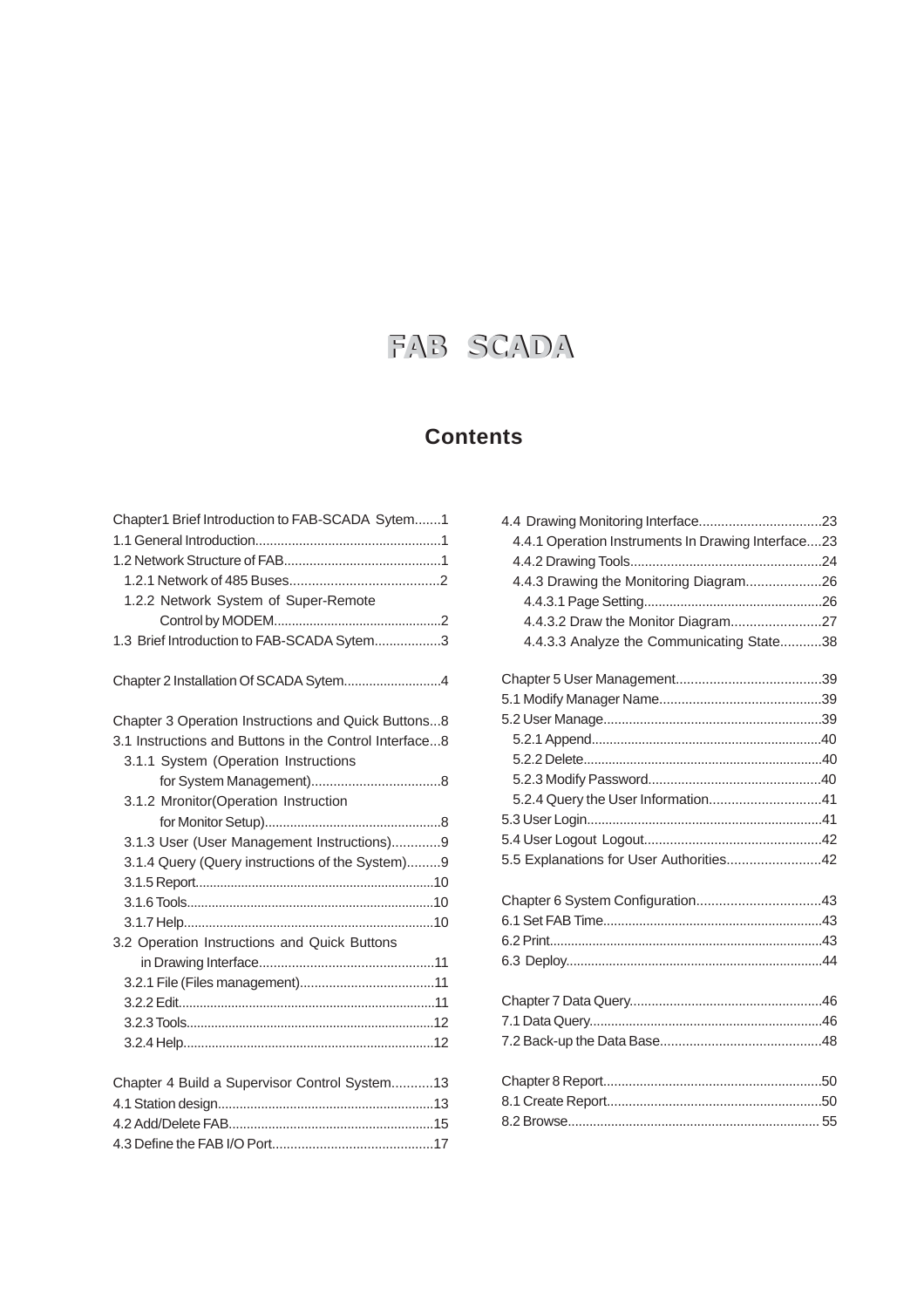# **CHAPTER 1 Brief Introduction to FAB-SCADA System**

#### **1.1 General Introduction**

SCADA System is the System for Supervisor Control and Data Acquisition. It can collect digital and analog of the fields, carry out live or remote real-time control over the fields controlled by the FABs and provide with necessary resource management function.

FAB-SCADA System Software is an easily operated, widely used industrial software for the realization of network function of the FAB Intelligent Controller. It uses FAB as the terminal control unit and it is a network system that collectively carries out the real-time data acquisition and supervisor control over the FABs that separately carry out the auto-control task. On the basis of the FAB-SCADA System Software, users can build complete supervisor management system from PCs to FABS of the control according to the specific field environments and requirements.

Except the basic functions of common PLC, FAB has some special functions: real-time clock function, input and transmission of the analog, voice function, network and remote supervisor control function and so on. In this manual we will introduce how to use the network of FAB Intelligent Controllers to drive FAB-SCADA System.

#### **1.2 Network Structure of FAB**

There are several methods of supervisor control system to use FAB as the site-control unit. Users may build the following three supervisor control systems according to different control requirements.

Scheme 1: Network of 485 Buses is suitable for control system of small scale and short distance (in the range of less than 1.2 kilometers). (As in Fig. 1-1)

Scheme 2: Network System of Supervisor control by MODEM is suitable for control system of small scale and long distance. (As in Fig. 1-2)



 **Fig. 1-1 Serial Communication Using RS485**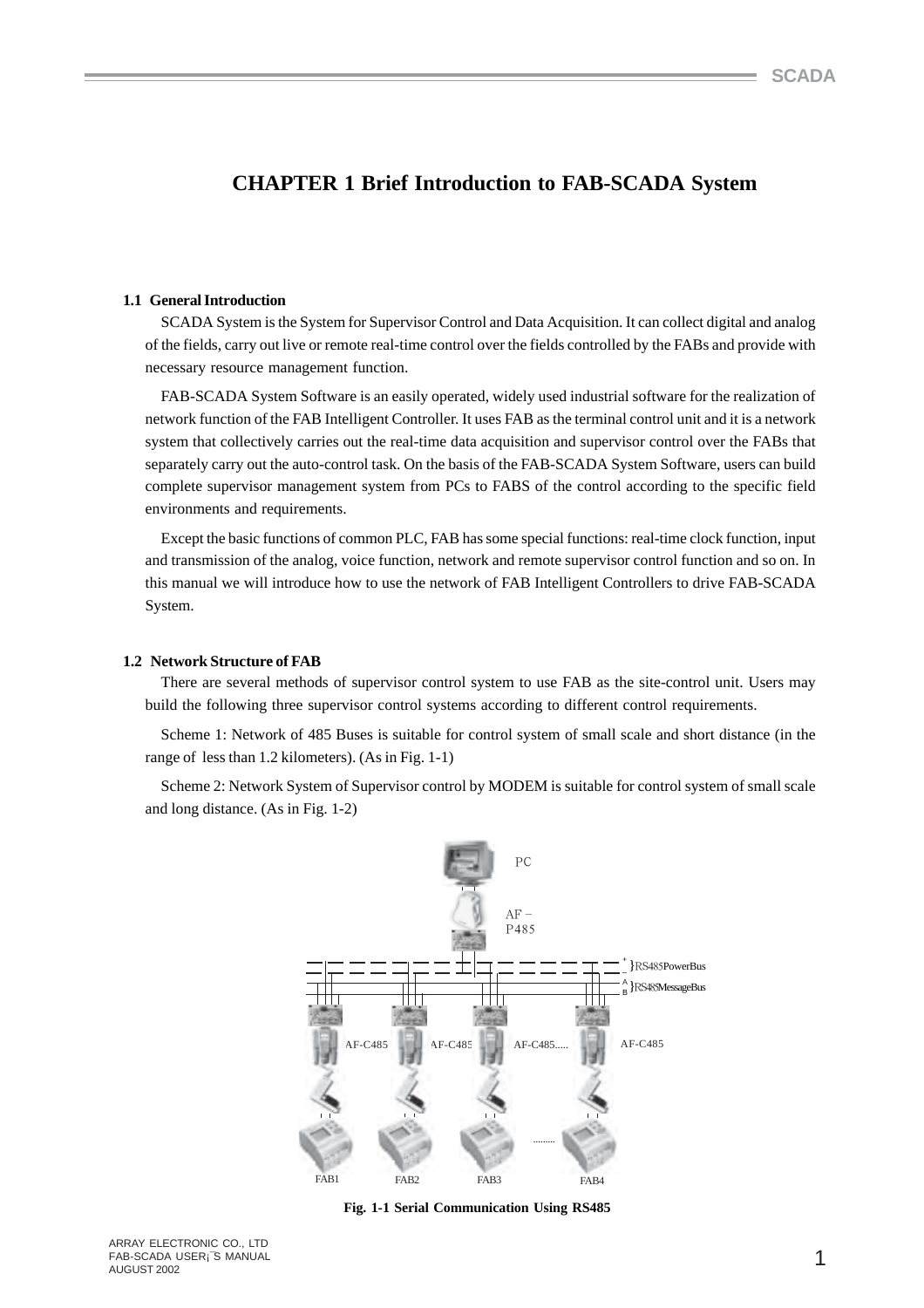### **1.2.1 Network of 485 Buses**

The above diagram is the schematic diagram of the control system using FAB Intelligent Controller as the field-control unit. For FAB wirh a special communication port, it is convenient to use the method via 485 buses.

PC, the upper-machine, communicates with FABs using PC Port via 485 buses. In this system, a PC Port can communicate with maximum of 255 independent FABs separately. In ofter word a PC can supervise the running state of 255 FABs simultaneously. If the PC port is expanded, a PC can communicate with infinite number of FABs.

This system is of small structure and can easily built with other machine. It also greatly simplifies the DCS system. Comparing with other field networks of buses, it not only can provide a clear field supervisor diagram from the top to the bottom, but can also minimized the cost of the users. Building this control network, it is only need to be equipped with the communication adaptor of AF-C232, AF-P485 OR AF-C485.

**Notes:** This system is suitable for small scale in general in the range of less than 1.2 kilometers, for example modern residential quarters and so on.

#### **1.2.2 Network System of Long Distance Remote Control by MODEM**



 **Fig. 1-2 Remote control Using MODEM**

If you need to carry out long distance (no limit via telephone network) supervisor control, whether using one FAB or many FABs, you may realize it by using the designing method of the above figure by the aid of telephone network and MODEM.

 Building this supervisory control network, you need to equip with AF-M232, AF-C232 and a standard MODEM together with telephone network, also to select a voice module. The features of this kind of monitor network is as follows:

1. PC, the upper machine scans the FAB control unit at the control end in circle, to realize the real time control.

2. When realizing the long distance real time control using a FAB, the PC may realize the maintenance function to the downloading program of the FAB at the far end.

3. Being set to monitor the breakdown status of a station, the FAB, the lower machine, will give alarming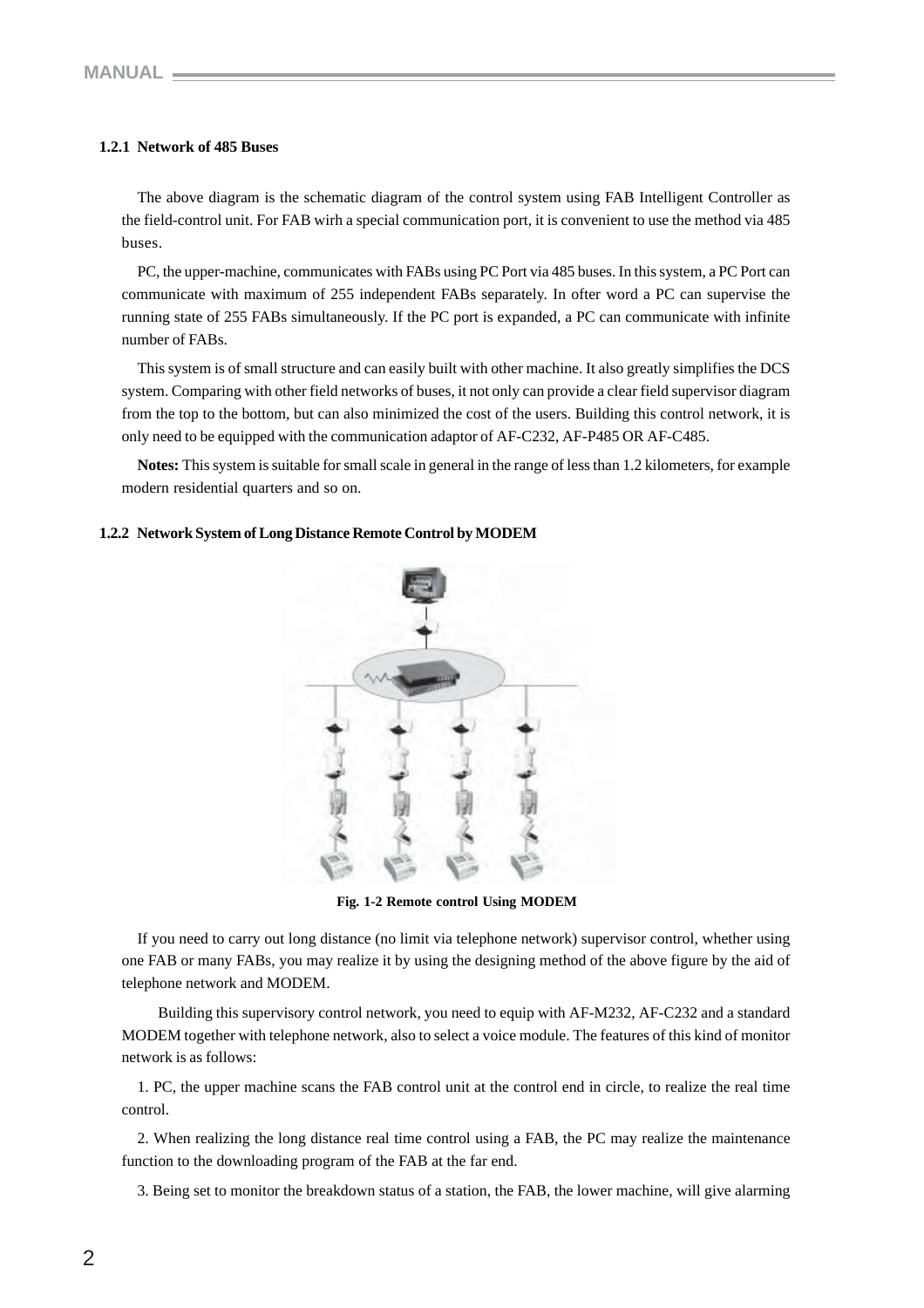signals to PC, the upper machine, if a breakdown is taking place. If being equipped with a voice module, it will send voice alarming signals and dial the pre-set telephone number to alarm.

#### **1.3 Brief Introduction to FAB-SCADA System**

FAB-SCADA System provides the users with a friendly secondary development interface and makes it possible for the users to build a control system as they need. It may be the collective control of intelligent residential quarters or of PCs dispersed in cities.

The displaying in Fig. 1-3 is the FAB-SCADA System control displaying main tableau. In the tableau, you only need to click the mouse and invoke the control flow diagram to monitor the field data and state of different control network spots, observe the resources, print the report and so on.



 **Fig. 1-3 Main Diagram of FAB-SCADA**

In order to make it possible for the users to build their own control system, FAB-SCADA Software provides the users with a friendly secondary development interface as shown in Fig. 1-4. In this interface, you may freely build the network system of your own by using draw tools.

| United                                                           | #1×    |
|------------------------------------------------------------------|--------|
| Bit Isak Bay<br>Eile                                             |        |
| @ 国风 X D (公 → → [ 功功数 1) ※ b   ■ B F   M<br>XCone<br>n           |        |
|                                                                  |        |
| $= -\frac{1}{2}$<br> 9月25年11月1日 1日 <br>w<br>$\overline{15}$<br>w |        |
| 下田 り 日本される たちめ<br>工口                                             |        |
|                                                                  |        |
|                                                                  |        |
| ш                                                                |        |
|                                                                  |        |
|                                                                  |        |
|                                                                  | $\sim$ |
|                                                                  |        |
|                                                                  |        |
|                                                                  | $\sim$ |
|                                                                  |        |
|                                                                  |        |
|                                                                  |        |
|                                                                  |        |
| $-111$                                                           | .      |
|                                                                  |        |
|                                                                  |        |
|                                                                  |        |
| $-111$                                                           | $-111$ |
|                                                                  |        |
| --                                                               |        |
|                                                                  |        |
|                                                                  |        |
|                                                                  |        |
|                                                                  |        |
|                                                                  |        |
|                                                                  |        |
| ٠                                                                |        |
| Fixulz                                                           |        |

**Fig. 1-4 Drawing Interface**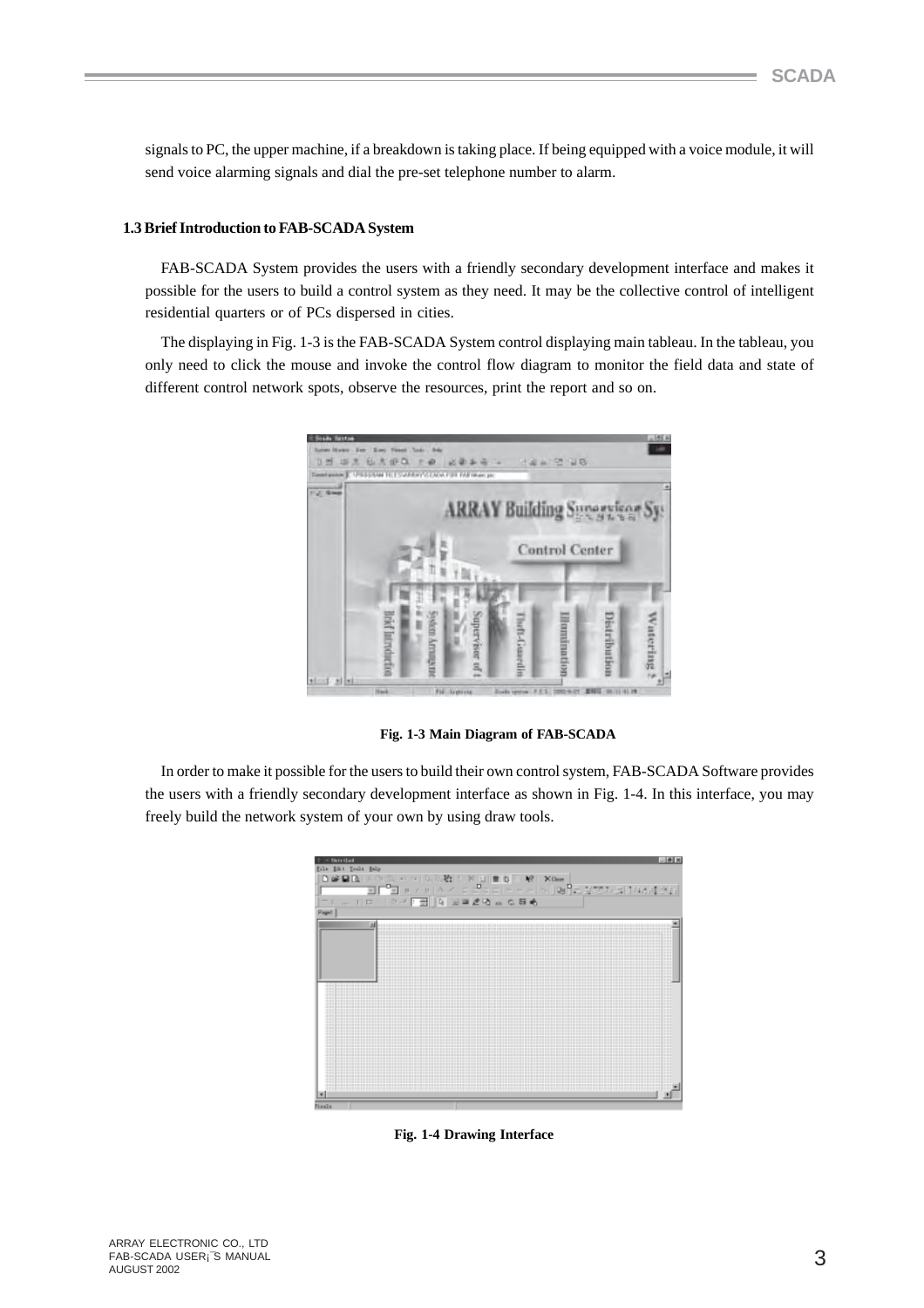# **Chapter 2 Installation of SCADA System**

 SCADA System can be used in the environment of WIN9X/WINNT/WIN2000 and so on and the hardware requirements are above 586.

Detailed installation steps are as follows:

Step 1. Insert the CDROM disk into the disk drivea breakdown. The installation system will run automatically and the following installation interface will appear;



**Fig. 2-1 Installation Interface 1**

Step2. Click; °Next; ± to continue in Fig. 2-2. Key in the users; information and click; °NEXT; ± to continue in Fig. 2-3;



**Fig. 2-2 Installation Interface 2**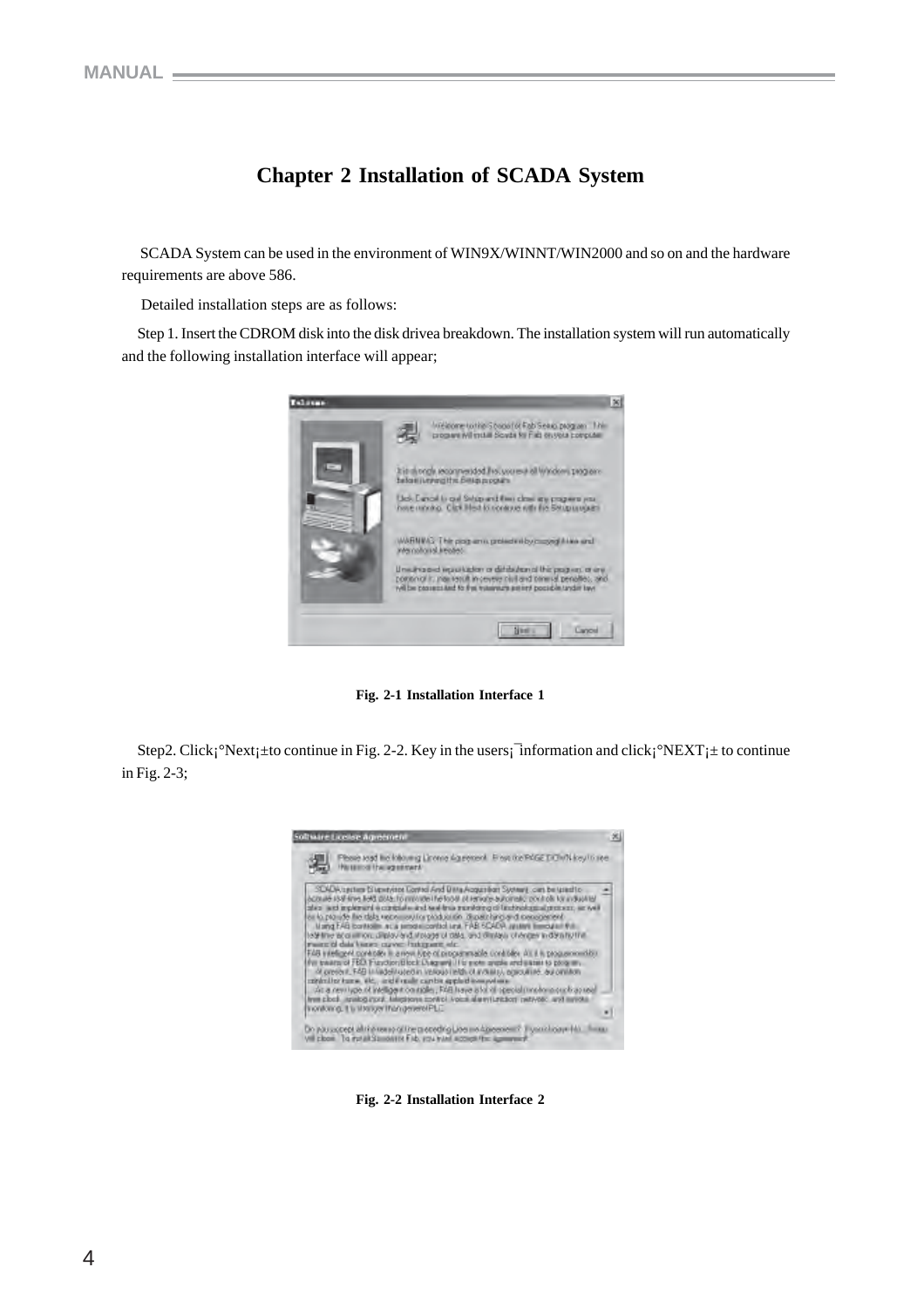|         | Please enter your name. the name of the company for whom you<br>work and the product ranal number. |
|---------|----------------------------------------------------------------------------------------------------|
| Name:   | Minister                                                                                           |
| Company | Ar15v                                                                                              |
| Sees    | 123456                                                                                             |
|         |                                                                                                    |

**Fig. 2-3 Installation Interface 3**

Step 3. Setup destination directory. Click  $\mathbf{i}^{\circ}$ Browse $\mathbf{i}^{\pm}$  and then you can setup the destination directory. The system default destination directory is C:\Program Files\array\SCADA For FAB;

|    | Setup will install Sceda for Fab in the following folder.<br>To initali to this folder; click Next. |
|----|-----------------------------------------------------------------------------------------------------|
| E  | To initialito a different folder, click Browne and relect another<br>tolder.                        |
| æ. | You can choose not to mital Scada to Fab by sticking Cancel to<br>eat Sekio<br><b>COLLEGE</b>       |
|    | Destination Folder<br>Вточти.<br>D.SProgram Files/Virray/Scede for Fab.                             |
|    | <b>Lanod</b><br>CBack<br>Nast 3                                                                     |

**Fig. 2-4 Installation Interface 4**

Step4. Setup Installation/Deletion Folders. (This item will appear in the function menu of ¡°Control Panel" ¡°Add/Delete". We select ¡°SCADA for FAB for example). Completing the setup, click ¡°Next¡± to continue in Fig. 2-5.

| Setup Type |          |                                                                                         | × |
|------------|----------|-----------------------------------------------------------------------------------------|---|
|            |          | Click the type of Setup you prefer. from click Next.                                    |   |
|            | F Troics | Program will be installed with the most common-<br>options. Recommended for next users. |   |
|            | Compact  | Program will be installed with minimum required<br>options).                            |   |
|            | Custom   | You may choose the optom: you want to mital.<br>Recommended for advanced users:         |   |
|            |          | Neut's<br>r Back<br>Cancel                                                              |   |

**Fig. 2-5 Installation Interface 5**

Step5. In Fig. 2-6, if you want to run the system immediately, select  $\hat{i}$  Yes $\hat{j}$ ±. Launch the program file. We don;<sup> $\tau$ </sup> want to run the system immediately and click  $\mathrm{i}^\circ$ Finish $\mathrm{i}$ ±.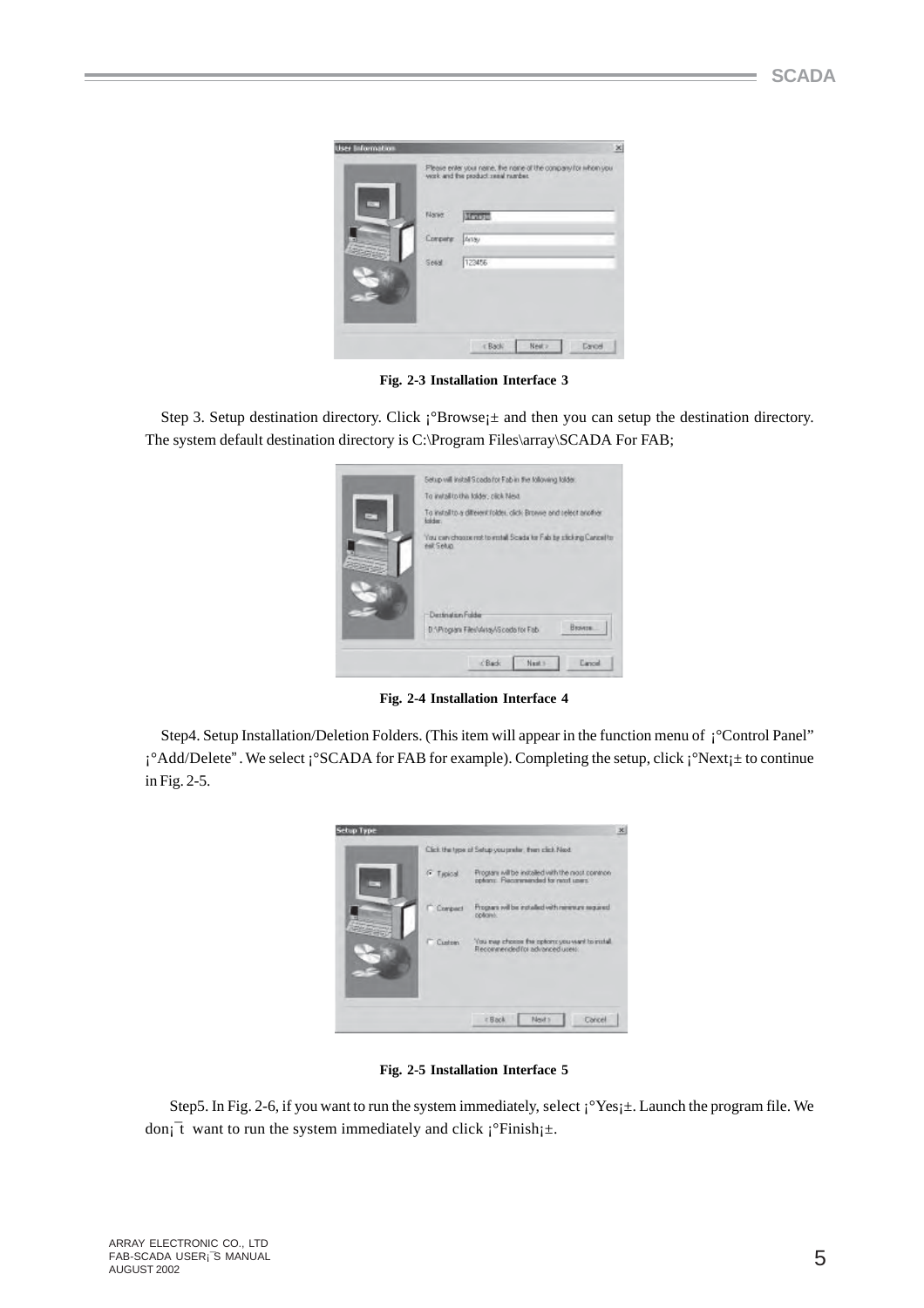

**Fig. 2-6 Installation Interface 6**

Step 6. Run SCADA System. Select  $\hat{i}$ °Program $\hat{i}$  =  $\hat{j}$ °SCADA for FAB $\hat{i}$  ±and then click the icon.

| <b>Partie</b>     |                                             |                      |
|-------------------|---------------------------------------------|----------------------|
|                   |                                             |                      |
| Werdmoul/points   |                                             |                      |
| <b>Rogians</b>    | Aczessures<br>Ξ                             |                      |
|                   | 曲<br><b>Sterrup</b>                         |                      |
| <b>Documents:</b> | <b>CT AVINADVA C</b>                        |                      |
| 勗                 | <b>IMenetEvices</b><br>Call Curtool Express |                      |
|                   | Ed Bellono Degri 5                          |                      |
|                   | ST LIKEWISHING S.S. Promessional EDITION    | <b>EVALUE</b><br>团   |
| юb                | <b>ET IMMEASS</b>                           | PINGUIGHTETSAE       |
| œ<br>Run.         | TWO WIT VEGAS Studio 6-D                    | Quality              |
|                   | <b>INGOSOFF WAS Fublishing</b><br>阓         | State For RAB        |
| Stat Down         | Chronos<br>岛                                | <b>UWSNAIR</b> Skota |

 **Fig. 2-7Run SCADA System**

 Step7. Uninstall the system. This task needs to be run when the system is not needed or the system does not work normally. (Certainly, data need to be backuped before the uninstallation. As to backup, we will explain further in the following chapters). Click  $\mathrm{i}^\circ$ Setup $\mathrm{i}^\circ\mathrm{i}^\circ$ Control Panel $\mathrm{i}^\circ\mathrm{in}$  Fig.2-8, and then click ¡°Installation¡±| selete to enter the interface in Fig. 2-9. Select¡°SCADA for FAB¡±Setup while installation) in the Listing Frame and then click  $\mathbf{i}^{\circ}$ Add/Delete $\mathbf{i}$ ±.

|                   | Widows Uposts   |                                                           |   |                    |  |
|-------------------|-----------------|-----------------------------------------------------------|---|--------------------|--|
| 夁                 | <b>Trograms</b> | <b>Actessaries</b>                                        |   |                    |  |
|                   |                 | Steriup                                                   |   |                    |  |
|                   | <b>FOUNDRYS</b> | <b>CT WILLOLD THE</b>                                     |   |                    |  |
| 鶋                 |                 | <b>Internet Explorer</b>                                  |   |                    |  |
| Search            |                 | <b>CJ</b> Cutlook Expanse.<br>First Booknabebis           | ٠ |                    |  |
|                   |                 | Et healshed 5.5 Philessippi Edition                       |   | <b>+ H Exerity</b> |  |
| Felp              |                 | <b>A InterBase</b>                                        |   | A Himsdal PLC FAB  |  |
| 烟<br><b>BUnit</b> |                 | THE REGISTER WAS TREASURED FOR<br>Hooseft lees Publishing |   | OuidiT.            |  |
|                   |                 | 启                                                         |   | Scade For FAB      |  |

**Fig. 2-8 Installation System 1**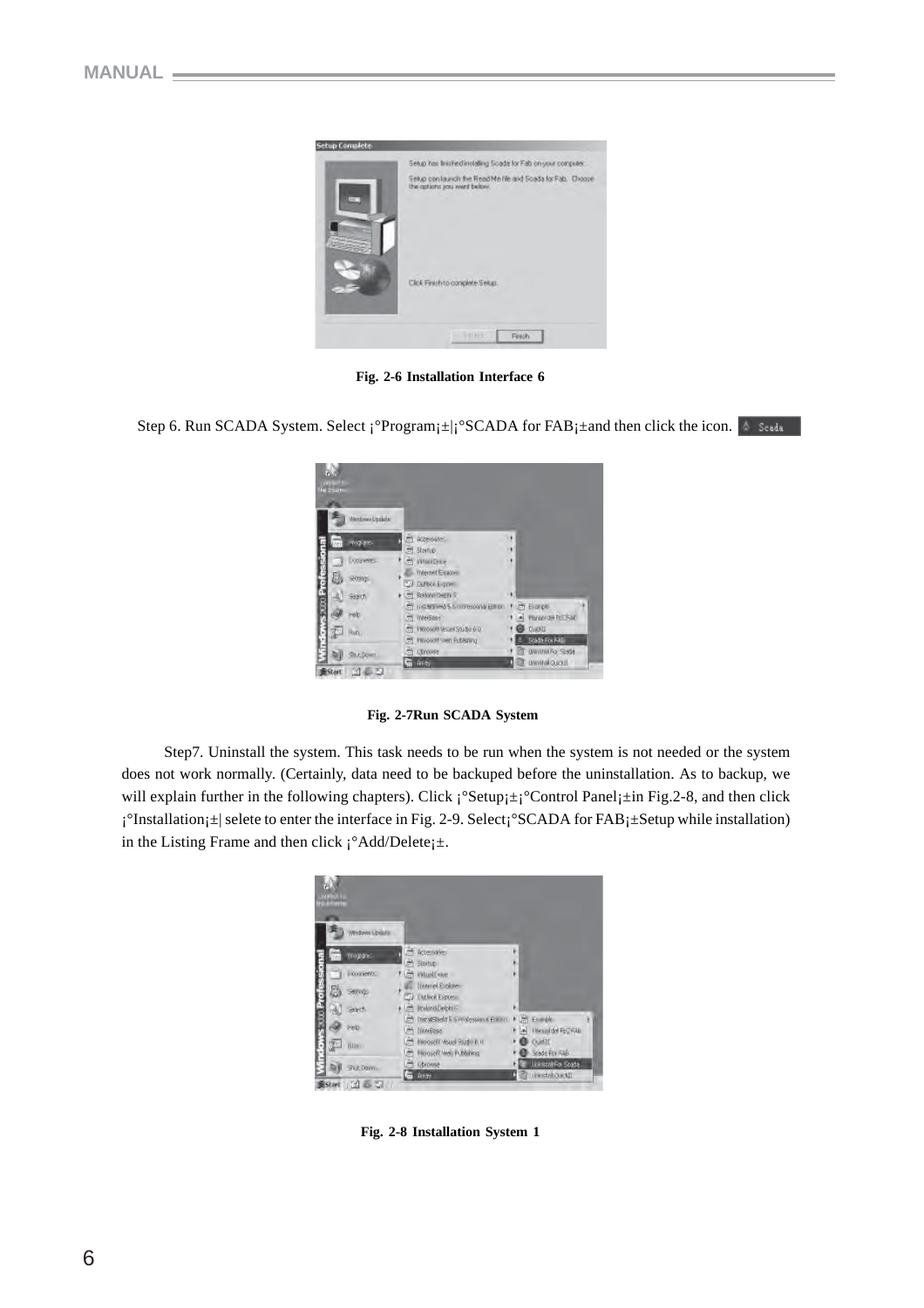|                     | Add/RumstvarPrograms                                                           |                          | $\frac{1}{2}$ $\frac{1}{2}$ |
|---------------------|--------------------------------------------------------------------------------|--------------------------|-----------------------------|
|                     | Durintly exhaled programs:                                                     | Set by None              | 型                           |
| No                  | 3 Holbid Deltin 5                                                              | S10                      | 1706B =                     |
| <b>UT</b>           | ViceBase                                                                       | 306                      | 空間                          |
|                     | Morealt visual Studio e 0 Enterprise Edition                                   | Ste                      | 18949                       |
| $\langle 0 \rangle$ | For Microsoft IVPb Buttstwig Waters L S3                                       | See.                     | 1939                        |
| ÷                   | <b>Scala for Eatr</b>                                                          | 38                       | 139.6                       |
|                     |                                                                                | Lised                    | <b>Lender</b>               |
|                     | To disease the program of throws it from your<br>consulter club Dongeritanonen | $-10n$<br>Chinak/Renoval | 312912312                   |
|                     | UNIVERSITY WAS CITED AND RELEASE.<br>ond book de                               |                          |                             |
|                     |                                                                                |                          |                             |
|                     |                                                                                |                          |                             |
|                     |                                                                                |                          |                             |

**Fig. 2-9 Installation System 2**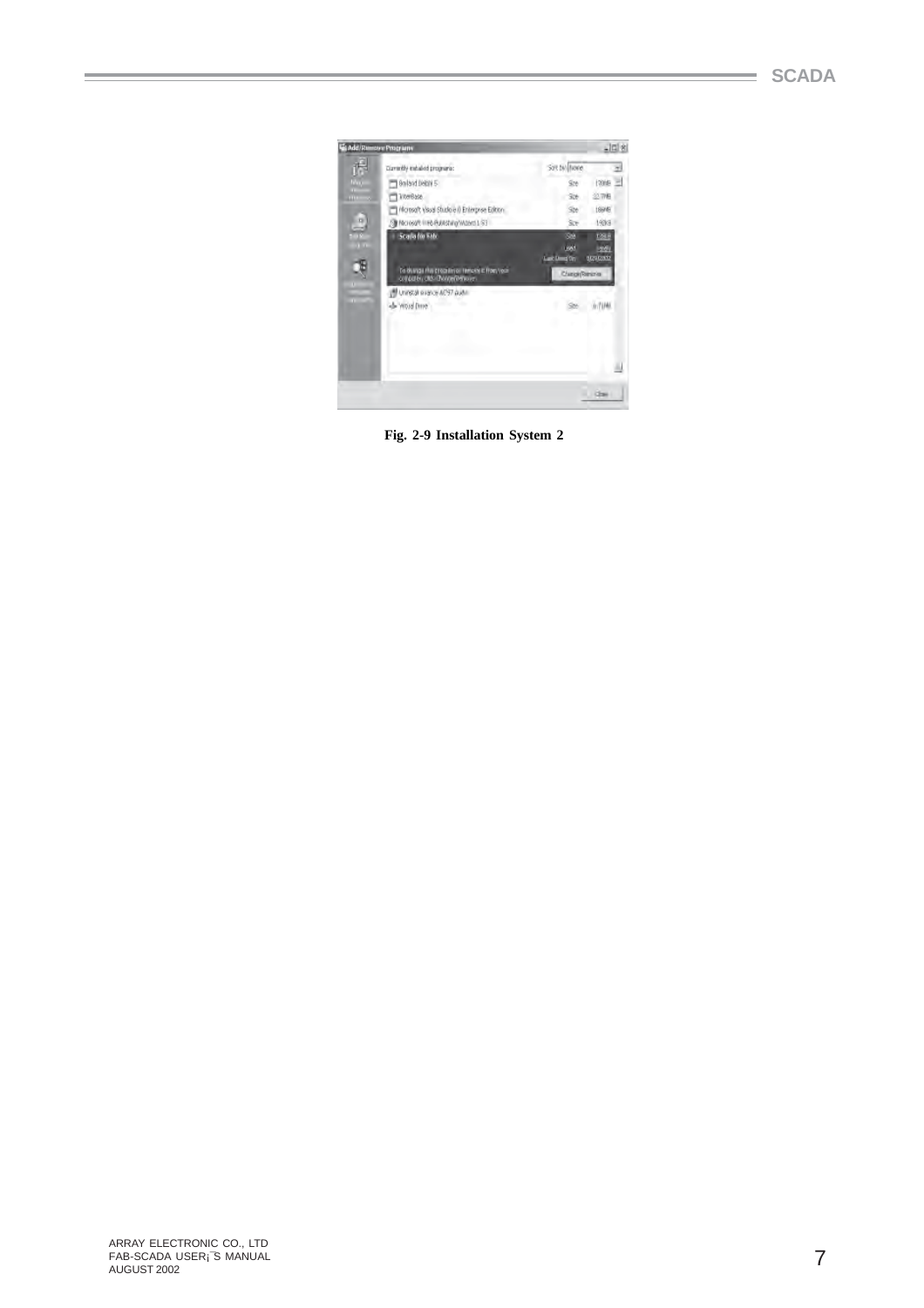# **Chapter 3 Operation Instructions and Quick Buttons**

#### **3.1 Instructions and Buttons in the Control Interface**

In the instruction toolbar of FAB-SCADA system running state there are some main operation instructions such as System, Monitor, User, Query, Report, Tools and Help. They are used to complete the system equipping and to observe the values. We will introduce their functions one by one in the following.

#### **3.1.1 System (Operation Instructions for System Management)**

| Scode System            |                                                         |  |
|-------------------------|---------------------------------------------------------|--|
|                         | System Monitor Liser Query Report Tools Help            |  |
| Set FAB time<br>Printer | & @ @ Q   ? @   Z # & &   B   & +   Z # &   Z #   B   B |  |
| Deploy                  | DGRAN FILES\ARRAY\SCADA FOR FAB\Main.pic:               |  |
| Exit                    |                                                         |  |



Set FAB time: Deliver the current time of the computer to FAB controllers and is equvalent to the quick button

Printer: Print the report and is equvalent to the quick button

Deploy: When the user edits a control system, he can package all the diagrams under the SCADA directory and related files into one engineering file and then deploy it to other computers. Receiving the engineering files, other computers can install all the diagrams and equipping files in it under the SCADA system environment. And it is equvalent to the fast button

Exit: Close the SCADA system and is equvalent to the quick button

#### **3.1.2 Monitor (Operation Instruction for Monitor Setup)**

Operation Instructions for Monitor Setup include Clear alarm, Draw tools, Station Design, Add/Delete FAB, Design FAB and Design Var.



**Fig. 3-2 Operation Instructions for Monitor Setup**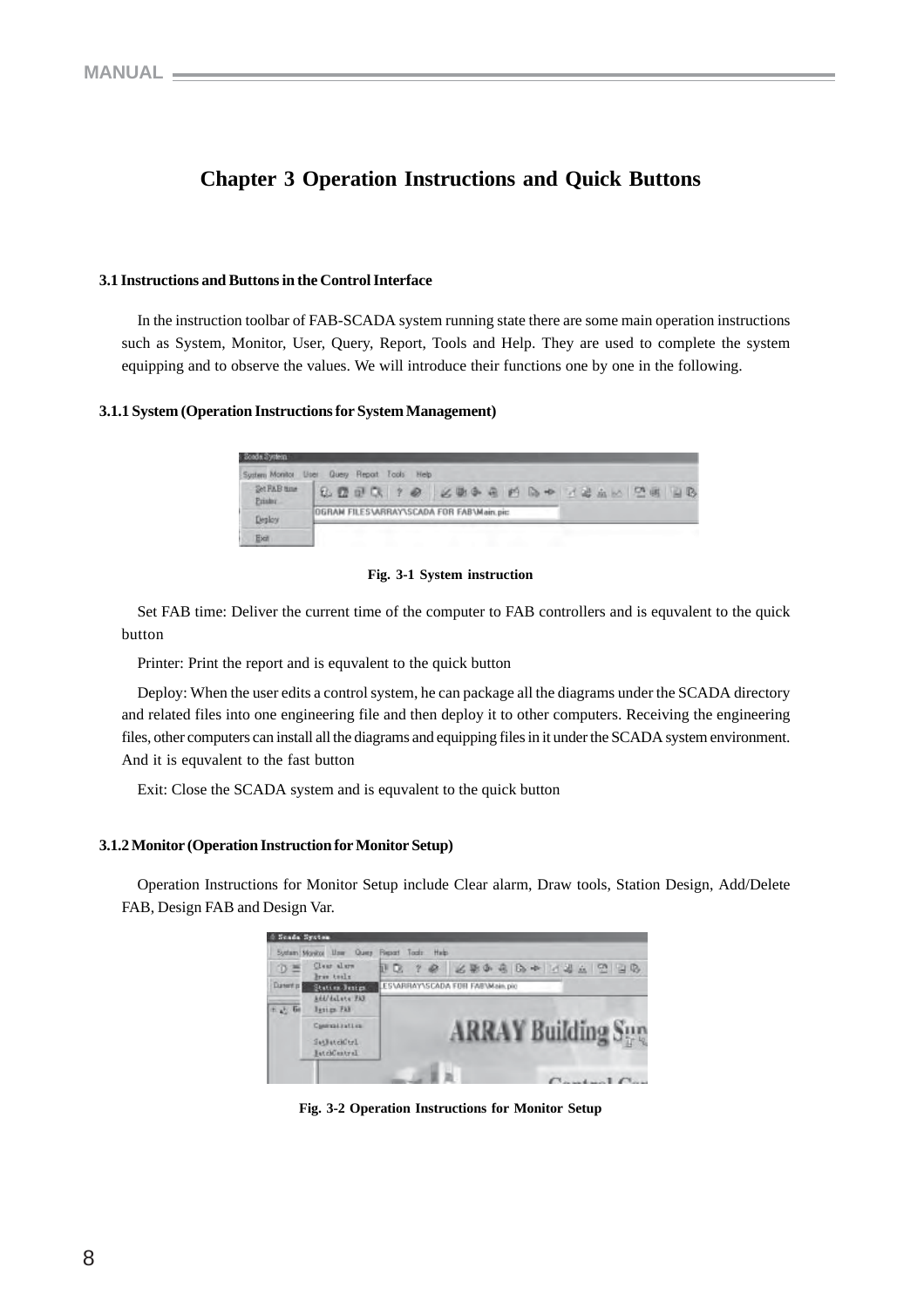Clear alarm: Clear alarm information and reset and is equivalent to the quick button ₿

Draw tools: Open or close the drawing interface and is equivalent to the quick button Ù,

Station design: Design a station and is equivalent to the quick button ight

Add/delete FAB: Setup an specified number of FAB controllers in a station and is equivalent to the quick button **form** 

Design FAB: Design each input/output of FAB and is equivalent to the quick button

Communication: Display communication data.

Set Batch Ctrl: Set Batch Process. Being used for the lifetime-control of the ON/OFF of all the FAB output. (To complete all the actions in one step.)

Batch Control: Execute the Batch Process.

Design Var: Design variable and is equivalent to the quick button 凾

#### **3.1.3 User (Users¡¯Management Instructions)**

 Users¡¯management instructions are for the management of the operator setup of the whole system, including User Modify Manager, User Manage, User Login and User Logout.

| <sup>5</sup> Scala System |                                                |                                  |
|---------------------------|------------------------------------------------|----------------------------------|
|                           | System Monitor: User: Query Report Tools: Help |                                  |
| 40<br>3 원                 | UserModifyMorrogec                             | 必要条理 的一个                         |
|                           | <b>UseMssage</b>                               |                                  |
| Current picture C         | Usef ogay                                      | <b>NY\SCADA FOR FAB\Main.pic</b> |
|                           | Used ogout                                     |                                  |

**Fig. 3-3 Users instruction**

User Modify Manager: Modify the name and password of the manager. The default

name is Manager and the default password is $\degree$ 0001<sub>1</sub> $\pm$ 

User Manage: Add normal users after the login of the system manager.

User Login: Users use this instruction to login SCADA system.

User Logout: Users use this instruction to logout SCADA system.

#### **3.1.4 Query (Query instructions of the System)**

 In SCADA system, the instructions may be used to query the history records of all measuring values, curve diagrams and so on.

| Scada System                  |              |               |       |                  |  |
|-------------------------------|--------------|---------------|-------|------------------|--|
| System Monitor<br>User        | <b>Query</b> | Report        | Tools | Help             |  |
| り号 (1)                        |              | History       |       | Analog           |  |
|                               |              | SOE (Digital) |       | Pulse            |  |
| Current picture C: VPROE<br>図 |              | Backup DB     |       | SCADA FUH FAB\Ma |  |

**Fig. 3-4 Query instruction**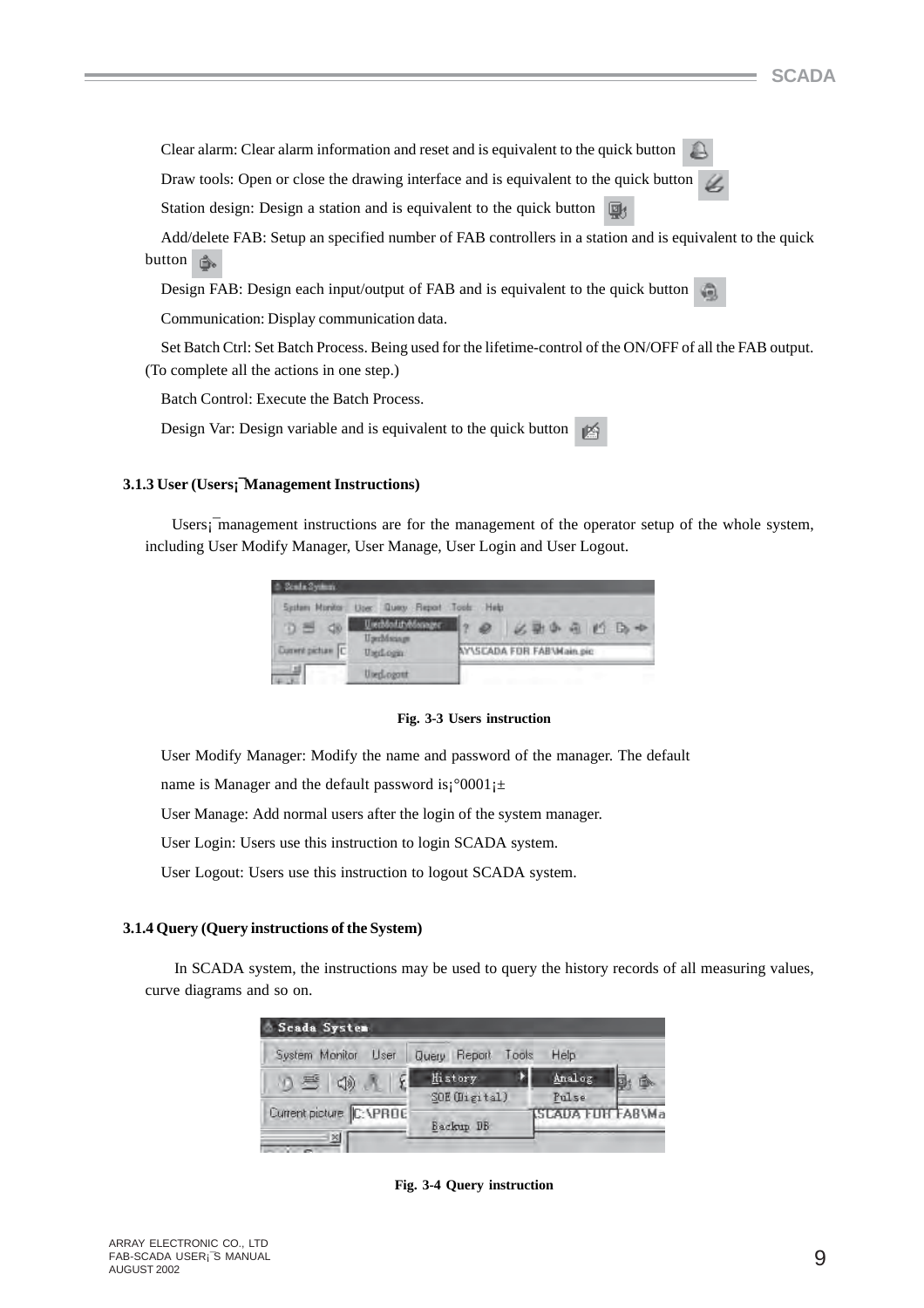History: Show the history data of remote measurement signal.

SOE: Show all the history data of the switch state.

Backup DB: Backup the database.

# **3.1.5 Report**



 **Fig. 3-5**

Create Report: Start a new report.

Browse: Browse the report.

# **3.1.6 Tools**

| & Scada System                                                                                                                                                         |                 |                                                       |
|------------------------------------------------------------------------------------------------------------------------------------------------------------------------|-----------------|-------------------------------------------------------|
| System Monitor User Query Report Tools Help                                                                                                                            |                 |                                                       |
| $0 \leq (1)$ $\leq$ $\frac{1}{2}$ $\frac{1}{2}$ $\frac{1}{2}$ $\leq$ $\frac{1}{2}$ $\leq$ $\frac{1}{2}$ $\leq$ $\frac{1}{2}$ $\leq$ $\frac{1}{2}$ $\leq$ $\frac{1}{2}$ | Monitor toolber | $\mathbf{A}$ $\oplus$ $\oplus$ $\oplus$ $\rightarrow$ |
| Current picture C:\PROGRAM FILES\Al v Group state                                                                                                                      |                 | <b>AB</b> \Main.pic                                   |

**Fig. 3-6 Tools instruction**

System Toolbar: Open/Close the System Toolbar. Monitor Toolbar: Open/Close the Monitor Toolbar. Group state: The state of the group.

#### **3.1.7 Help**



**Fig. 3-7 Help instruction**

Context: The operation context about SCADA.

About: Brief introduction to SCADA.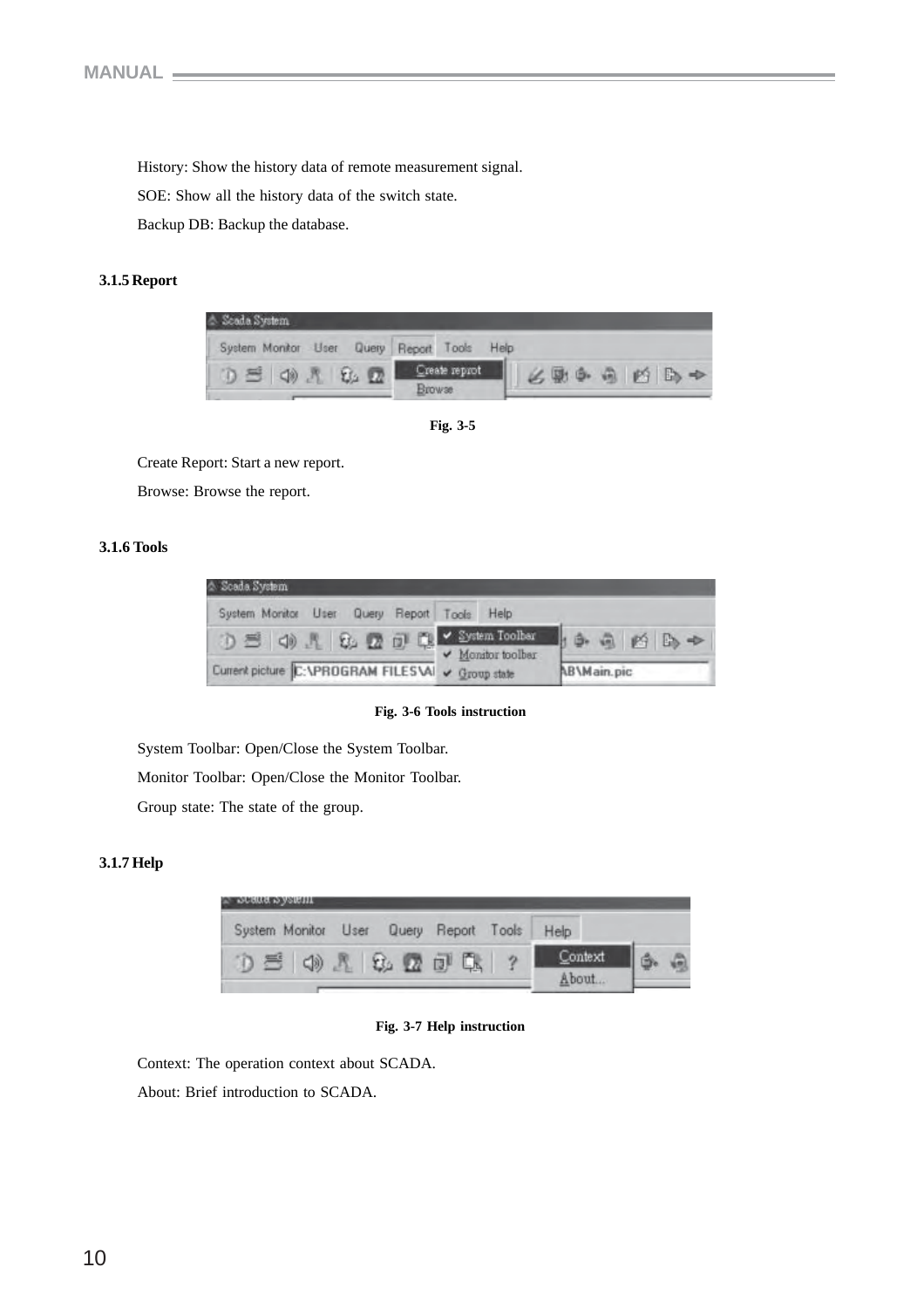#### **3.2 Operation Instructions and Quick Buttons in Drawing Interface**

Starting SCADA system, the monitor interface will be displayed first. Users needs to login to enter the system, and clicks Monitor/Draw Tools or the icon to enter the drawing interface. The drawing interface is mainly used to edit the site control diagram, connect the site material objects in different control field and assign physical content to them.

| & - Untitled<br>File Edit Tools Help                     |                              |                                                  |
|----------------------------------------------------------|------------------------------|--------------------------------------------------|
| New<br><b>Open</b><br>Save<br>Save as                    | $C$ trl+N<br>Ctrl+O<br>CutH3 | E<br>$83 - 14$<br><b>B</b><br>丑工<br>$1/2x - 2/2$ |
| Vintentian<br>Chart Option<br>Page Option<br><b>View</b> | Ctrl+P                       |                                                  |
| Exit                                                     |                              |                                                  |

**Fig. 3-8 File instruction**

#### **3.2.1 File (Files management)**

New: Open a new drawing page, same as button  $\Box$  or clicking Ctrl+N.

Open: Open an existing drawing page, same as button  $\approx$  or clicking Ctrl+O.

Save: Save the edited drawing page, same as button  $\Box$  and clicking Ctrl+S. The default saving directory is .\SCADA FOR FAB.

**Notes**: Please do not change the saving directory randomly. For the file to be invoked by the system successfully, the file must be saved in this directory.

Save as: Change the directory of the existing edited page and save it.

View: View the edited drawing diagrams.

Exit. Exit the drawing interface.

### **3.2.2 Edit**

|         | <b>SECTION</b> | иI              |   |
|---------|----------------|-----------------|---|
|         |                |                 | ÷ |
|         |                | tu<br>99.9<br>٠ |   |
|         |                |                 |   |
| 1000000 |                |                 |   |

 **Fig. 3-9 Edit instruction**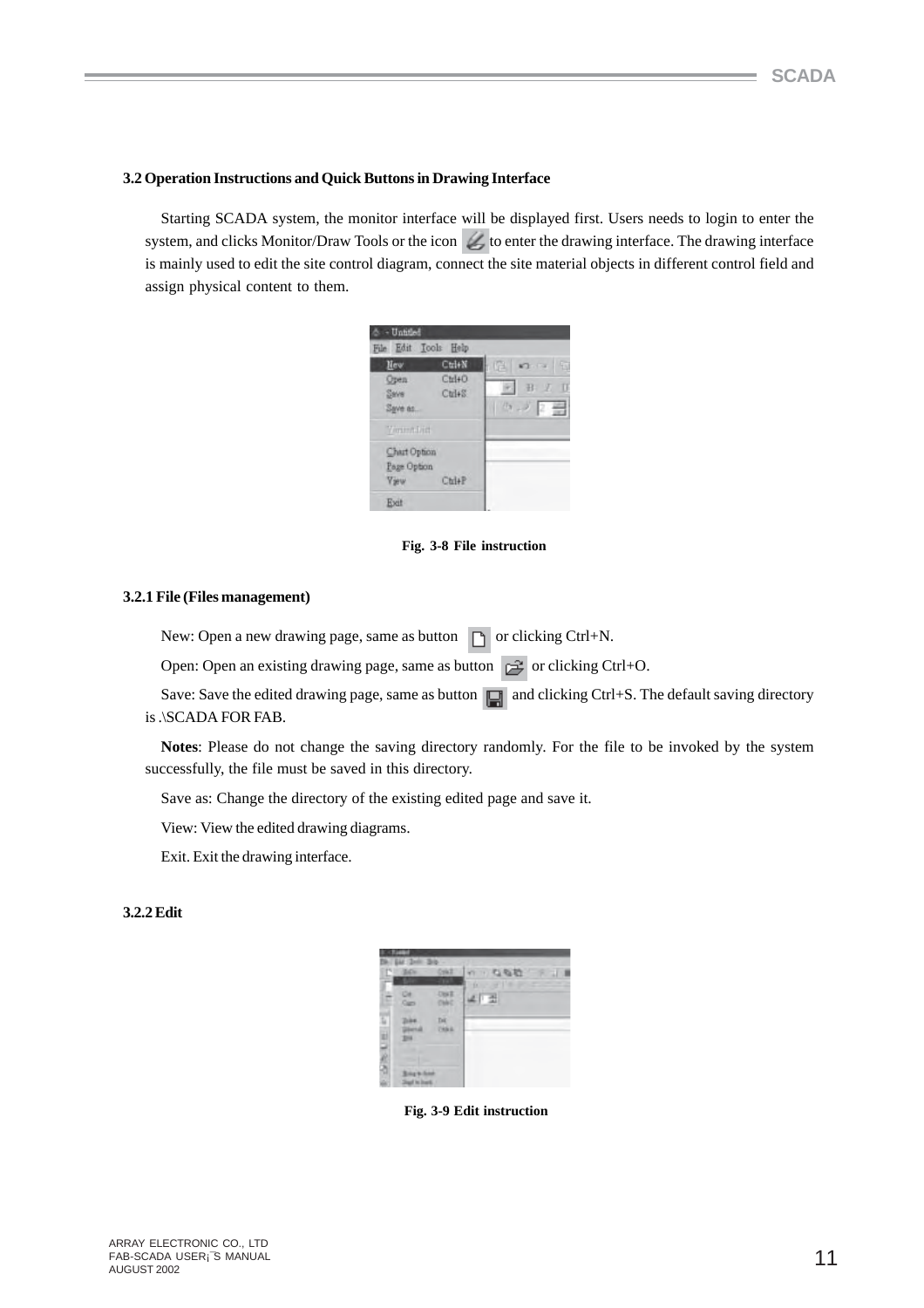Undo: Undo the editing contents of the pre-step. Redo: Clear the undo. Cut: Cut the selected contents. Copy: Copy the selected contents. Paste: Paste the copied or cut contents. Delete: Delete the selected contents. Select all: Select the contents of the whole page. Bring to front: Move to the upper layer. Send to back: Move to the lower layer.

#### **3.2.3 Tools**



 **Fig. 3-10 Show tools instruction**

Show Tools: Open/Close toolbars.

Tool: Select the tools.

All show: Open all toolbars.

# **3.2.4 Help**

| <b>Untified</b>       |                                    |                                               |
|-----------------------|------------------------------------|-----------------------------------------------|
| File<br>Tools<br>Edit | Help                               |                                               |
| 口运用图                  | Context<br>ы<br>Help Tool Shift+F1 | ##<br>出看 日图<br>$\approx$<br>雪                 |
|                       | About                              | U.<br>A B<br>E<br>$\overline{z}$ .<br>_<br>-- |

**Fig. 3-11 Help instruction**

Context: The context of help.

Help Tool: The Help Tools.

About: Introduction about SCADA versions.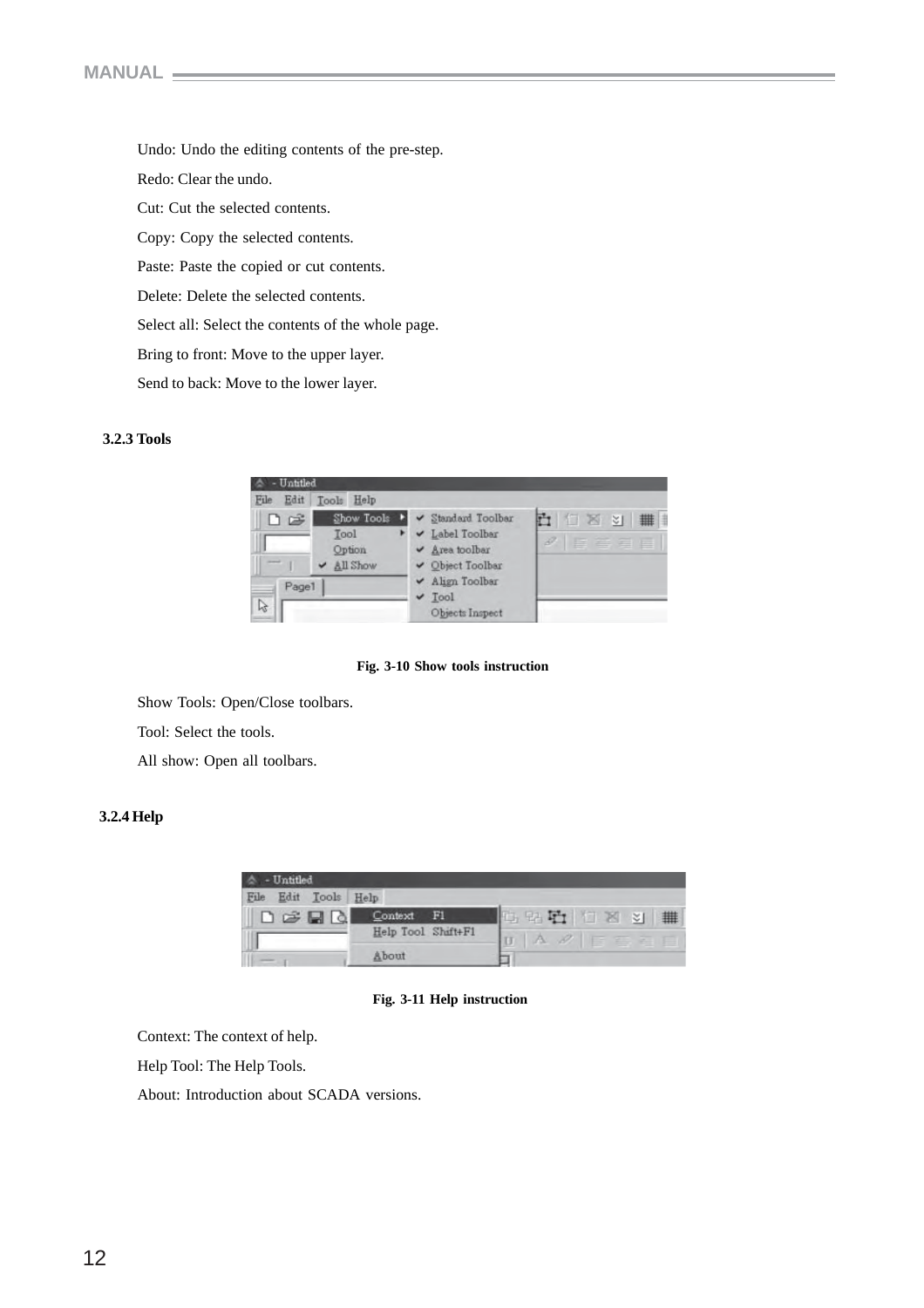# **Chapter 4 Build a Supervisory Control System**

In previous chapters we introduce the FAB-SCADA System Software which is an industrial software using FAB intelligent controllers as the field control unit. On the basis of FAB-SCADA system software, users may build a supervisory control system from PC to FAB according to specific field environment and control requirements.

To build a complete control system, a station has to be designed first, then necessary FAB intelligent controllers will be setup. Then control input/output signals relevant to each input/output port and relevant field flow diagram will be setup. Corresponding the system diagram to the field control port one by one, thus the system control can be realized. In order to realize the above procedures, FAB-SCADA software provides with relevant operation instructions, which will be introduced in detail in the following.

 For example, we need to build a control system over residential quarters. It has 100 households, each of them needs a FAB intelligent controller. Each household uses a FAB as the field controller for the theft monitor, gas leakage monitor, room illumination monitor, air-conditioner control, exhaust fan, door and etc. In the central control room, a PC is setup for real-time control of all the FABs and the state of all the households. If there is monitored situation happening in a household, FAB will alarm automatically and send the recorded emergency call to any pre-set telephone number.

 We can select the networking methods of Scheme 1, communicating via 485 buses, to complete real time control in this example.

#### **4.1 Station design**

**Explanations**: Generally speaking, a station is formed by a PC and FABs (1~255). The PC is for the manmachine dialogue, and carrying out the real time control over FABs local or remote via RS485 or telephone line connecting by MODEM to realize the real time control over all kinds of input/output equipments.

The operations of designing a new system is as follows:( You should login first)

1. Click¡°Station Design¡±under instruction menu ¡°Monitor¡±or click the tool icon



 **Fig. 4-1 Monitor Instruction Menu**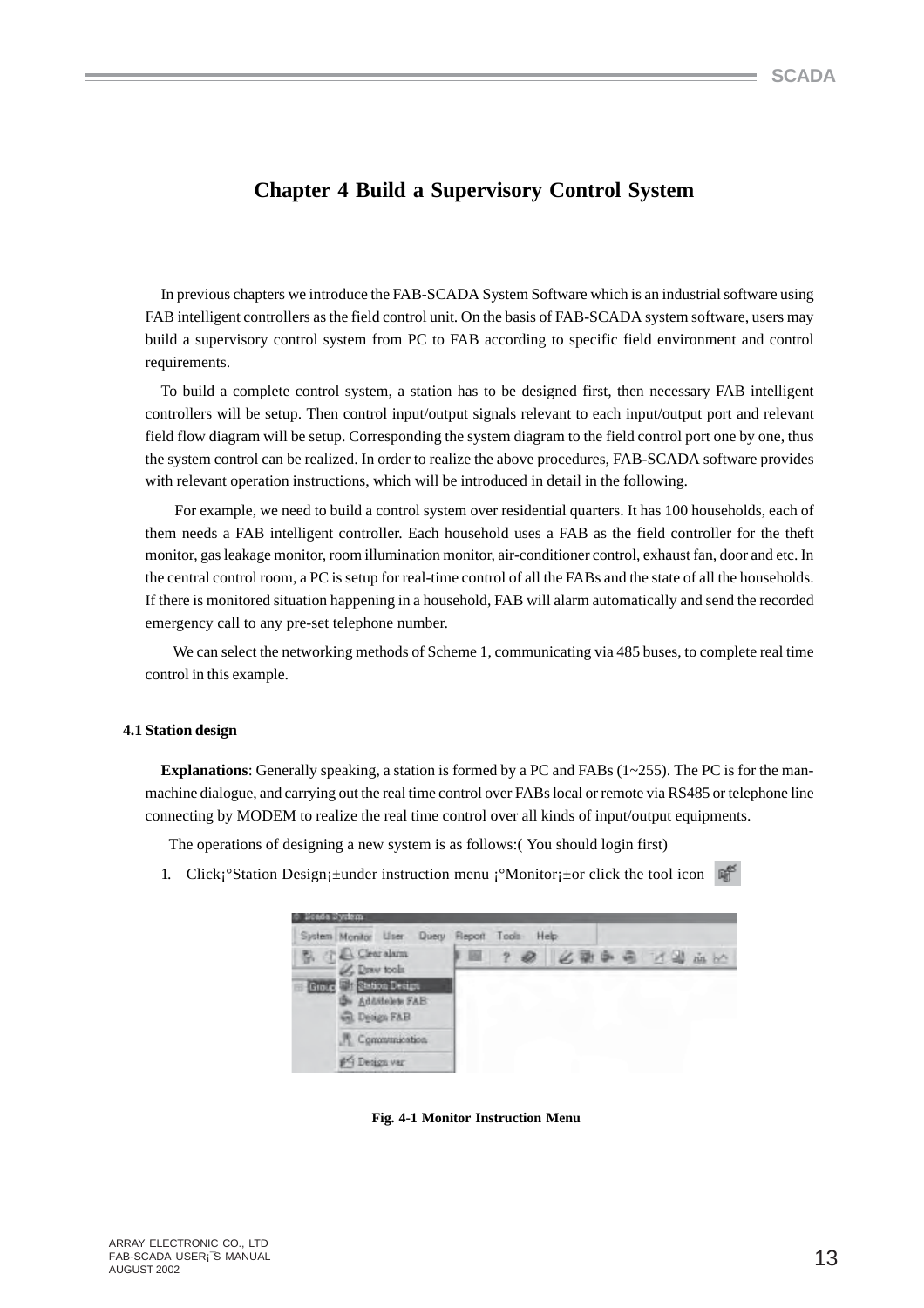| Station<br><b>STEP</b> | ComWo | SaveTme UnaModern | Create |
|------------------------|-------|-------------------|--------|
|                        |       |                   | Monty  |
|                        |       |                   | Delete |
|                        |       |                   |        |
|                        |       |                   | ŮF     |

2. A station designing dialogue frame will automatically appear in the system, as show in Fig. 4-2.

#### **Fig. 4-2 Station Designing Dialogue Frame**

3. If you design a station for the first time, please click ¡°Append¡±in the right of Fig. 4-2 to enter station setup dialogue frame as shown in Fig.4-3. If your system already has a designed station, only click  $\mathrm{i}^\circ \text{Modify}$ " to modify the existing station and enter station setup dialogue frame. Or click<sub>i</sub>°Delete<sub>i</sub>±first to delete the existing station and then click  $\mathrm{i}^\circ$ Append $\mathrm{i}^\pm$  to enter station setup design frame.

| Statuer Name | Arrett  |  |
|--------------|---------|--|
| Comm         | CCAIL   |  |
| E UirMoim    |         |  |
| SWE(SN)      | $300 -$ |  |

 **Fig. 4-3 Station Setup Dialogue Frame**

| Field Name          | Content                             | Remarks                      |
|---------------------|-------------------------------------|------------------------------|
| <b>Station Name</b> | Name of the Station                 | Sun Garden #1 in the example |
| Com                 | <b>COM Series Connection Port</b>   | COM1 in the example          |
| Use Modem           | Use Modem or Not                    | Not Selecting in the example |
| Save(Sec)           | <b>Interval of Resources Saving</b> | Preset value is 300 second   |

4. In the dialogue frame as shown in Fig. 4-3, the Station Name and Comm must be entered and cannot be use repeatedly. When editing is completed, click OK and finish the setup of the Station Name and the Communcation Methods, then the tableau as shown in Fig. 4-4 will appear.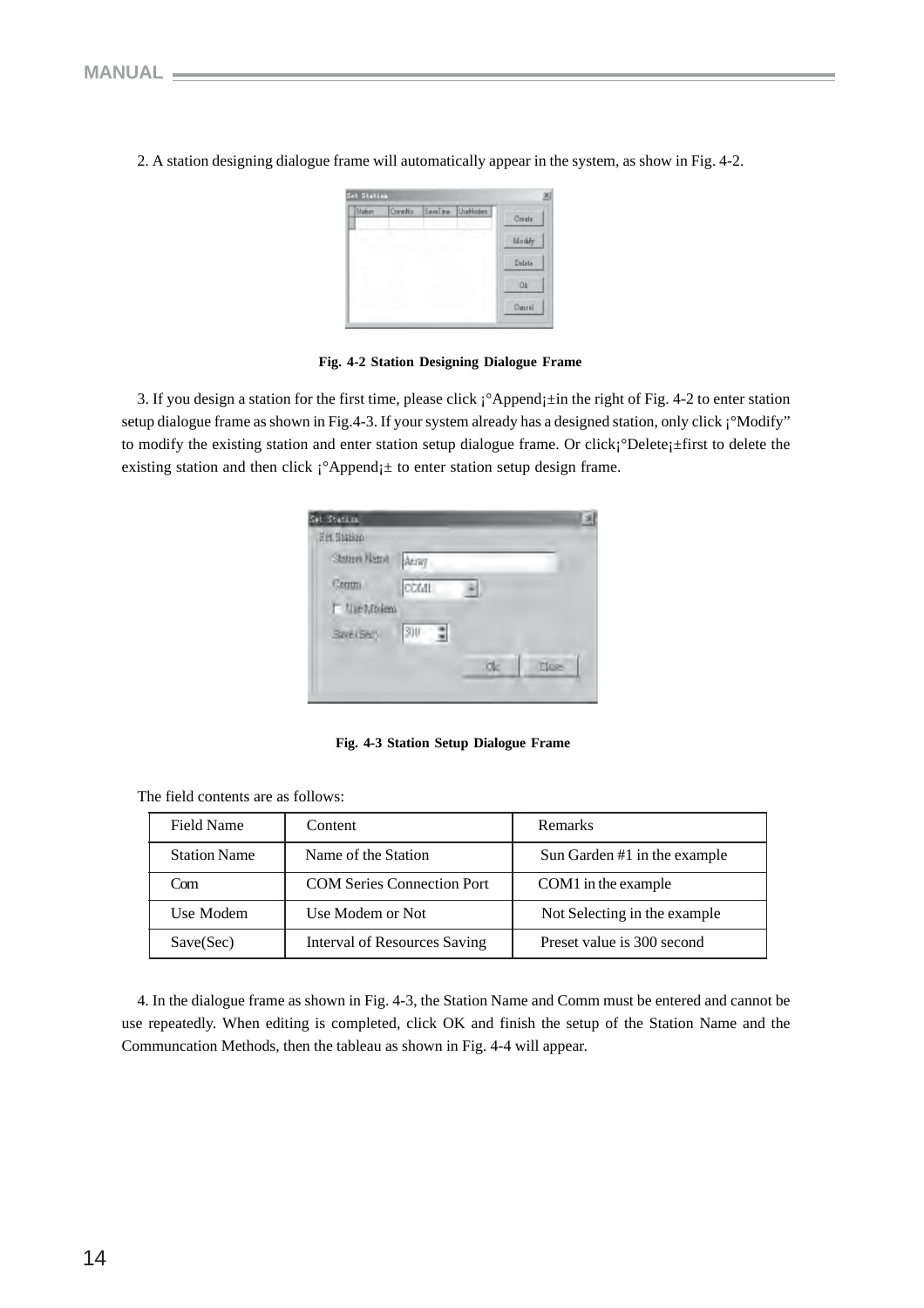

**Fig. 4-4 Dialogue Frame for Definition and Modification of the Station name and Driving Methods**

5. Select  $\hat{i}^\circ$ OK $\hat{i}$ ± and finish the station design, and the Station Name being  $\hat{i}^\circ$ Station $\hat{i}$ ±and Comm being  $i^{\circ}COM2$  These doesnot apply if  $i^{\circ}Appendi$  is selected. If  $i^{\circ}Modify$  its selected, you can modify the station name. And if  $\mathrm{i}^{\circ}$ Delete $\mathrm{i}^{\pm}$ is select, the existing station is deleted.

**Notes**: The FABs in a COM are considered to be a station. When designing a station, the COMs related to a station should be identical. For upgrade of a system running, with the expansion or reduction of the system management and the changes of the communication methods, stations can be added or deleted using Add/ Delete.

# **4.2 Add/Delete FAB**

 There are 100 FAB control units in this example. We need to add FAB controller in the same station you build one by one. The operation is as follows:

1. Click  $\int^{\circ}$ Add/delete FAB $\downarrow$ ±under  $\int^{\circ}$ Monitor $\downarrow$ ± instruction menu, or click the icon in the toolbars, the dialogue frame as shown in Fig. 4-6 will appear.



**Fig. 4-5 Operation Instructions of Add/Delete FAB**

2. In the dialogue frame as shown in Fig, 4-6, the Station Name are displayed at the left-up conner. If you click  $\mathbf{i}^{\circ}$ Add $\mathbf{j} \pm$ , you can add a FAB controller in the station. If you click  $\mathbf{i}^{\circ}$ Delete $\mathbf{j} \pm$ , you can delete a FAB controller in the station. If you click  $\mathbf{i}^{\circ}$ Modify $\mathbf{i}$   $\pm$ , you can modify the selected FAB.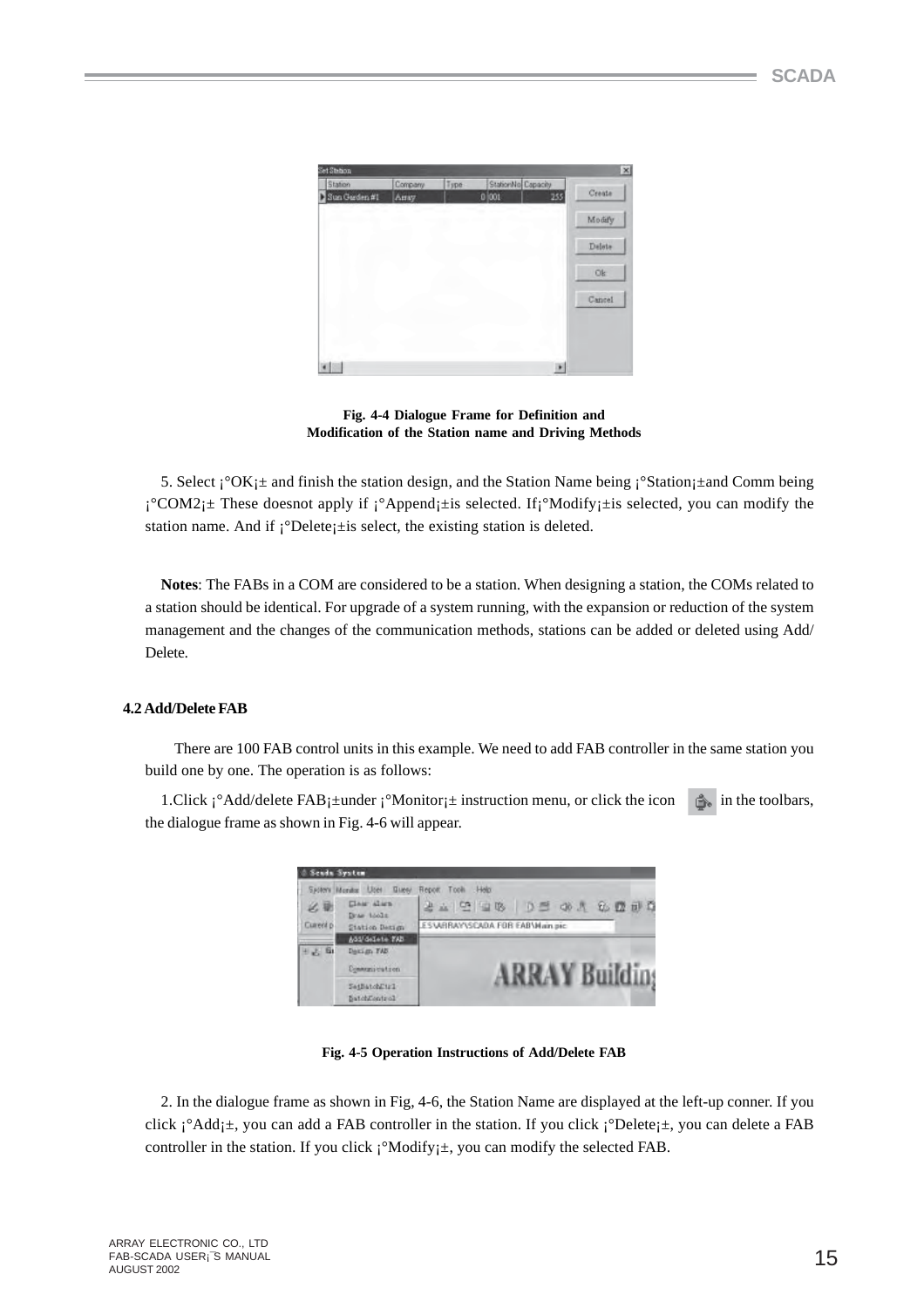| $\bullet$     |        |               |             | m   |
|---------------|--------|---------------|-------------|-----|
| Northeline R  |        |               |             |     |
| $\frac{1}{2}$ | ı<br>× | <b>ALLIER</b> |             |     |
| v             |        |               | i<br>×<br>- |     |
|               |        |               |             |     |
|               |        |               |             |     |
|               |        |               |             | PG. |
|               |        |               |             |     |
|               |        |               |             |     |

**Fig. 4-6 Adding or Modifying FABs Dialogue Frame 1**

2.1 Click i°Add<sub>1</sub>±and enter the next dialogue frame as in Fig. 4-7. Enter the Controller Name, Controller Address and Controller Type.

 **Notes**: The Controller Addresses should be unique and be consistent with the FAB address. For example, for the first FAB, the name is FAB1, the Address is 0, the Type is 20-point type and the Mark is 1. And other parameter cannot be modified at the same time.

| <b>MAY PAR</b>                                |               |                                  |             |             |   | $^{18}$        |
|-----------------------------------------------|---------------|----------------------------------|-------------|-------------|---|----------------|
|                                               |               | Input Information for Fab Define |             |             |   |                |
| FalcHane                                      | <b>DORMOR</b> |                                  |             | Passinsk -- |   |                |
| Description: He Old building of Fox Ourleaft. |               |                                  |             |             |   |                |
| reasses to the age of the second              |               |                                  |             |             | G | H              |
| <b>Findscall Type: 11</b>                     |               | $-2$                             | -57 Horbind |             |   |                |
| Fluise Cade: 1203461                          |               |                                  |             |             |   |                |
|                                               |               |                                  |             |             |   | <b>Cartrel</b> |

**Fig. 4-7 Adding or Modifying FABs Dialogue Frame 2**

| <b>Field Name</b> | Content                                                         | Remarks                         |
|-------------------|-----------------------------------------------------------------|---------------------------------|
| FabName           | The Name of the Controller                                      | SGB <sub>001</sub>              |
| Description       | Description and Explanation                                     | No 001 building of Sun Garden#1 |
| Mark              | Using Marks (0-Closing 1-Opening                                |                                 |
| <b>Fabaddress</b> | The Address of the Controller                                   |                                 |
|                   | (Be Agreed with the FAB Address)                                |                                 |
| FabType           | The Type of the Controller $(10\text{-point}, 20\text{-point})$ |                                 |
| Analog            | Tele-metering Data                                              |                                 |
| Digital           | Tele-communicating Data                                         |                                 |
| Pulse             | Tele-pulsating Data                                             |                                 |
| Protocol Type     | The Type of the Protocol                                        | No Considering                  |
| Enabled           | Being Used                                                      |                                 |
| Phone Code        | The Telephone Number                                            |                                 |

#### Field meaning: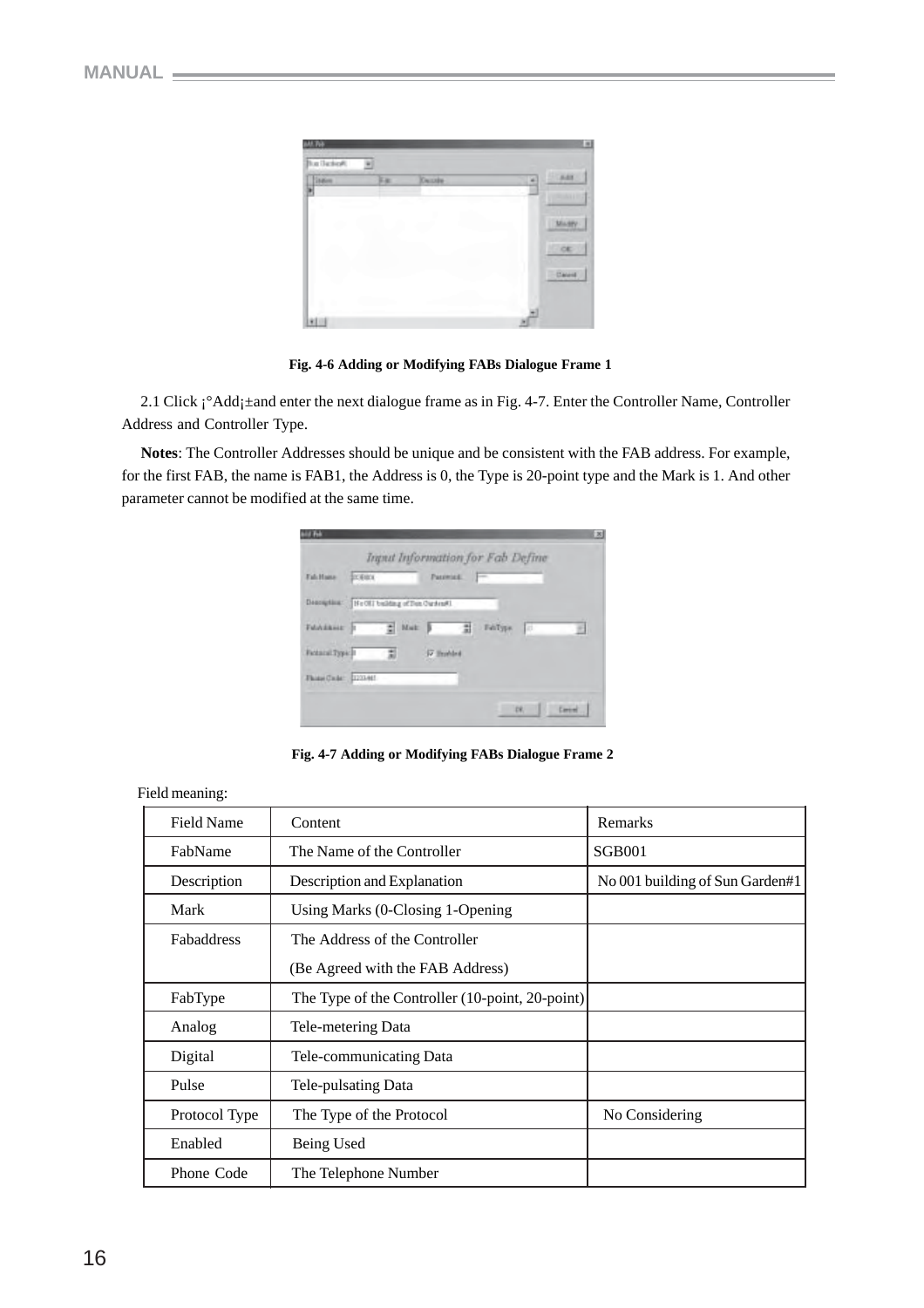2.2 Click  $\mathrm{i}^{\circ}$ OK $\mathrm{i}$ ± to end the set of the FAB1 as in Fig. 4-8.

| Station      | Fab    | Destribe                                           | $\left  \cdot \right $ | Add      |
|--------------|--------|----------------------------------------------------|------------------------|----------|
| Sun Garden#1 | 30B001 | No 001 building of Sun Oarden#1<br><b>SHOW THE</b> |                        | (Defets) |
|              |        |                                                    |                        | Modify   |
|              |        |                                                    | н                      | OK.      |
|              |        |                                                    |                        | Canrel   |

**Fig. 4-8 The Controllers Adding Competition Dialogue Frame**

2.3 Repeat the above operations and add 100 controllers into the Station Sun Garden #1 one by one as in Fig. 4-9.

| Station             | Fab.    | Describe                        | ÷. | Ad     |
|---------------------|---------|---------------------------------|----|--------|
| Sun Garden#1        | SOBOUP  | No 039building of Sun Garden#1  |    |        |
| <b>Sun Garden#1</b> | 30B090  | No 090building of Sun Garden#1  |    | Delate |
| Sun Gerden#1        | 338091  | No 091 building of Sun OardenWI |    |        |
| Sun Gerden#1        | 30B092  | No 092building of Sun Garden#1  |    | Monkfy |
| Sun Ourden#1        | 80B093  | No.093building of Sun Ourden#1  |    |        |
| Sun Gerden#1        | 308094  | No 094building of Sun GardenN1  |    | CK.    |
| Tun Gurden#1        | BGB095  | No 095building of Sun GudenAl   |    |        |
| Sun Ourden#1        | 30B096  | No 096building of Sun Oarden#1  |    |        |
| Sun Gerden#1        | SGB097  | No 097building of Sun Garden#1  |    | Cancal |
| Bun Garden#1        | 30BE00E | No 093 building of Sun Garden#1 |    |        |
| Sun Garden#1        | 908099  | No.099building of Sun Oarden#1  |    |        |
| <b>Sun Garden#1</b> | SGB100  | No 100budding of Sun Garden VI  |    |        |

**Fig. 4-9 Completing the Add of 100 Controllers**

# **4.3 Define the FAB I/O Port**

After building the station and adding corresponding FABs, we need to define the I/O ports of the controllers to make them be consistent with the input signals in the environment and the field equipments. In the system, the default values of I/O ports are: AnalogPoint~AnalogPoint10. And they are inconvenient in actual use. It is then needed to modify the definition of the FAB I/O port. The detailed operations are as follows:

Step 1. Click  $\mathsf{i}^\circ\mathsf{Monitor}\mathsf{j} \pm \mathsf{i}^\circ\mathsf{Design FAB}\mathsf{j}$  tor the fast icon by the mouse, the system will display the ¡ ° FAB Definition¡±interface as in Fig. 4-10.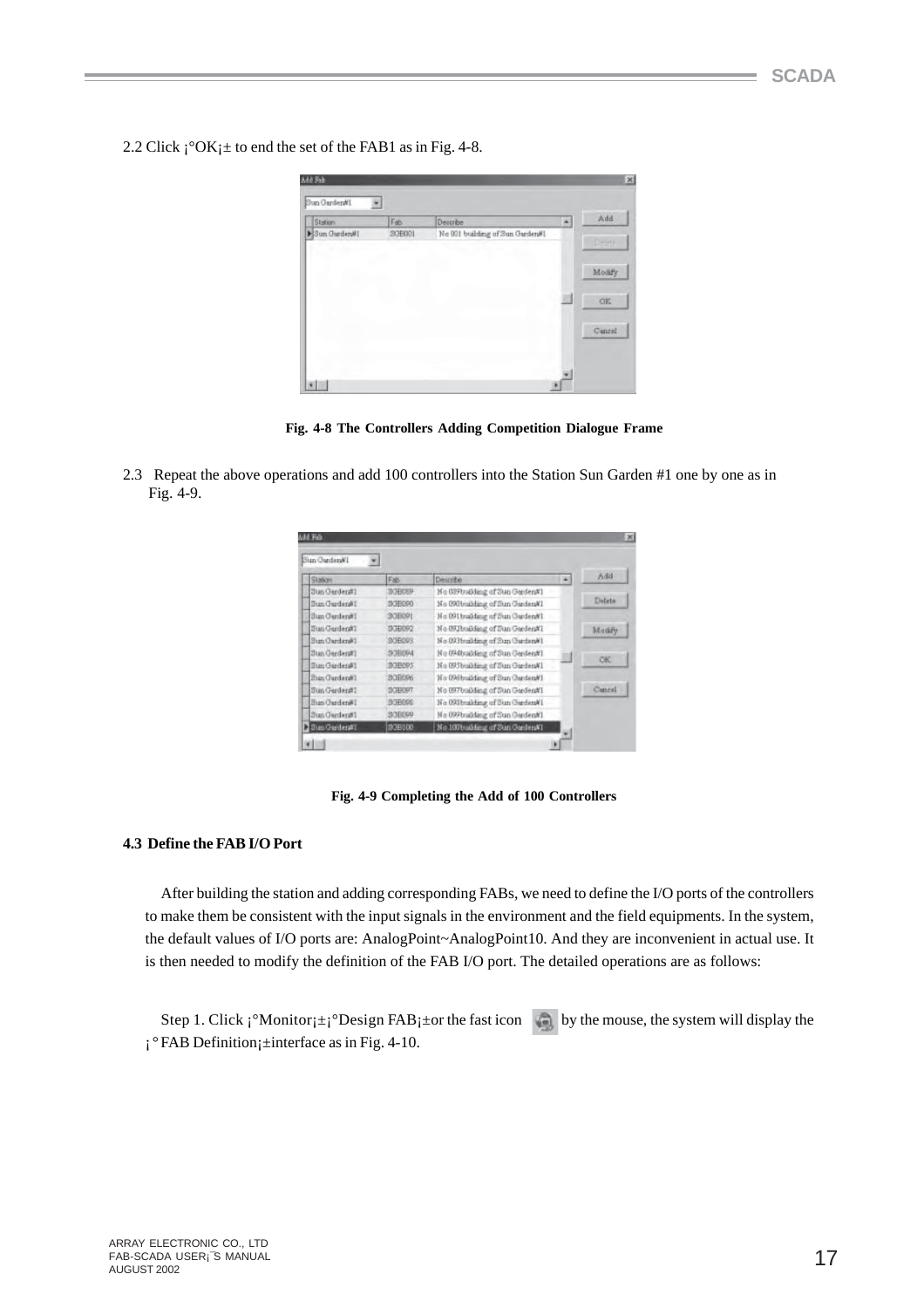| <b>Postal Feb</b>   | need Daniel from |   |        |                |       | $\overline{a}$                  |
|---------------------|------------------|---|--------|----------------|-------|---------------------------------|
| <b>But DeDron't</b> | w                |   |        |                |       | <b>Cluster</b><br><b>TIME</b>   |
| total               | atlas            | m | 19.0mm | <b>TERRITE</b> | 1 krá | <b>Insertion(In) New Column</b> |
| $11 - 1$            |                  |   |        |                |       | ۰                               |

**Fig. 4-10 FAB Defining Dialogue Frame**

There are three types of the I/O Port signals:

- (1). Tele-metering: the input emulating value of the FABs.
- (2). Tele-communicating: the ON/OFF state of the FABs.
- (3). Tele-pulsating: the accumulated value of the pulsating value of the FABs.

The setup of the three I/O types are determined according to the the demands of the users. The dialogue frames for the setup of the three types signals: tele-communicating, tele-metering, tele-pulsating are as follows.

A. Digital Points properties defining dialogue frame

|                                                                   |                                                              | <b>Information For Digital</b>                                                   |                                         |
|-------------------------------------------------------------------|--------------------------------------------------------------|----------------------------------------------------------------------------------|-----------------------------------------|
| Striko Sun GarDen#1<br>Герция<br><b>E</b> ottal<br><b>Fingers</b> |                                                              | SCE001<br>Fall Naver<br>$\frac{1}{2}$ = 1 (Non-Lemb)<br>Erolem!                  | <b>F</b> Datasi                         |
| <b>D</b> Alamo<br><b>Z</b> Control<br><b>IZ</b> Smoot             | <b>Gontact</b><br><sup>O</sup> Howaid Down<br>C Hussel Clase | <b>Numi2rum</b><br>1+ From off to one<br><b>Clima</b> an in off<br>$\Gamma$ Both | Alarm/Juter<br>HumaKalar<br>Alarm/Jutin |
| Shund Drividdaw 10                                                |                                                              | SmitOfs tose 1                                                                   | 3 pet diega [17                         |

**Fig. 4-10.1 Tele-communicating Point Properties Defining Dialogue Frame**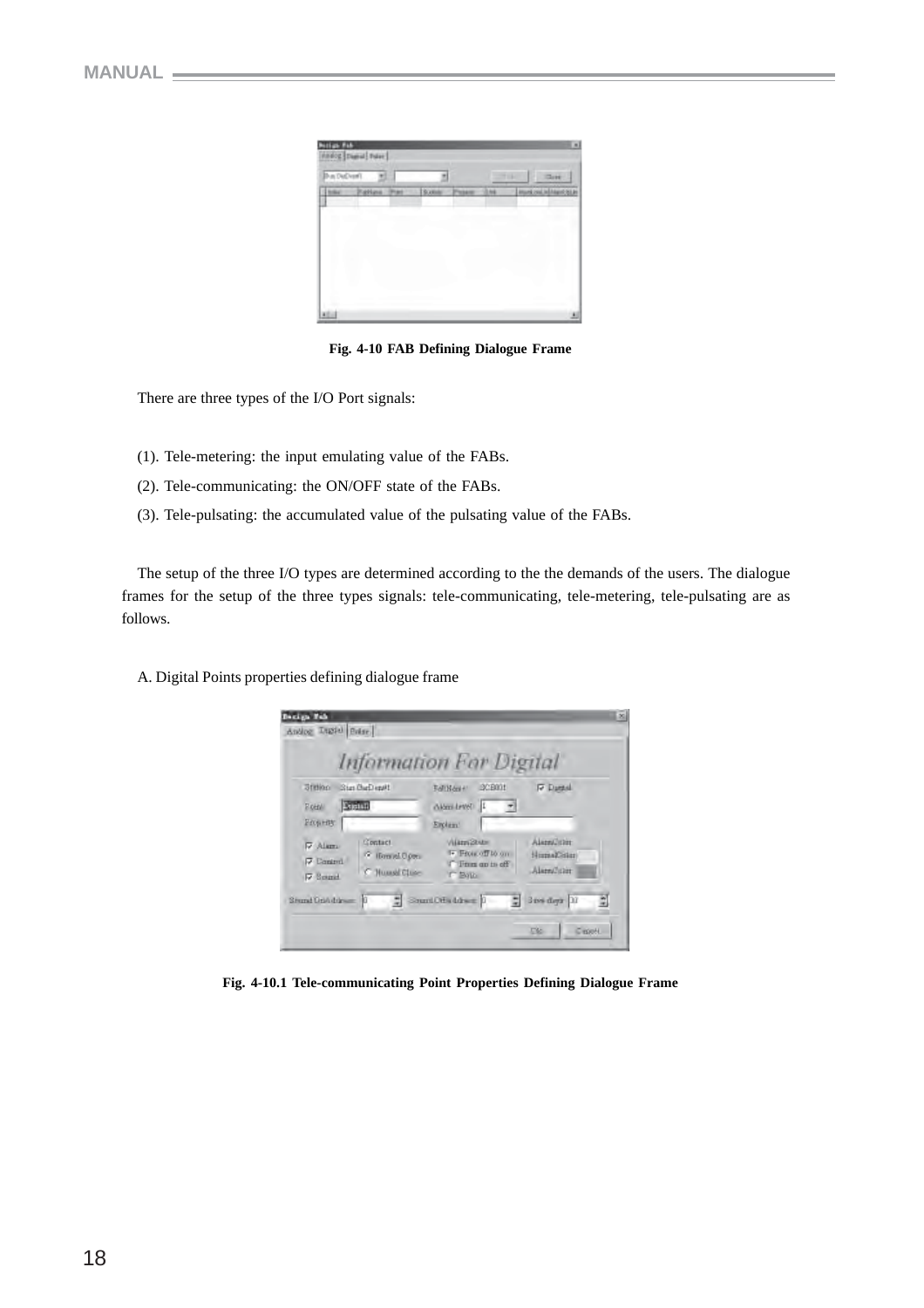| Rail Name      | Content                       | Remarks            |
|----------------|-------------------------------|--------------------|
| Point          | Defining the I/O Port         |                    |
| Alarm Level    | The Level of the Alarm        |                    |
| Property       | Property                      |                    |
| Explain        | Explanation                   |                    |
| <b>Alarm</b>   | Alarm or Not                  | <b>Not</b>         |
| Control        | Controllable or Not           |                    |
| Sound          | Sound Alarm or Not            |                    |
| Normal Open    | Always Being Open             | Select one of them |
| Normal Close   | <b>Always Being Closed</b>    |                    |
| From off to on | From Closed to Open           | Select one of them |
| From on to off | From Open to Closed           |                    |
| <b>B</b> oth   | <b>Select the Both States</b> |                    |
| Normal Color   | The Normal Color              |                    |
| Alarm Color    | The Alarming Color            |                    |

The content of each rail are as follows:

#### **Explanations:**

(1). Alarming Level: the alarming system can be set into 6 levels. Level 1 is the highest level. The alarming level for each port can be set according to the urgency of the alarm.

(2). Controllable or Not Controllable: If the port is set to be controllable, then the PC can control its ON/OFF directly.

(3). Sound Alarm Enable and Disable: The alarming message is pre-recorded. And the addressed of the alarming message are set by  $\int$ °Sound On Address $\pm$  and  $\int$ °Sound Off Address $\pm$ 

B. Analog ports properties defining dialogue frame

|                 | <b>Information for Analog</b> |                 |               |
|-----------------|-------------------------------|-----------------|---------------|
| Station.        | <b>SwitteDHOT</b>             | Fabbleme.       | $-309001$     |
| FordN are       | Digitall                      |                 |               |
| <b>Fraparty</b> |                               |                 | <b>INDUCE</b> |
| Quatrie-        | þ.                            | (Irai)          |               |
| Christ Lower    |                               | Chack (Jpr.)    | 200           |
| Kamillere       | $0 -$                         | Hitsubtly- 1000 |               |

**Fig. 4-10.2 Tele-metering Point Properties Defining Dialogue Frame**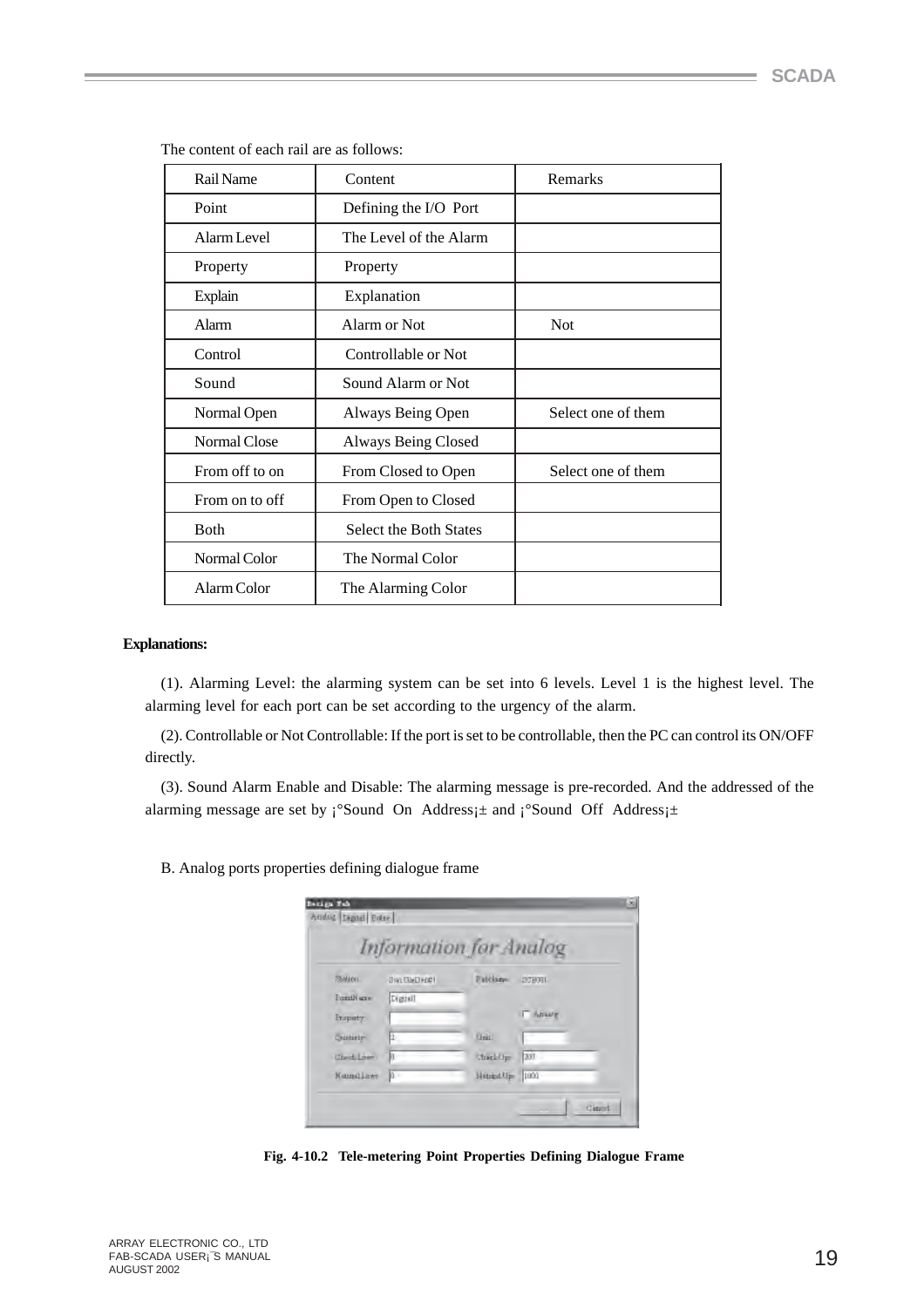| Rail Name   | Content                  | Remarks |
|-------------|--------------------------|---------|
| Point       | Defining the I/O Port    |         |
| Sum         | Accumulating the Input   |         |
| fSimulation | Setting as tele-metering |         |
| Property    | Property                 |         |
| Quotiety    | Proportion coefficient   |         |
| Unit        | Unit                     |         |
| Check low   | The Lowest Limit         |         |
| Check up    | The Uppest Limit         |         |
| Natural low | The Lower Limit          |         |
| Natural up  | The Upper Limit          |         |

The meanings of each rail are as follows:

C. Pulse ports properties defining dialogue frame

 The tele-pulsating ports properties defining dialogue frame is the same as the tele-metering ports properties defining dialogue frame.

Step 2. Click the name of the station to be controlled and the name of the port to be detected, the resources, signals and corresponding message of the FABs at the station will be displayed automatically. For example, in Interface 4-10, click Station Name ¡°Sun Garden #1¡± and FAB Name ¡°SGB001¡± the interface as in Fig. 4-11 will be displayed.

| Sun GaDen#L |                 | 338001          |                | Modify   |        | Close         |
|-------------|-----------------|-----------------|----------------|----------|--------|---------------|
| Index       | FabName         | Point           | Qualiety       | Property | Unit   | AlemLowLind A |
|             | 1 SCB001        | <b>Digitall</b> | 2              |          |        | O             |
|             | 2 SCB001        | water volume    | 2              |          | olara. | Ū             |
|             | 3 SCB001        | <b>BolonA</b>   | 2              |          |        | Ū             |
|             | 4 SCB001        | Analog4         | 2              |          |        | Ū             |
|             | 5 SCB001        | Analog3         | <sub>2</sub>   |          |        | Ū             |
|             | 6 SCB001        | hologi          | $\overline{1}$ |          |        | ŋ             |
|             | T SCB001        | Analog7         | $\overline{a}$ |          |        | Ū             |
|             | <b>S SCB001</b> | SpolenA         | 2              |          |        | Ū             |
|             | 9 SCB001        | <b>BollenA</b>  | 2              |          |        | Ū             |
|             | 10 SCB001       | <b>BigolenA</b> | 2              |          |        | Ū             |
|             | 11 SCB001       | Analogii        | 2              |          |        | $\theta$      |

 **Fig. 4-11 Defining the FAB I/O Ports**

In the tabulate, the corresponding resources of the 20 I/O ports (12I/8O) of SGB001, 1~20 are displayed. Select the item to be modified and click  $\mathbf{i}^{\circ}$ Modify $\mathbf{j} \pm$ , the following dialogue frame in Fig. 4-12 will be displayed.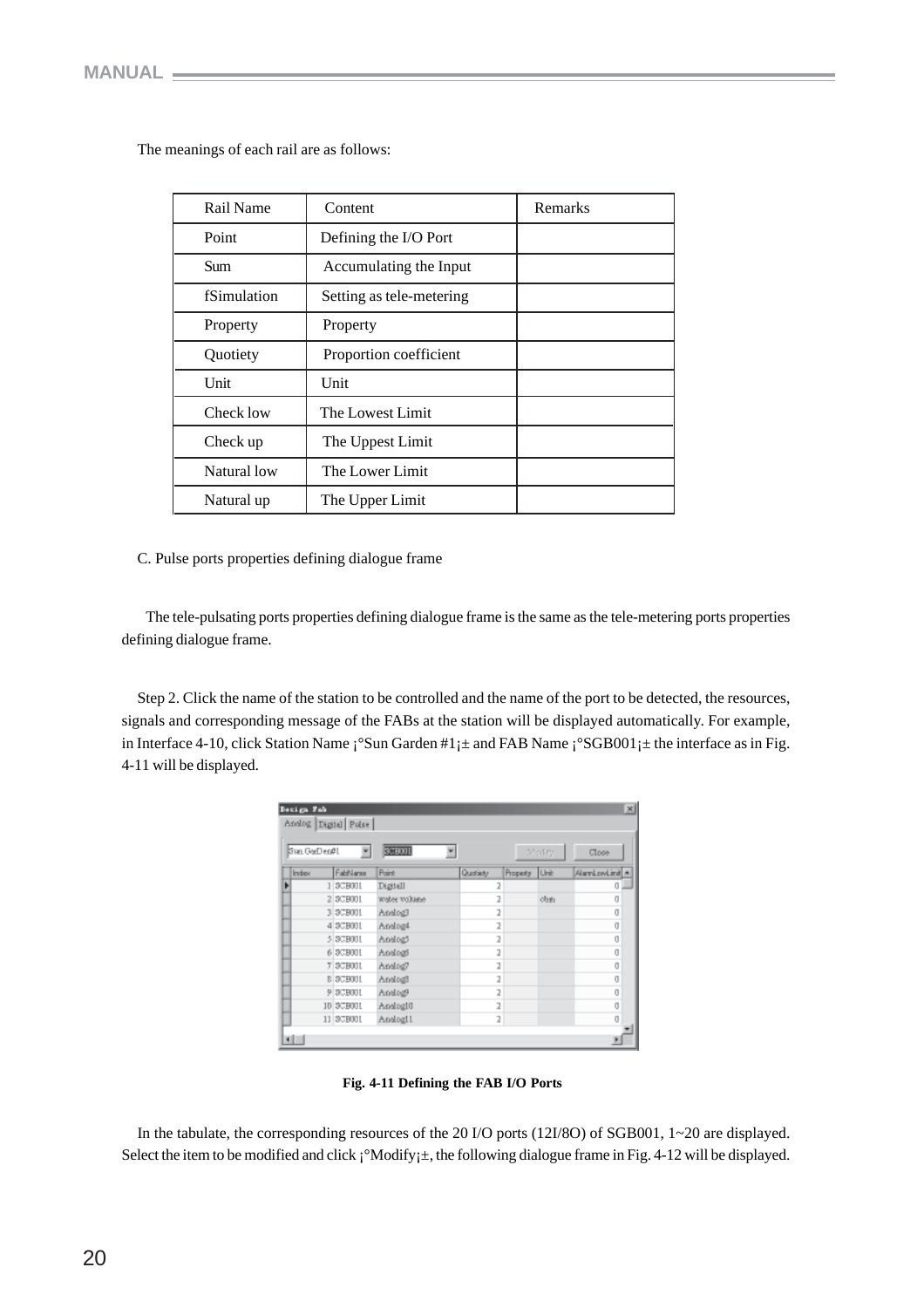|                                                                          |                                                              | <b>Information For Digital</b>                                           |                                               |  |
|--------------------------------------------------------------------------|--------------------------------------------------------------|--------------------------------------------------------------------------|-----------------------------------------------|--|
| Strikon Sun GarDenit<br><b>Expirit</b><br><b>Rotal</b><br><b>Finance</b> |                                                              | SCE001<br>Fall Nover<br>Akmirvel 1 -<br>Erolen!                          | <b>F</b> Datask                               |  |
| <b>V</b> Alamo<br><b>Z</b> Control<br><b>D</b> Spood                     | <b>Gontact</b><br><sup>17</sup> Homel Open<br>C Huusil Cluse | Villand Strute<br>1+ From off to on-<br>Time ap in off<br><b>C Botto</b> | <b>Alarm/Juter</b><br>HimaXilian<br>Alam/John |  |
| Shund OnA driver: 10                                                     |                                                              | $\frac{m}{m}$ Sound Official density $\left  0 \right $ = $\frac{m}{m}$  | Spes days [37                                 |  |

 **Fig. 4-12 Defining the Port I1 of FAB SGB001**

In this example, Port I1 of FAB SGB001 is a tele-communicating port:

Point Name: Infrared Detector,

Alarm Level: 1 (The alarming levels of the systems may be different from each other. And the highest level is 1.),

The point is an alarmport, and is non-controllable and sound alarming,

The contactor is normally open,

The alarming state is from OFF to ON

Normal Color is green, (It may be set by clicking the rectangle on the left of the Normal Color.)

Alarm Color is red.

Step 3. Define Port I2 of FAB SGB001 in the same methods as the above in Fig. 4-13.

|                                                      |                                                             | <b>Information For Digital</b>                                                    |                                      |
|------------------------------------------------------|-------------------------------------------------------------|-----------------------------------------------------------------------------------|--------------------------------------|
| 3fittion<br>Degman<br><b>EGHAL</b><br><b>Fronten</b> | Stat Chall entit                                            | SCE001<br>FeltNew+1<br>$\frac{1}{1}$ <b>b</b> dentities<br>Enden!                 | <b>F</b> Dattal                      |
| <b>V</b> Alamo<br><b>7 Control</b><br><b>D</b> Smoot | <b>Gentact</b><br><sup>6</sup> Homel Open<br>C Humail Clase | <b>Hiltmark</b><br>1+ From off to an<br><b>C</b> From ap to off<br><b>C Botto</b> | Alam/Jann<br>HumaDidan<br>Alam/Juler |
| Shund Only driver 10                                 |                                                             | <b>2</b> SmitOficklass D                                                          | 3 pet diega [17                      |

**Fig. 4-13 Defining the Port I2 of FAB SGB001**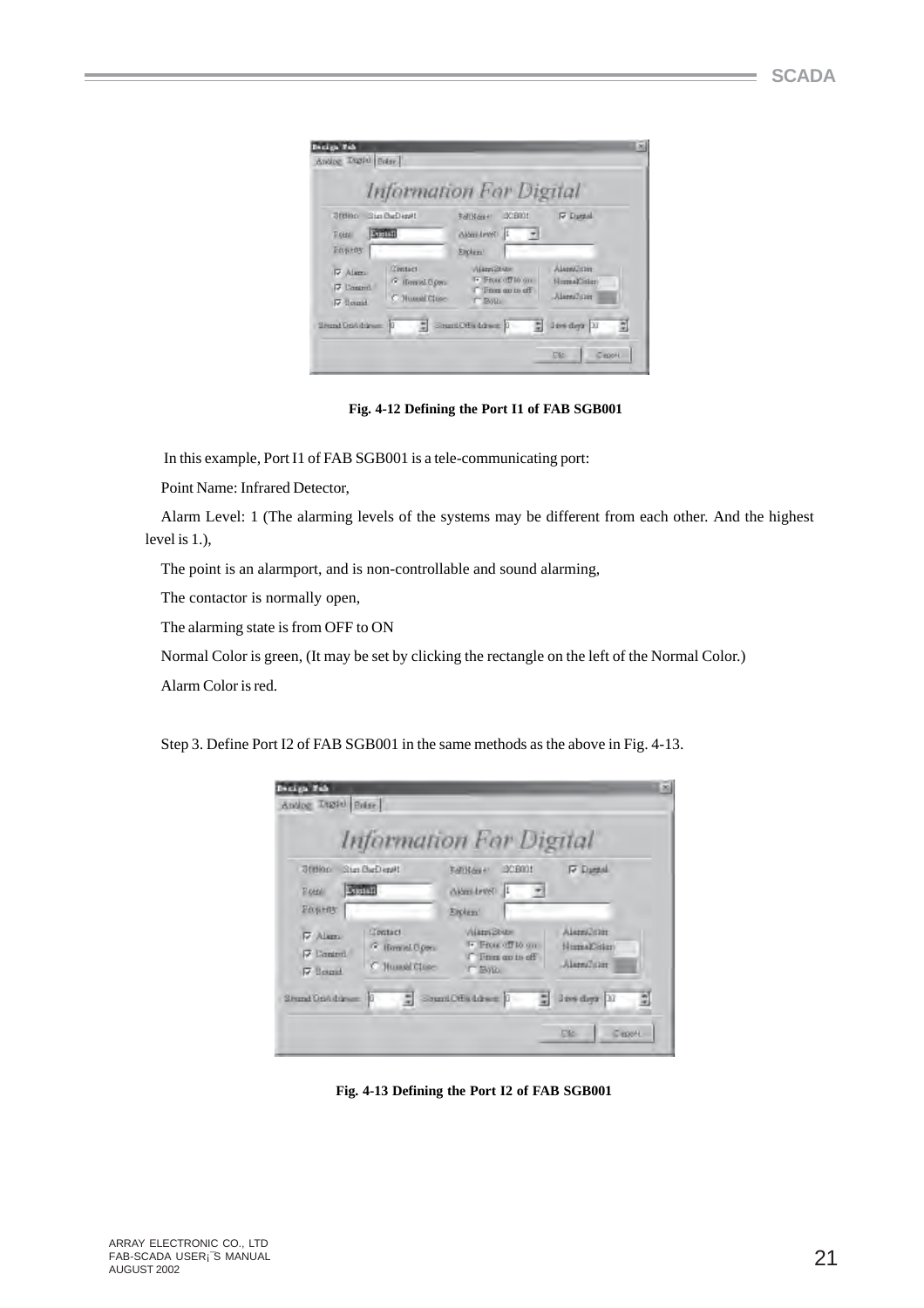Port I2 of FAB SGB001 is a tele-communicating port, The Point Name is gas detector, The Alarming level is 1. (The alarming levels are set into 6 levels by the system and the highest level is 1.) The point is a alarming port, The port is controllable and sound alarming. The contactor is normally open, The alarm state is from OFF to ON The normal color is green, The alarm color is red.

Step 4. Set Port I3 as the  $i^{\circ}$ Light detector $j \pm$  by the same methods as above.

Step 5. Set Port I4, Port I5 and Port I6 as  $\int_0^\infty \text{Water volume} \left| \pm \right|^\infty \text{Gas volume} \left| \pm \right|^\infty$ Electricity volume $\left| \pm \right|$ respectively as in Fig. 4-14.

|                     | <b>Information for Analog</b> |                       |             |
|---------------------|-------------------------------|-----------------------|-------------|
| <b>Rights</b>       | Thus DisEvent1                | Publishers (1970) (1) |             |
| Fond Land           | injurishme.                   |                       |             |
| <b>Tripets</b>      |                               |                       | F Arab      |
| <b>Drobini</b>      |                               | Those                 | chair       |
| <b>Clevic Lower</b> |                               | <b>Classic Day</b>    | <b>CENT</b> |
| Headless N          |                               | Hamdling 2 III        |             |

**Fig. 4-14 Defining the Tele-metering Port**

Step 6. Define Port I7~I12 as spare ports and not being used for the time being.

Step 7. Define Port O1~O5 as Fan Lamp Door lock, Cooking pot, Air conditioner, respectively. And they are all tele-communicating ports as in Fig. 4-15.

| <b>But Did von't</b> |                  | BOBOOT.             | $M = M_T$                           | <b>Cluster</b>  |
|----------------------|------------------|---------------------|-------------------------------------|-----------------|
| <b>I</b> tring       | Pablas           | mas                 | <b>Burney</b><br><b>Value 12 Hd</b> | Mark (as incl x |
|                      | II SCGIII        | <b>Arielisti</b>    | 3                                   | $-0$            |
|                      | 13 072888        | Analog <sub>D</sub> | а<br>٠                              | - 01            |
|                      | 12,202,033       | Aroling II          | 1                                   | b               |
|                      | D 201808         | Ankingtil           |                                     | o,              |
|                      | 14 OCTOBE        | Aralyg14            |                                     | $\theta$        |
|                      | 17 31203         | Arialize 11         | 3                                   | п               |
|                      | <b>M SCGRIS</b>  | Analig3E            | 73<br>÷                             | $-00$<br>$\sim$ |
|                      | <b>D.97288</b>   | <b>Tankel</b>       | a                                   | o               |
|                      | <b>IT ICHIEL</b> | Analing II          | $\Box$                              | Ð               |
|                      | 54 SCURRE        | <b>Niveling M</b>   | 1                                   | o               |
| 300CB                |                  | Araingill           | п                                   | ß               |

 **Fig. 4-15 Defining O1,O2,O3,O4,O5**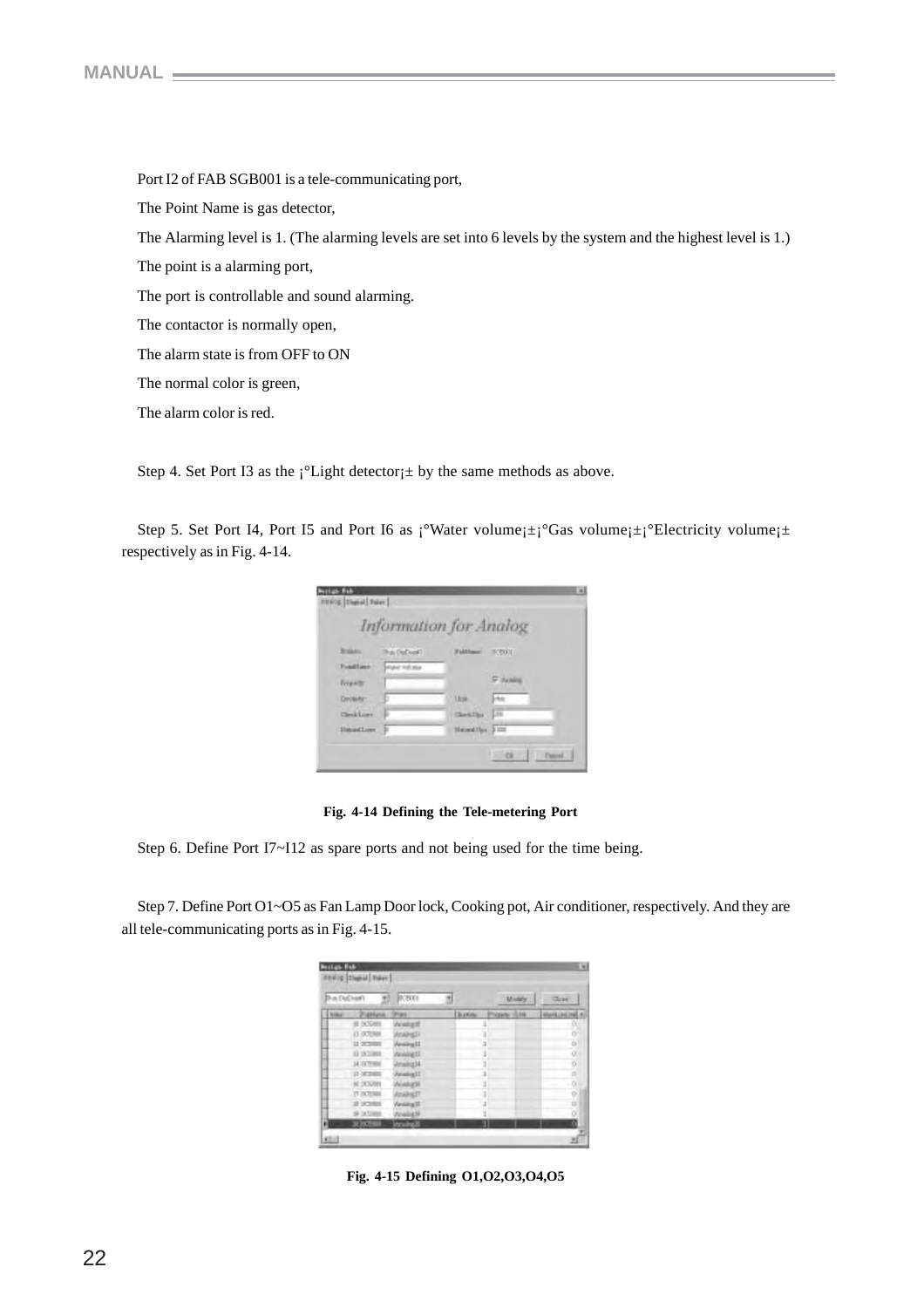Step 8. Define Port I8~2O(O6~O8) as spare ports. And they are not used for the time being.

In the above, the definition of all the input and output ports of FAB SGB001 are completed. Then define all the input and output ports of FAB SGB002 by the same methods as above. The only difference is that the ports number of FAB SGB002 are 21~40. Using the same procedure as above, complete the definition of the input and output ports of all 100 FABs.

 Note: The sound file name of the sound alarm is sound.wav. In the example, for the tele-communicating port 1, the address of Sound On Address is 0 and the address of Sound Off Address is 12. For telecommunicating port 2, the address of Sound On Address is 1 and the address of Sound Off Address is 13. By recording the different files, voice prompting function can have different messages .

#### **4.4 Drawing Monitoring Interface**

SCADA System provides with some drawing editing function and allows the users to edit all kinds of monitoring diagrams according to the actual situations to illustrate a completed system. Click the ¡°Monitor Set  $\vert \pm \vert$  i<sup>o</sup>Drawing Tools $\vert \pm \vert$  in the main function listing or click the fast icon by using mouse. The following drawing interface as in Fig. 4-16 will automatically be displayed in the system.

| Jus. ps      |                      |                    |
|--------------|----------------------|--------------------|
| DOMESTIC:    | 二菱型の壁<br>推二戸<br>すいます | Witness L. Library |
| 면 과정<br>1日 - | (行道)                 |                    |
| ■ 日米の内 4 日本  |                      | E.                 |
|              |                      | ш<br>Ì             |
|              |                      | ۰                  |
|              |                      | Ť<br>w             |
|              |                      |                    |
|              |                      | ц                  |
|              |                      |                    |
|              |                      |                    |
|              |                      |                    |
|              |                      |                    |

**Fig. 4-16 Drawing Interface**

#### **4.4.1 Operation Instruments In Drawing Interface**

There are four main pull-down menus: File, Edit, Tools and Help;j.

File is mainly used for files management, such as New, Open, Save and Page Set as in Fig. 4-17.

| <b>MANA</b><br><b>Dpen</b><br>Save: | Ctrl+N<br>Oil+0<br>Chi+5 |
|-------------------------------------|--------------------------|
| Savo doni<br>a a chu                |                          |
| Chart Option<br><b>Bage Option</b>  |                          |
| <b>Milesto</b><br>FOR.              | Ord+P                    |

**Fig. 4-17 ¡iFile Menu**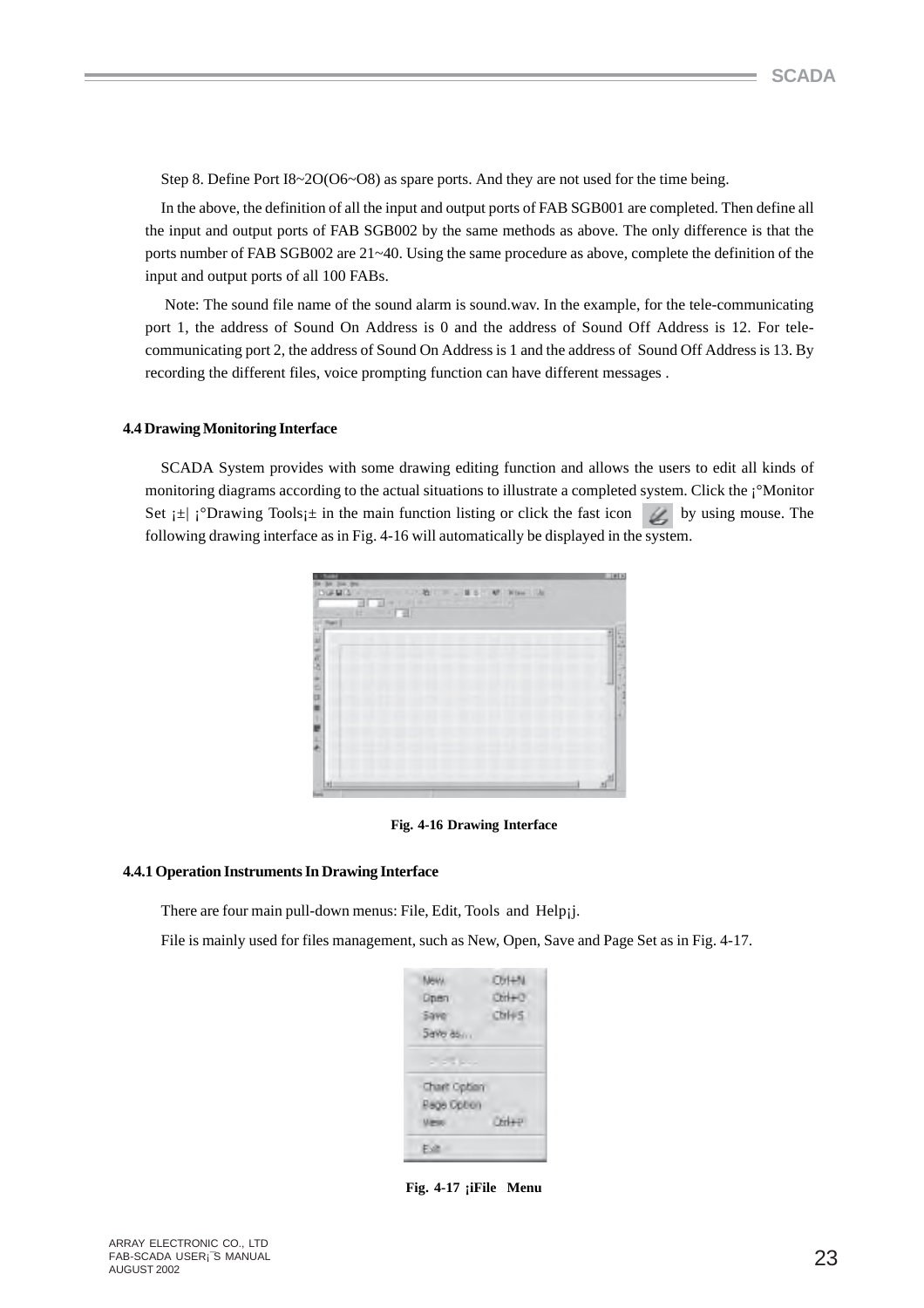Edit is mainly used for the function of cutting, copying, deleting of the drawings as in Fig. 4-18.

| 上のい<br><b>TeOp</b>                    | 31HL<br>$111 + 4$                              |
|---------------------------------------|------------------------------------------------|
| Select all<br><b>POL</b>              | $-1$<br>$-1+1$ .<br>中书<br><b>DOLL</b><br>Other |
| Add Time<br>Treate Face               |                                                |
| Fingsto hiper<br><b>Satulta avail</b> |                                                |

**Fig. 4-18¡iEdit Menu**

¡iTools has four options and the first two options have their own sub-function listing. And their main function is for the open and close of all other tool bars as in Fig. 4-19.



#### **Fig. 4-19¡iTools Menu**

¡iHelp is used to open the help files as in Fig. 4-20.

| Context F1<br>Help Tool Shift+F1 |  |
|----------------------------------|--|
| About                            |  |

#### **Fig. 4-20¡iHelp Menu**

#### **4.4.2 Drawing Tools**

1.Basic tools: mainly used for the edit of the text.

| 口运用图 人民<br>电动动<br><b>BasicTools</b> |   |                        |   |                                  |                |
|-------------------------------------|---|------------------------|---|----------------------------------|----------------|
| <b>New</b>                          |   | Set as the upper layer | 며 | Return to the pre-step operation |                |
| Open                                |   | Add a Page             |   | Help                             | $\mathbf{R}^2$ |
| Save                                |   | Delete a Page          |   | Set as the Bottom Layer          |                |
| Preview                             |   | Select All             | 亡 | Close the Drawing Interface      | X Close        |
| Cut                                 | 没 | Page Set               | ଆ | Cancel the Pre-step operation    | ĸ              |
| Copy                                | ð | Paste                  |   | Show the Grid                    | ##             |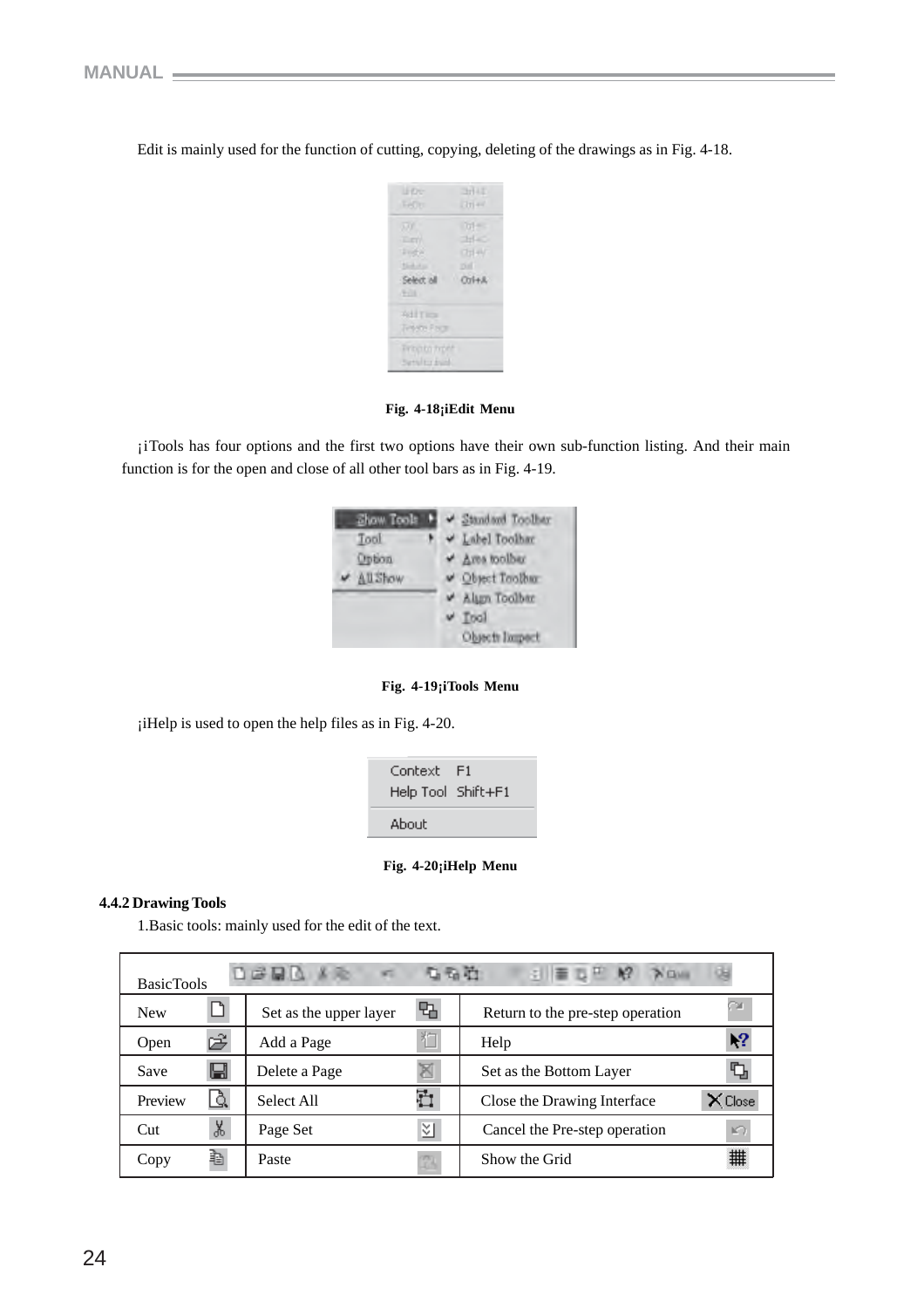۰

2.Text property Tools: mainly used for the text edit in the procedure drawing.

| A 2 客事項目 三菱屋<br>$\mathbb{F}_\mathbf{h}$<br>$B$ $I$<br>U.<br><b>Text Property Tools</b> |                          |                                        |   |                                                |          |
|----------------------------------------------------------------------------------------|--------------------------|----------------------------------------|---|------------------------------------------------|----------|
| Font Set                                                                               |                          | Size Set                               |   | Gothic Set                                     | B        |
| Italic Set                                                                             |                          | <b>Underline Set</b>                   |   | <b>Font Color Set</b>                          | A        |
| Paragraph In the Middle                                                                | $\underline{\mathbf{u}}$ | Right-justify                          | ₽ | Align In the Middle                            | 틀        |
| Right-justify                                                                          | ≡                        | Halve the Interval                     | ≣ | Paragraph on the Top of the Page               | $\equiv$ |
| <b>High Metering</b><br>Properties Set                                                 | D                        | Paragraph at the bottom<br>of the Page | 目 | Horizontal and Vertical<br>Paragraph Switching | ≞⊪       |

3. Main Drawing Tools: used for the building of the building frame, hot area definition and FAB definition.

| Main Drawing Tool                                  | 4 目屈⊉ € 题 ➡ 函 函 ← ∯ ⊹ ☆                 |
|----------------------------------------------------|-----------------------------------------|
| Design text and Tele-metering Point                | bi<br>Draw Horizontal and Vertical Line |
| Insert Basic Frame (Rectangle, ellipse and so on.) | Design Tele-Communicating Point<br>۱.,  |
| <b>Insert Spot-Diagram</b>                         | Design hot area                         |
| <b>Insert OLE</b>                                  | Vectorgraph                             |
| Design Gif                                         | Design FAB                              |
| Design Chart                                       | Instrument                              |

4. Justifying Tools: Used for arranging the texts and the diagrams in the files in specified order.

| Justifying Tool Bar            |                   | ∥음풍봉호-레고****10*40           |               |
|--------------------------------|-------------------|-----------------------------|---------------|
| Left Justify                   | 一<br>$\leftarrow$ | <b>Right Justify</b>        | $\rightarrow$ |
| Halve intervals levelly        | மீப               | Halve intervals vertically  | ≡∔<br>ш       |
| Align in the middle vertically | √∐†               | Align in the middle levelly | 怠             |
| <b>Bottom Justify</b>          | ΨI                | Top Justify                 | Ť             |
| In the middle levelly          | ₽Ţ                | In the middle vertically    | E             |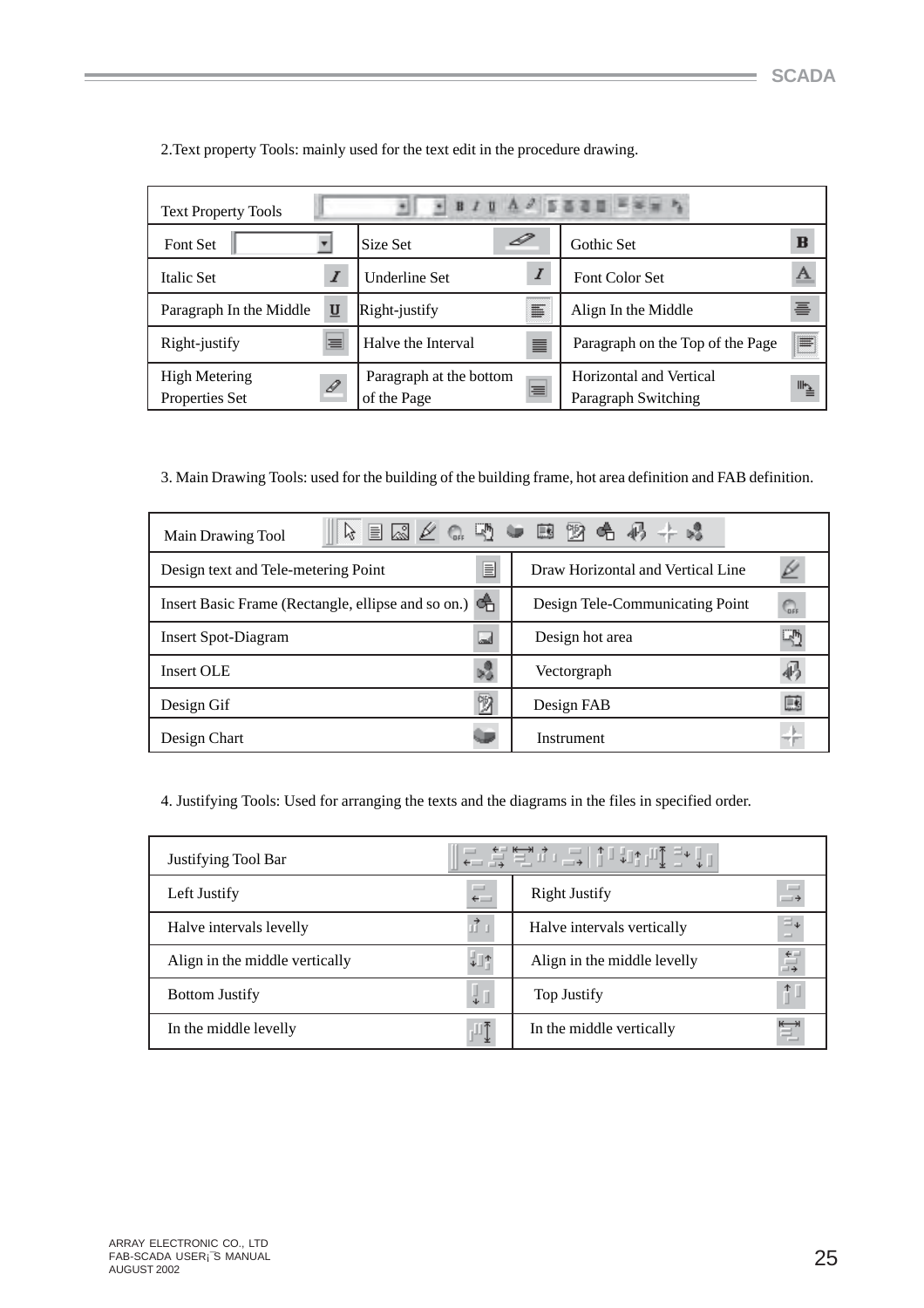5. Grids Setting Tools: Used for the frame lines and the colors of the diagrams setting.

| <b>Internet Setting Tools</b>                 |   |                       |                  |
|-----------------------------------------------|---|-----------------------|------------------|
| Top line rim                                  |   | Bottom line rim       |                  |
| Right line rim                                |   | Left line rim         |                  |
| Whole line rim                                |   | Cancel line rim       | <br><del>.</del> |
| Set drawing pen color                         | A | Set drawing pen width |                  |
| Set the color degree of the form background [ |   |                       |                  |

#### **4.4.3 Drawing the Monitoring Diagram**

#### **4.4.3.1 Page Setting**

This function is mainly used for the page size and background color setting, etc. Select;  ${}^{\circ}$ File; $\pm$ ¦  ${}^{\circ}$ Page Option<sub>j</sub><sup> $\pm$ </sup>, or double click the page zone. The page setting dialogue frame will be displayed as in Fig. 4-20.1.

| Cuton. |  |  |
|--------|--|--|
|        |  |  |
|        |  |  |

**Fig. 4-20.1 Page-setting Dialogue Frame**

£¨1£©Select the Page Number: In the tabulate, select or self-define the size of the page. Double click the rectangle zone in the Color to set the background color of the page as in Fig. 4-21. And the page can be set in long or cross direction.

| <b>Collor</b>   |                         |         |   | 2x |
|-----------------|-------------------------|---------|---|----|
| Baric colors:   |                         |         |   |    |
|                 |                         |         |   |    |
|                 |                         |         |   |    |
|                 |                         |         |   |    |
|                 |                         |         |   |    |
|                 |                         |         |   |    |
|                 |                         |         |   |    |
| Dustani polote: |                         |         |   |    |
|                 | ----------              |         |   |    |
|                 |                         | --<br>╻ | ш |    |
|                 | Define Custom Colore >> |         |   |    |
| OK.             |                         | Earroal |   |    |

**Fig. 4-21 Color Set**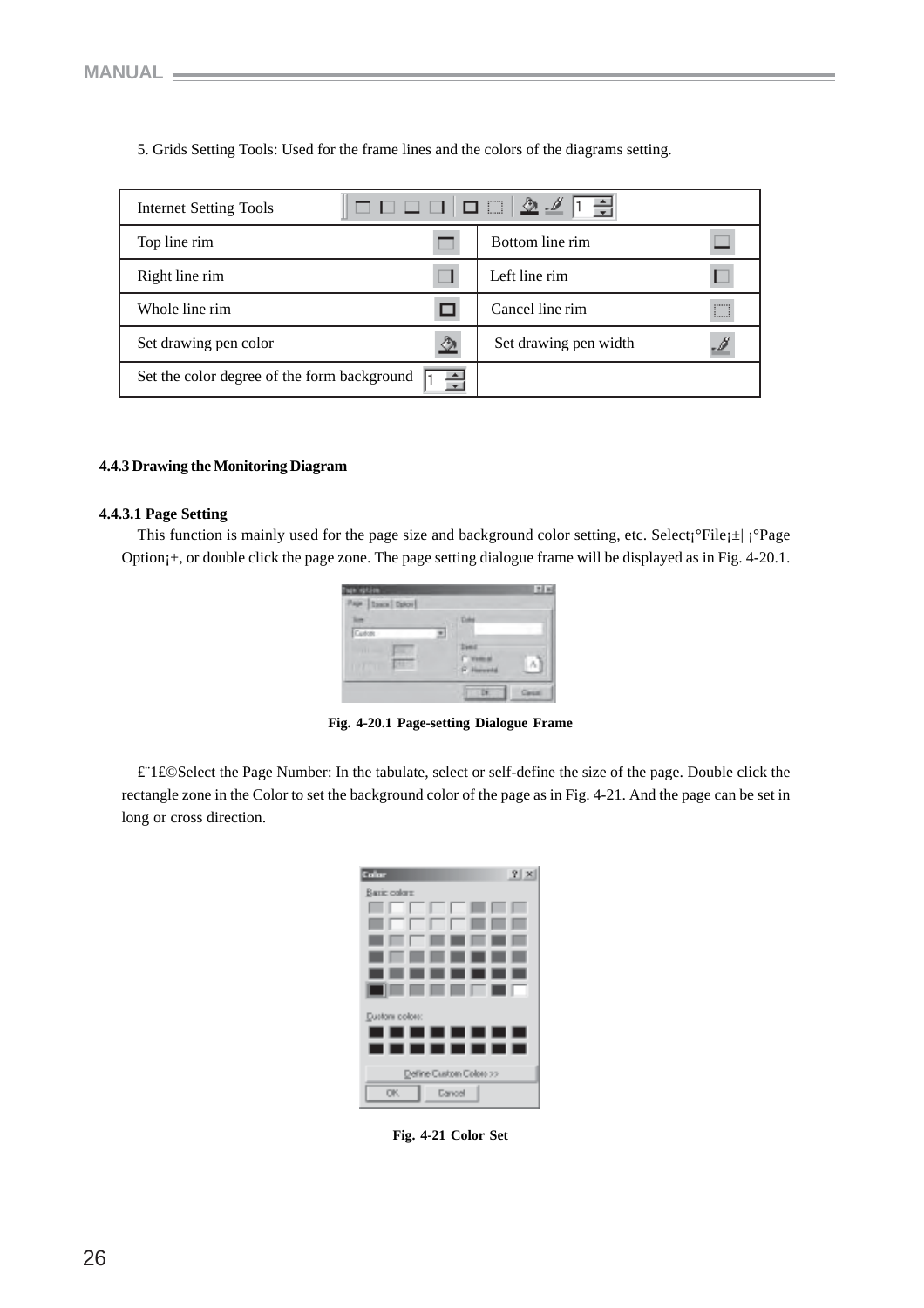£¨2£©Select the Space Page to set the blank space at the margin. If you select ¡°Enable¡±then the blank space will be effective and at the same time the size of the blank space zone can be modified as in Fig. 4-22.

| <b>Todde</b> |  |  |
|--------------|--|--|
|              |  |  |
|              |  |  |

**Fig. 4-22 Set the Size of the Blank Space**

#### **4.4.3.2 Draw the Monitor Diagram**

In this system, we provide with basic drawing tools, such as inserting basic objects pictures, inserting BMP picture files, inserting animated pictures, invoking the information and resources of the controllers, drawing the basic picture frame and inserting the special objects pictures.

**Step 1:** Insert basic objects **and BMP** pictures:

Previously we mentioned that we provide with some components pictures frequently used in the automation control system, such as valve, water pump, electric motor and so on for the users to invoke directly and can be invoked from user-made BMP picture files. The detailed operations are as follows.

1. Click the button and move the mouse to the drawing interface, the dialogue block as in Fig. 4-28 will be displayed.

| 実験記                                                                                                                                         |  |  |
|---------------------------------------------------------------------------------------------------------------------------------------------|--|--|
| Desiglia                                                                                                                                    |  |  |
| <b>Barrier</b>                                                                                                                              |  |  |
| <b>Zankert</b>                                                                                                                              |  |  |
| E                                                                                                                                           |  |  |
| Bake -                                                                                                                                      |  |  |
| Brevier                                                                                                                                     |  |  |
| $\begin{tabular}{ c c } \hline \textbf{Fright} \\ \hline \textbf{Bright} \\ \hline \textbf{Bright} \\ \hline \textbf{Bright} \end{tabular}$ |  |  |
|                                                                                                                                             |  |  |
|                                                                                                                                             |  |  |
|                                                                                                                                             |  |  |
|                                                                                                                                             |  |  |
|                                                                                                                                             |  |  |

**Fig. 4-23 Set the Background Diagram of the Page**

2. According to the user demands, click the needed component picture in the following pictures. For example, click Valve, the valves of all shapes will then be appearing.

| ٠  |     |  |  |
|----|-----|--|--|
| a, |     |  |  |
| ۰  |     |  |  |
|    |     |  |  |
|    |     |  |  |
|    | min |  |  |

**Fig. 4-24 Set the Background Picture of the Page**

Similarly, the user may select the other diagrams and here we will omit the detailed procedure. When the user selects the Image option as in Fig. 4-30, the user may insert the BMP picture files.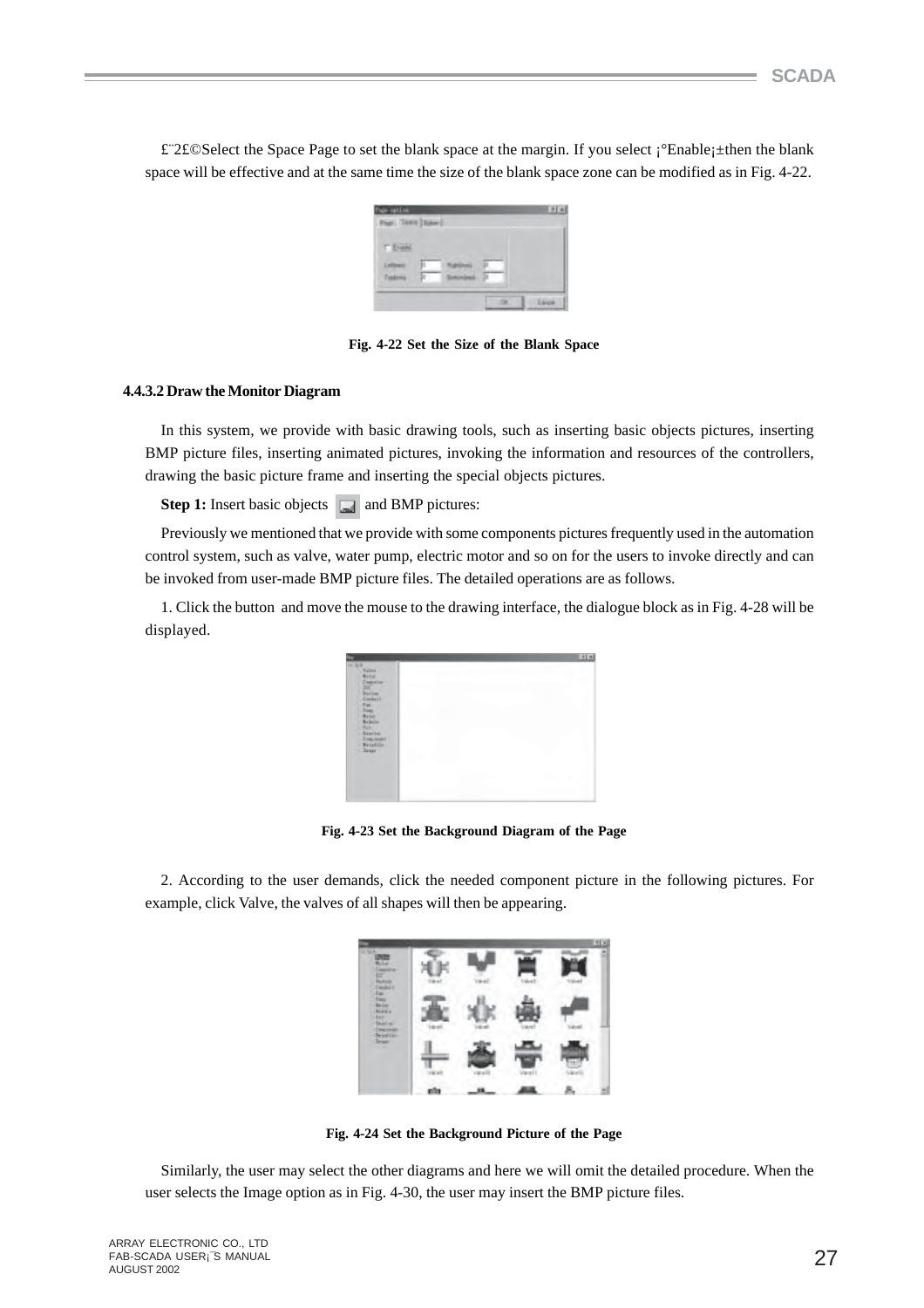

**Fig. 4-25 Inserting BMP Picture Files**

Select the Load button in the above figure, the system will prompt the files-opening dialogue frame as in Fig. 4-26. Select and open the home2.bmp and press<sub>i</sub> °OK<sub>i</sub>±thus the home2.bmp will be added to the diagram editing. Also you can move and zoom in and out the having inserted pictures.

| <b>Channel</b>                                                    |        | 7.1. |
|-------------------------------------------------------------------|--------|------|
| Look of Light Read                                                | ・トローロー |      |
| <b>This</b><br><b>L'Image</b><br><b>Deport</b><br>3 Stade for Fab |        |      |
| 11 Table<br><b>DECAMBRIDGE</b>                                    |        |      |

**Fig. 4-26 Files Opening Dialogue Frame**

After inserting selected picture, the user may obtain the ideal visual effects by zooming in/out and moving the position. Simultaneously, the adjusting tools said previously may also adjust their position properly. And they can be set to different colors.

#### **Step 2**. Insert Basic Shape Form

1. Click the button  $\overrightarrow{c}$  and move the mouse to the drawing interface, and the following dialogue frame as in Fig. 4-27 will be shown in the system as below.

| ø<br>Е<br>п | m |  |
|-------------|---|--|
|             |   |  |
|             |   |  |
|             |   |  |
|             |   |  |

 **Fig. 4-27 Insert Some Basic Shape Form**

2. Click any basic shape form you needed, then the shape form will be easily inserted into your drawing interface. The system provides with 8 types of basic shape forms, including the block flow diagram, the circumference diagram, the block flow with round corners and the cylinder diagram, etc.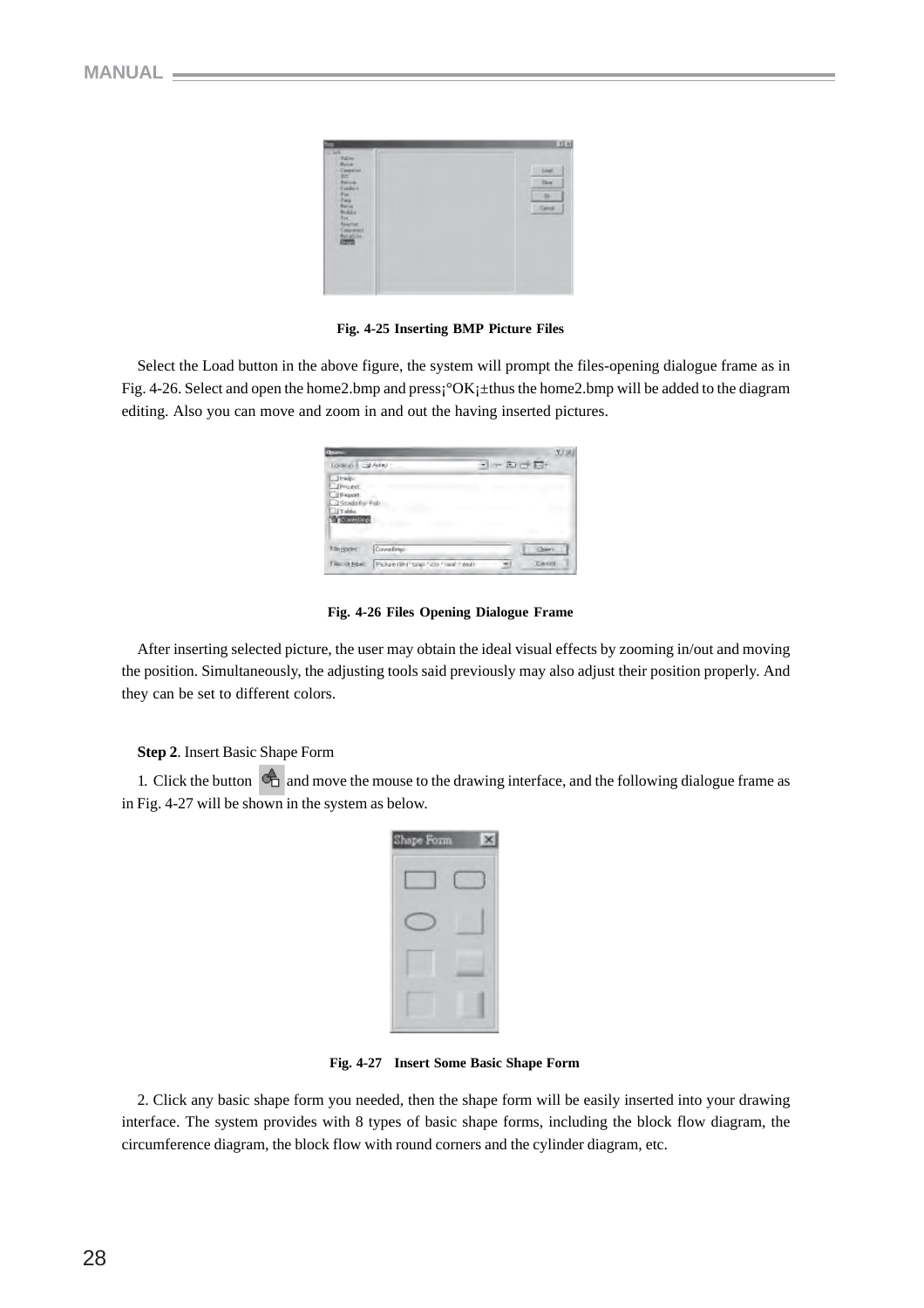#### **Step 3**. Insert Animated Pictures

This function is mainly used to dynamically show the state of the input and output of the equipments. For example, the exhausting fan is working and so on. The user needs to formulate some animated pictures of the exhausting fan running and save the pictures in the form of animated pictures. For example, to save the animated pictures file as  $\mathrm{i}^\circ$ fan.gif $\mathrm{i}^\pm$ .

1. Click the button and move the mouse to the drawing interface, then the dialogue frame as in Fig. 4-28 will be shown in the system as below.



 **Fig. 4-28 Insert Animated Picture 1**

2. Select and click;  $\textdegree$ Load; $\pm$ , the system will prompt the path to save the file fan.gif, Click the file name and confirm, then the files will be inserted.

3. Select and click Link, the system will display the dialogue frame as in Fig. 4-30. Select the FAB I/O Port of the working station that actually corresponds to the exhausting fan and click the¡°Confirm¡±button. Thus the animated picture inserting and inter-connecting is completed. When the system is running normally, under the situation conditions satisfied and the exhausting fan in the control site is working, its state will be transferred in realtime to the monitoring system and will be shown in the designed animated pictures. By this function, the user may observe the running state of any equipment graphically.

| Gif Editor<br>Link.<br>日子<br>Sun GarDen#1 |                 | Controler <b>PECECO</b> | ×            |
|-------------------------------------------|-----------------|-------------------------|--------------|
| Station<br>Station                        | <b>Ultindex</b> | Controler               | <b>Point</b> |
| Sun GarDen#1                              |                 | 1 5 0 8 0 0 1           | Digital1     |
| Sun GarDen#1                              |                 | 2 SCB001                | water volume |
| Sun GarDen#1                              |                 | 3 SCB001                | EpolenA      |
| Sun GarDen#1                              |                 | 4 SCB001                | Analog4      |
| Sun GarDen#1                              |                 | <b>5 SCB001</b>         | Analogo      |
| Sun GarDen#1                              |                 | 6 SCB001                | Analog5      |
| Sun GarDend1                              |                 | 7 SCB001                | Finalog?     |
| Sun GarDen#1                              |                 | 8 SCB001                | RoolersA     |
| $\blacksquare$                            |                 |                         |              |
|                                           |                 | D <sub>R</sub>          | Davoel       |

 **Fig. 4-30 Connect the Input and Output of Animated Picture and FAB**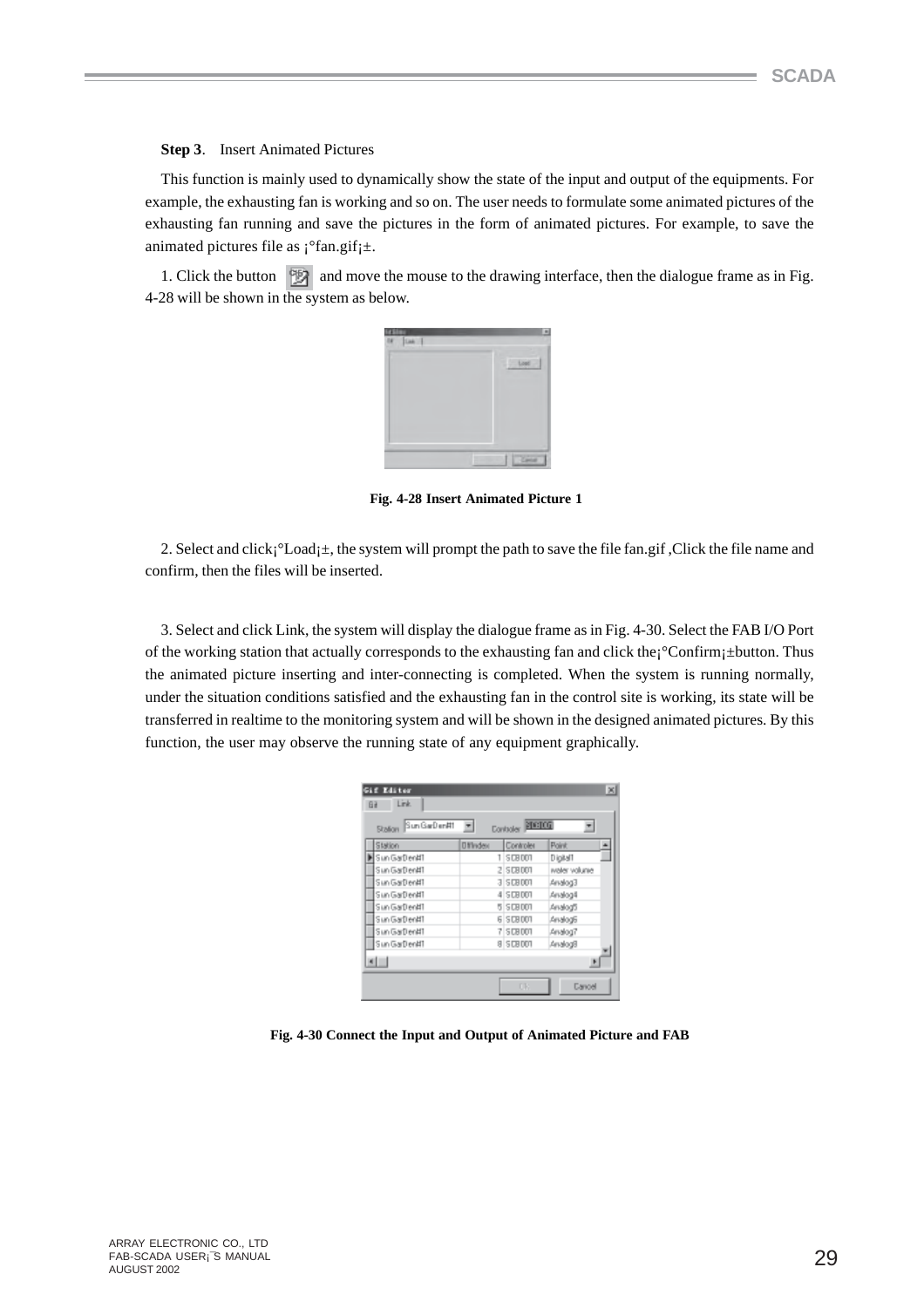#### **Step 4**. Insert FAB Controllers

 The system provides with the function to insert FAB controller directly with the resources of the input and output ports and directly show in the running diagram. If an input/output port is a switch value, the ON/ OFF state can be seen in the monitoring interface. If an input/output port is an analogue or a pulse value, the value of the analogue or pulse can be shown in realtime in the monitoring interface. Before running the function, the user needs to save the pictures of FAB controllers under the path .\SCADA.

1. Select and click the button  $\Box$  and move the mouse to the drawing interface, the dialogue frame as in Fig. 4-31 will be shown in the system. Then select the corresponding controller.

| <b>NIT Seat</b><br>Sales in Controller |  |
|----------------------------------------|--|
|                                        |  |
| <b>DE</b>                              |  |

**Fig. 4-31 Insert FAB Controllers**

2. Write down the picture of the corresponding FAB controller as in Fig. 4-32 and the click the ¡°Confirm¡± button. Thus the inserting FAB controller is completed.

| Selete Controler<br><b>Station</b><br>Sun GarDen#1<br><b>Controler</b><br>SC8001 | Lnad<br>F ferra |
|----------------------------------------------------------------------------------|-----------------|
| m                                                                                | Davoel          |

**Fig. 4-32 Interface of Inserting Controllers**

#### **Step 5.** Insert OLE Objects

The system provides with direct access function of all measuring instruments pictures. This function is mainly used for the access of the tele-metering signals.

1. Select and click  $\| \cdot \|$  and then move the mouse to the drawing interface, and the dialogue frame as in Fig. 4-33 will be shown in the system.

2. Select the corresponding icon button of the needed object and connect to the corresponding telemetering signal port. Then the port will be monitored in realtime, such as manometer, thermometer, level gauge and so on.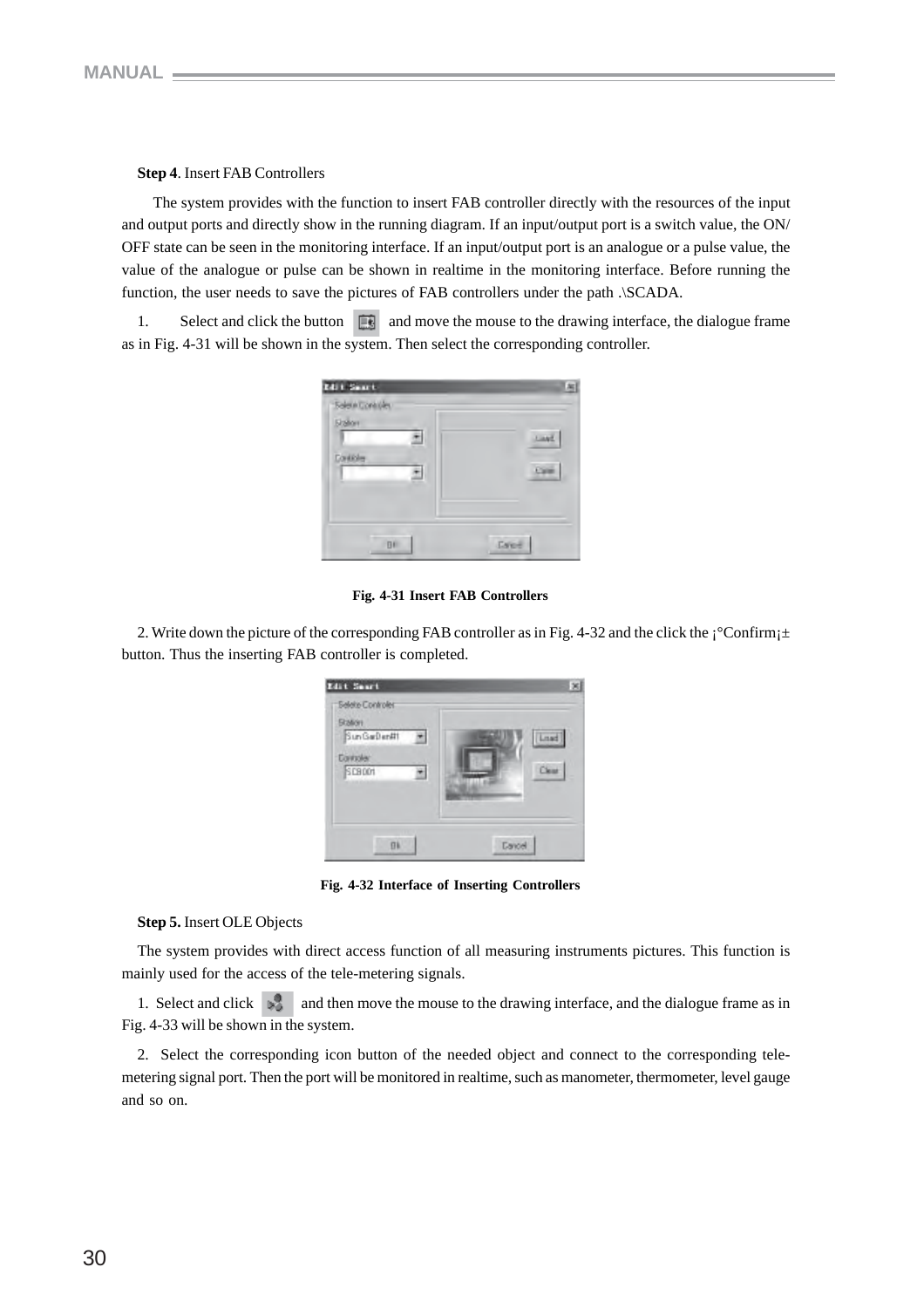|                       | <b>Disect Type:</b>               | 106                       |
|-----------------------|-----------------------------------|---------------------------|
| G Degibited           | Bittagg trasge                    |                           |
| <b>Constitut File</b> | - Instructo I appli<br>Media City | (Cargo)                   |
|                       | <b>NDI Suguents</b>               |                           |
|                       | Pockege.<br>Fantauch Fichas-      | Eliteäteilin Frifin<br>a. |
|                       | Piobe Bocurrent<br>Viewo Cip-     |                           |
|                       |                                   |                           |
| Revil                 |                                   |                           |
|                       | ein aussi Binno Insgedeschrinnten |                           |
| <b>MICLIFIERS</b>     |                                   |                           |

 **Fig. 4-33 Insert OLE Objects**

**Step 6**. Insert Chart Pictures

 This function is mainly used for the direct access of tele-metering signals and provides with the block flow diagram, the circumference diagram, the block flow with round corners, the cylinder diagram and so on. And it makes the monitor of the tele-metering signals be more straight forward and clear.

1. Select and click the button and then move the mouse to the drawing interface, and the dialogue frame as in Fig. 4-34 will be shown in the system.

| Saar<br>Field | $z$ $5$ and |  |
|---------------|-------------|--|
|               |             |  |
|               |             |  |
|               |             |  |
|               |             |  |
|               |             |  |

 **Fig. 4-34 Insert Chart Diagram and Form**

2. Select the Input port of the FAB needed to define. Click Type and select the needed shape form as in Fig. 4-35.

| Type<br>幽<br>挖<br>IL.             | <b>Upton</b><br>7.30<br><b>IF</b> Walk<br>D' Show legand<br>C Show and<br>IT Showmake<br>T Mult-color | Optons<br><b>BackCoke</b><br><b>UsefColor</b> |
|-----------------------------------|-------------------------------------------------------------------------------------------------------|-----------------------------------------------|
| Title Property<br>Tile Tork level |                                                                                                       | ÷                                             |

**Fig. 4-35 Select the Diagram**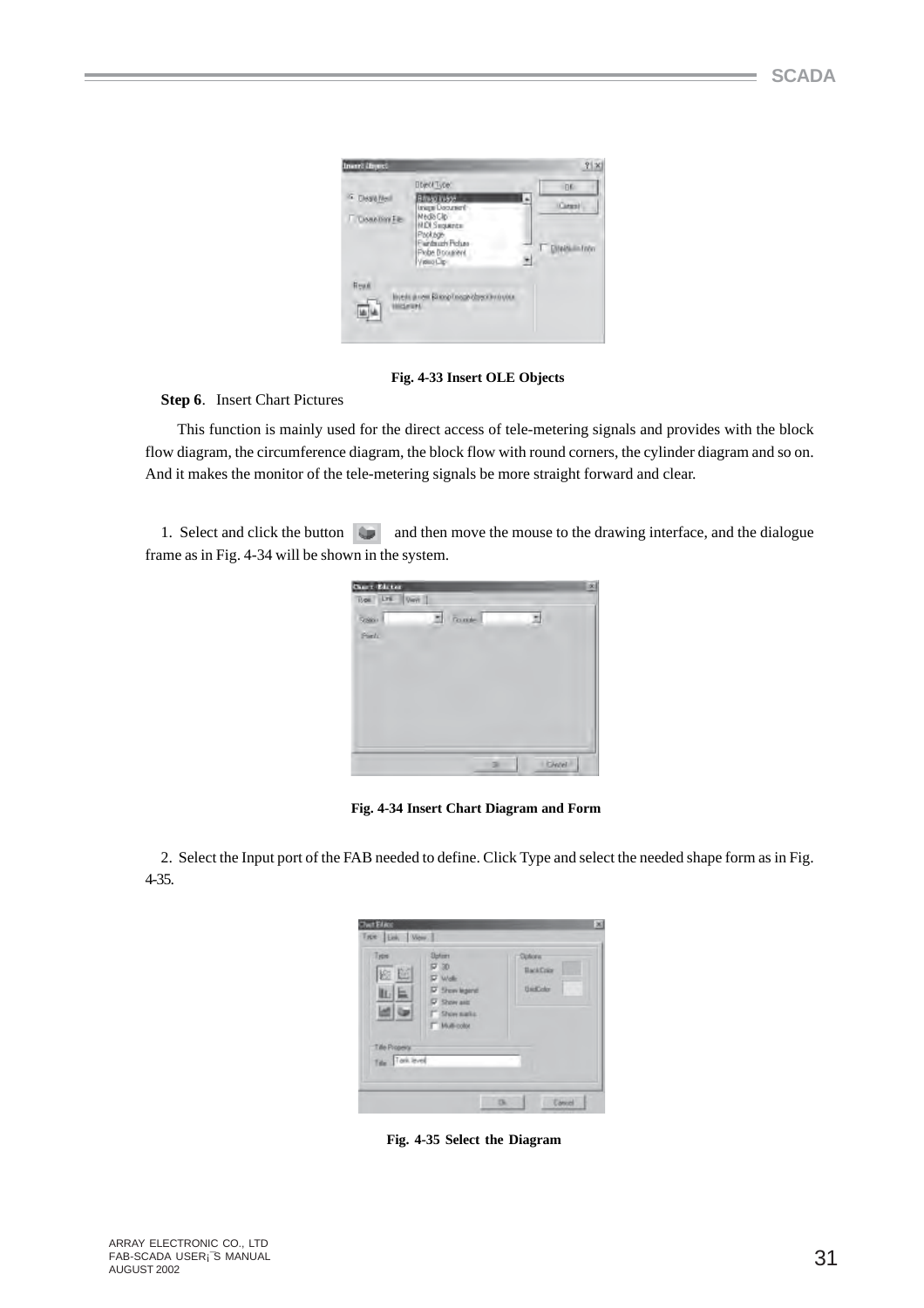3. Press the ¡°Confirm¡±button to confirm and the setup is completed. During the normal execution of the system, the diagram will be shown as the analogue value received from the site.

#### **Step 7**. Define Hot Area

As for any complex monitoring system, we cannot monitor by one diagram and we need many diagrams for monitoring. We will need to build lines between the pictures to realize the related switching between the graphics.



**Fig. 4-36 Define the Hot Area**

As in Fig. 4-36 the main monitoring diagram, there are  $\hat{i}^{\circ}$ Brief Introduction of Array $\hat{i}$ ±, $\hat{i}^{\circ}$ System Arrangemet Diagram; $\pm$ and so on. Click;<sup>°</sup>Supervisor of the Office; $\pm$ , and then the corresponding household monitoring diagram as in Fig. 4-37 will be shown in the system. This link is called the Hot Area.



 **Fig. 4-37 Family Monitoring Diagram**

The methods of hot area defining is as follows:

1. Click the fast icon of the hot area  $\left| \right|$   $\mathbb{R}^n$   $\left| \right|$   $\pm$ , move the mouse to the position to put the hot area, then move it together with the rectangle appearing and click the position where the rectangle appearing, then the dialogue frame as in Fig. 4-38 will be poped out. If you want to modify the defined hot area, just double click the hot area in the drawing diagram and the hot area definition dialogue frame as in Fig. 4-38 will be opened.

| Nave<br>Office pic.<br>۰         | Ok     |
|----------------------------------|--------|
| Path<br>C:\Program Files\Array   | Cancel |
|                                  |        |
|                                  |        |
| Eigkler<br><b>Office Central</b> |        |

**Fig. 4-38 Define Hot Area**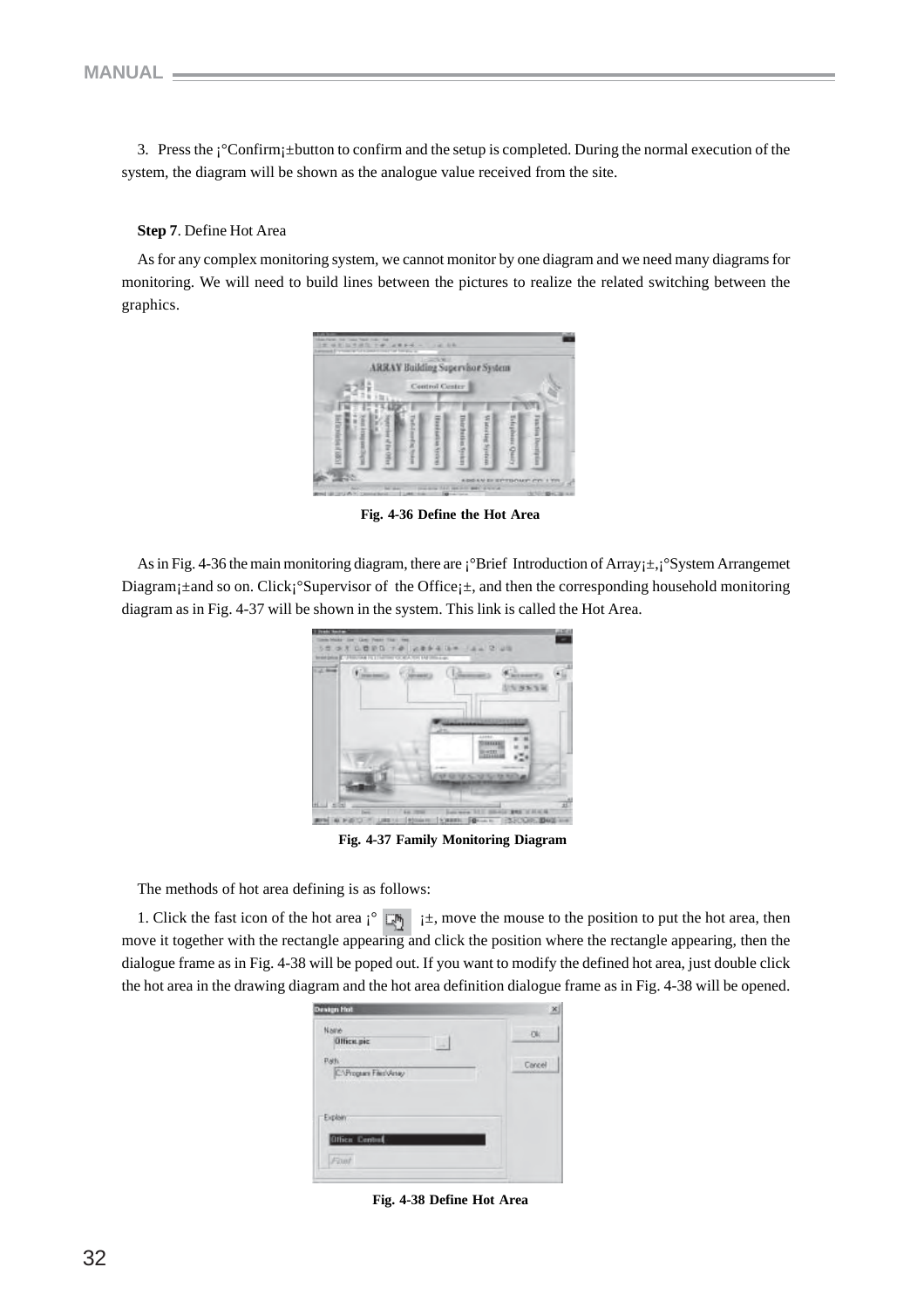£¨1£©**Name:** Select the Name files and click the rectangle zone on the right of Picture, and the file open dialogue block as in Fig. 4-39 will be poped out. Select the directory path (the same directory as the Scada). If the ¡°Office.pic¡± file exists, select the picture file and then the diagram corresponding to the Hot Area household Monitor is set as the picture  $\hat{i}$ °Office.pic $\hat{i}$ ±

 (2) **Explain:** the explanation of the picture files. Input a paragraph of abstract explanation in the editing diagram on the left of Explain, and the words will be displayed in the picture diagram. If no input, the diagram will display the background contents in the transparent manner thus to realize the hot area definition of the background. For example, all the hot areas on the main diagram are produced on the same background diagram.

| <b>Guen:</b>                                                                                                |                                                                                           |                                  |               |
|-------------------------------------------------------------------------------------------------------------|-------------------------------------------------------------------------------------------|----------------------------------|---------------|
| Lonkin: 34406                                                                                               |                                                                                           | $H = B \cup T$                   |               |
| <b>THREE</b><br><b>IProject</b><br><b>Horsey</b><br>Scada for Fatt<br>Time.<br>a) Mars<br><b>STATISTICS</b> | <b>Nicht</b><br>Printing<br>Lightong<br><b>Plastro</b><br><b>Office</b><br><b>A</b> Phone | <b>ATFORMA</b><br><b>Wilder:</b> |               |
| <b>Tils parts:</b><br>D'fice                                                                                |                                                                                           |                                  | <b>Green</b>  |
| <b>Returbed</b>                                                                                             | Page 1                                                                                    | ٠                                | <b>Langel</b> |

**Fig. 4-39 Select the Picture Files**

(3) **Font**: Set the font of the explanation word. Double click the left zone of Font, the font setting dialogue frame as in Fig. 4-40 will pop out. And the shape, size, color and so on can be set in the dialogue block.

| First<br><b>COLOR</b>                                                                                       | Ford style:<br>Fingsuin                                | <b>Since</b><br>$10 -$           | EK       |
|-------------------------------------------------------------------------------------------------------------|--------------------------------------------------------|----------------------------------|----------|
| <b>CONTROL</b><br><b>D.4MBSS</b><br>U Come Siara MS<br>Course:<br>Colam Nevi<br><b>FREQUAY</b><br>O Georgia | <b>Regular</b><br>Trailch<br><b>Buld</b><br>Belditalic | $10 -$<br>de.<br>ĩτ<br>医后神经<br>쬐 | Tuckevil |
| <b>Ethechi</b><br>Stillnock<br><b>MERRATHS</b>                                                              | <b>Sándia</b>                                          | Addit Vs Zz                      |          |
| Dav.<br>Black<br>터                                                                                          | Super<br>Western                                       | ×.                               |          |

**Fig. 4-40 Set Font Properties**

2. Set Hot Area Background. Click the fast icon  $\Diamond$  of background setup, the dialogue block as in Fig. 4-41 of color will pop out. And in the diagram, the background color can be set.

| Transparent |  |
|-------------|--|
| Other       |  |

**Fig. 4-41 Set the Background of the Hot Area**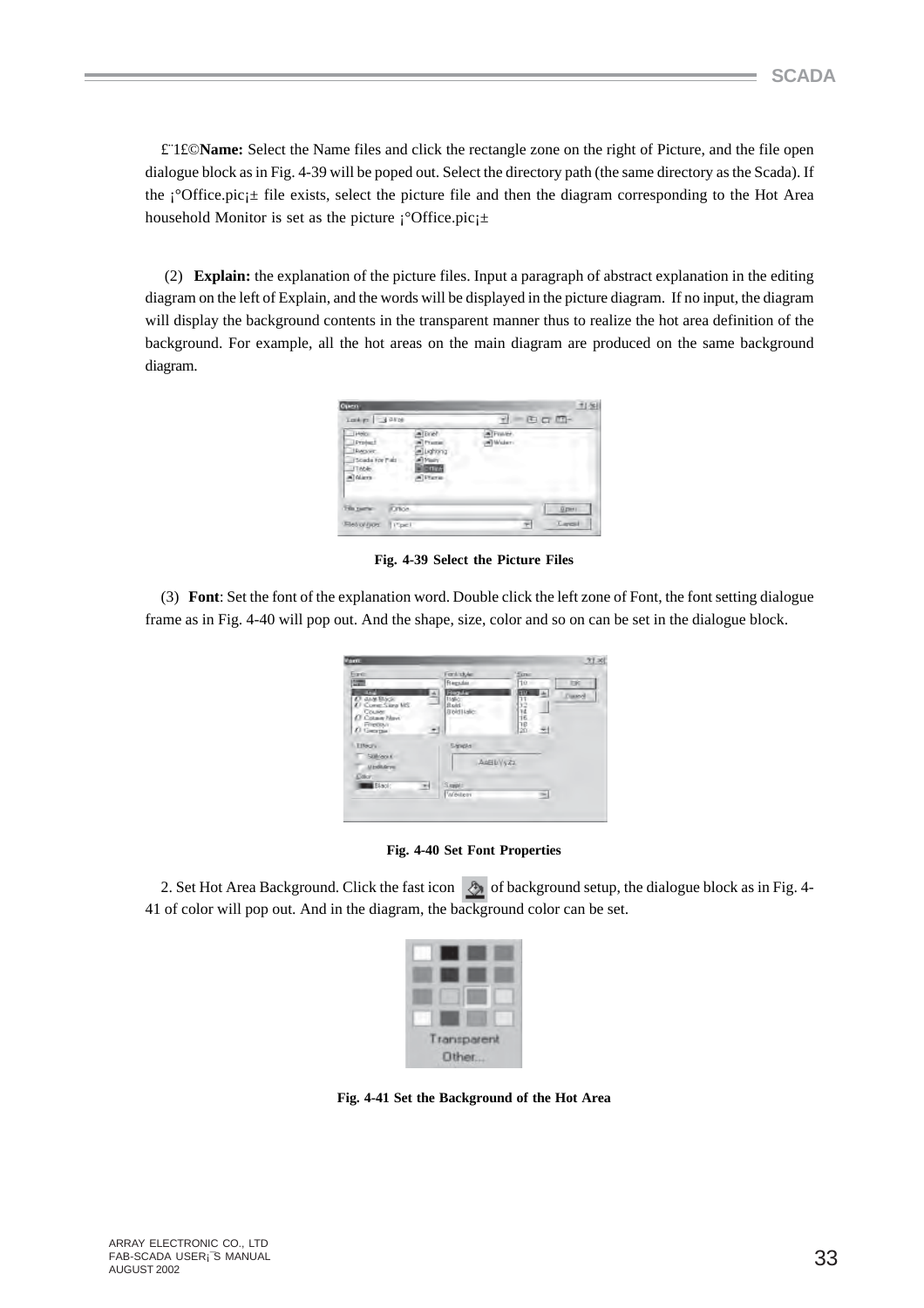#### **Step 8**. Setup the Input and Output

After editing a monitoring diagram, it is needed to show all the information of all the input and output ports of the FAB in the diagram to achieve monitoring action. As for different signal port such as tele-communicating, tele-metering and tele-pulsating, we have different setup methods and the details are as follows:

1. Setup the Tele-communicating Point

Select and click the fast button  $\binom{n}{\text{gen}}$ , then a small green check (meaning the monitoring point) will appear in the diagram and at the same time the system will prompt the dialogue frame as in Fig. 4-42. In the Link page click the station-listing frame and select the station named ¡°Sun Garden#1¡±and at the same time list all the FAB controllers of the station in the controller-listing frame. Then select the first controller;  $\degree$ SGB001; $\pm$  and select the<sub>i</sub>°Infrared detector  $\pm$  (when the FAB controller was defined). All the I/O ports of the FAB controller will be shown in a list. Thus the definition of a tele-communicating point is done. During the normal operation of the system, the state of the I1 of the SGB001 will be shown by the green check.



**Fig. 4-42 Tele-communicating Port Setuping Dialogue Frame**

2. Setup the Tele-metering Point and the Text Frame

Select and click the button an  $\equiv$  move the mouse to the corresponding position. The following dialogue in Fig. 4-43 will appear.

| $\Phi$<br>Carest. | TIR. | Test or faster<br>Tem<br>٠ |
|-------------------|------|----------------------------|
|                   |      | hmmus                      |
|                   |      |                            |
|                   |      |                            |

**Fig. 4-43 Tele-communicating Point and Text Frame Setuping Dialogue Frame 1**

 There are two options: Text and Analog in the pull-down menu at the upper-left corner in the diagram. Select Text, and the text can be placed. Enter the text in the Input zone and then click OK button. Then the text is placed. The text is used for the title explanatory notes and can be used for tele-communicating and telemetering points.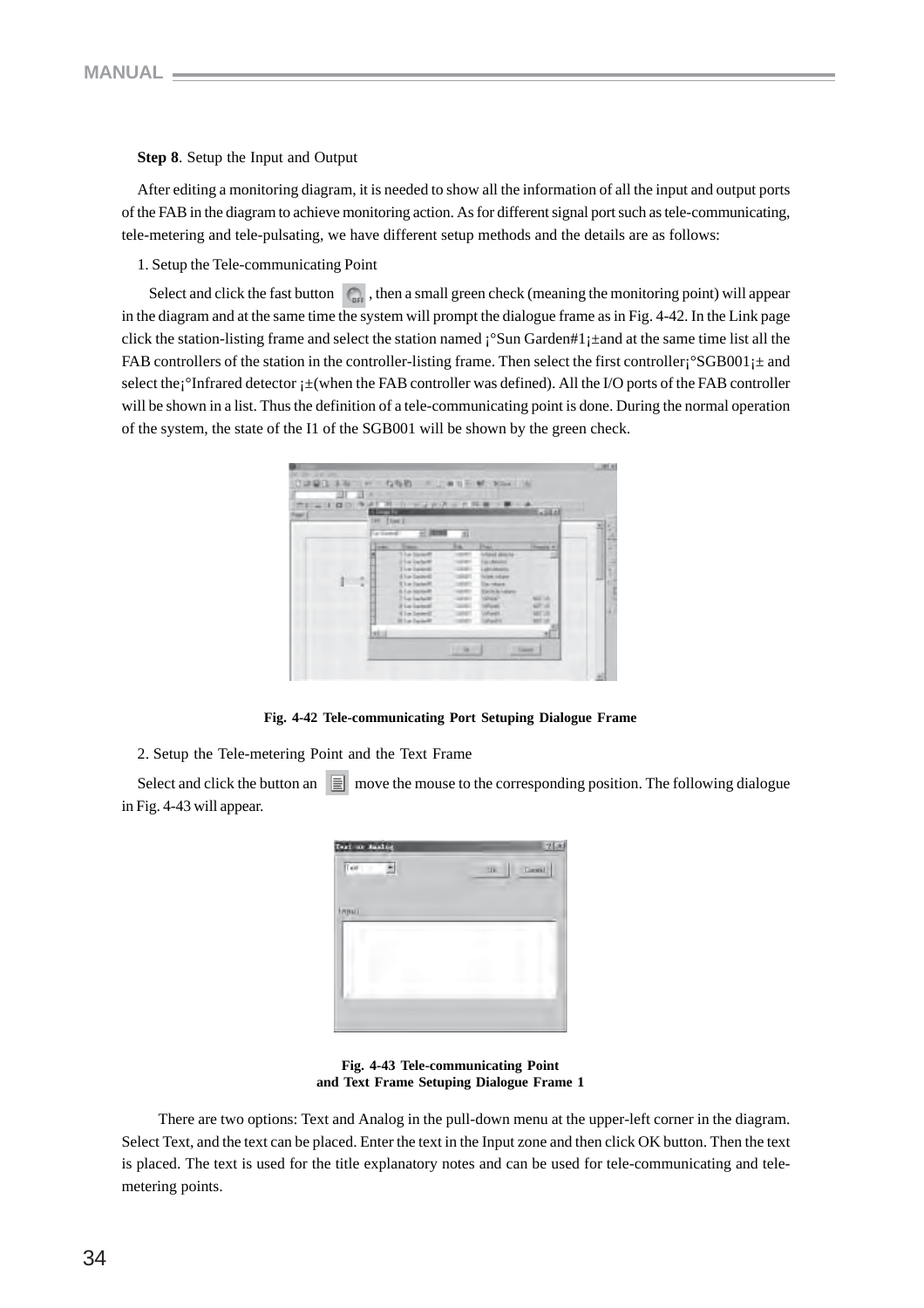Select Analog, and the tele-metering point can be placed. Select and click the Link page and then the dialogue frame of placing tele-metering point as in Fig. 4-44 will be displayed. And the two pull-down menus are used for selecting station name and the FAB controller name.

| Text or Analog |                 |               | ?            |
|----------------|-----------------|---------------|--------------|
| Analog         |                 | Ok.           | Cancel       |
| Link.          | Shape Condition |               |              |
|                |                 |               |              |
| Sun GarDen#1   | <b>STORE</b>    | ᅱ             |              |
| Index          | Station         | Fab           | Point        |
|                | 1 Sun GarDen#1  | <b>SCB001</b> | Digital1     |
|                | 2 Sun GarDend1  | SCR001        | water volume |
|                | 3 Sun GarDen#1  | <b>SCB001</b> | Analog3      |
|                | 4 Sun GarDend1  | SCR001        | Analog4      |
|                | 5 Sun GarDenti1 | <b>SCB001</b> | Analog5      |
|                | 6 Sun GarDentfl | SCB001        | Analog5      |
|                | 7 Sun GarDen#1  | <b>SCB001</b> | Analog7      |
|                |                 |               |              |
|                |                 |               |              |

**Fig. 4-44 Tele-metering Point Setup Dialogue Frame**

Select  $\mathbf{i}^{\circ}$ Sun Garden #1 $\mathbf{i}$ ± in the station-listing table and select  $\mathbf{i}^{\circ}$ SGB001 $\mathbf{i}$ ±in the FAB controllers. Thus the listing menu will show all the information of the tele-metering of SGB001. Select  $\mathrm{i}^\circ$  Analogpoint3 $\mathrm{i}$ ± in the listing table and click OK button. Thus the placement of the tele-metering point  $\hat{i}$ °Analogpoint3 $\hat{i}$ ± and the connection of the relative resources are completed. The details are as in Fig. 4-45.

| 1,000,000,000<br>3 8 0 F 10 5 5 6<br>2903 | <b>TAN 19</b><br>-1.78 | 有限に 体育製 800年          |
|-------------------------------------------|------------------------|-----------------------|
| <b>COMMERCIAL</b><br><b>Factor</b>        | 11 T .                 | <b>LAST AT A TIME</b> |
|                                           |                        |                       |
| ○ (1) 中国語の大阪 第一番 三                        |                        |                       |
|                                           |                        |                       |
|                                           | <b>Warmington</b>      |                       |
|                                           |                        |                       |
| <b>W</b><br>$-1$                          | <b>State Trippe</b>    |                       |

**Fig. 4-45 Complete the Setup of Tele-metering Point Placement**

Select and click the¡°Shape¡±page in Fig. 4-44, and you can select the shape form of the tele-metering point unit as in Fig. 4-46.

| Aralog | $-9$<br>Ships Condition | Ck. | Cancel |
|--------|-------------------------|-----|--------|
| $\top$ |                         |     |        |
|        |                         |     |        |

**Fig. 4-46 Select the Shape Form of the Tele-metering Point**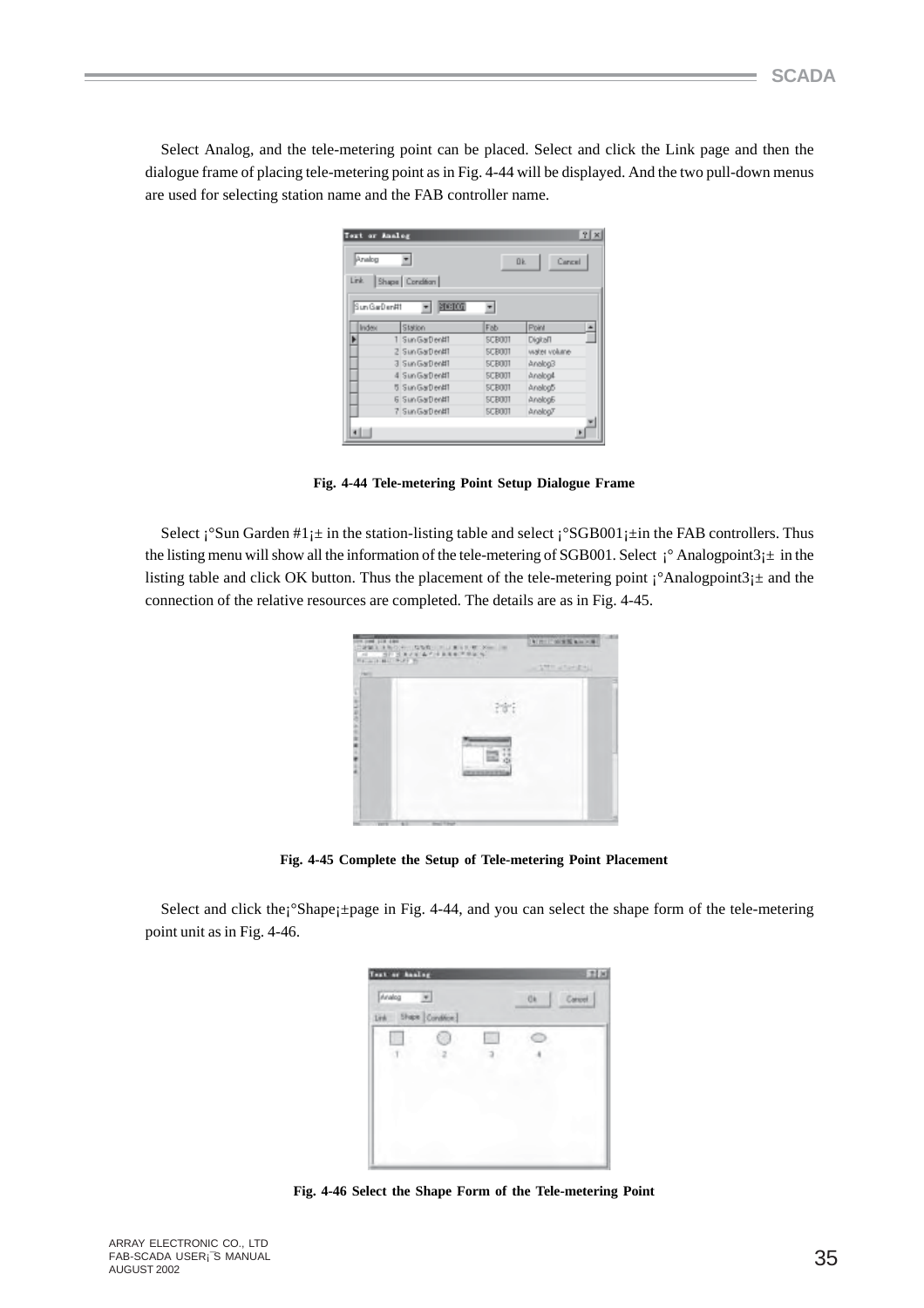### **Step 9.** Insert instrument

Select and click the button  $\leftarrow$  and move the mouse to the corresponding place. Then the dialogue block of setup the insert instrument as in Fig. 4-47 will be displayed by clicking the mouse.



**Fig. 4-47 Insert instrument**

These Components are used for the display of output value, property of OPC & Theme for every component will not be temporarily

Select the first Component, then click¡°property¡±button

| <b>F</b> Adwin                              | Nouse Contril 3 lute                       |
|---------------------------------------------|--------------------------------------------|
| $\nabla$ Entries                            | (F) Dick Anywhere                          |
| <b>V</b> Show Focals Reci                   | C Bidy Indicates                           |
| T Transment                                 |                                            |
| Bediellage 2 =                              | <b>Hidawor</b><br>Magin 7<br><b>Adward</b> |
| Update Frank Rain (SI) = T substrained Sta- | 皿<br><b>BuckBeard Color</b>                |

**Fig. 4-48 Instrument property**

1. Choose¡°control¡±option from Shown dialog box, specific optional functions defined as follows: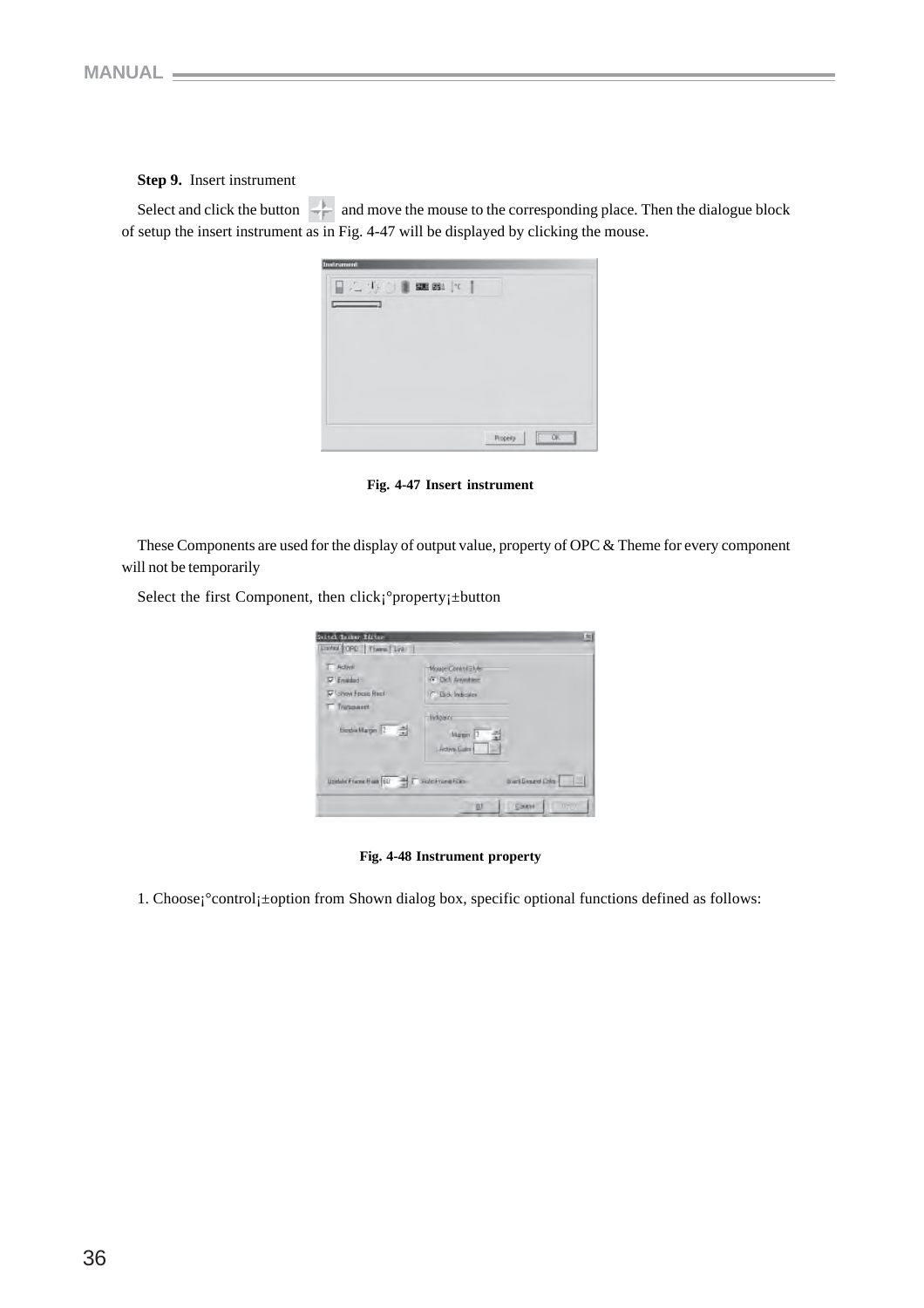- 1). Active: Active State;
- 2). Enable: The component;<sup> $\overline{\phantom{a}}$ </sup>s is True or False;
- 3). Show Focus Rect: if choose,
- 4). Transparent: Transparent;
- 5). Border Margin: Set Border Margin;
- 6). Update Frame Rate: Set Frame size;
- 7). Auto Frame Rate: if Choose it the Frame can auto to change size;
- 8). Background color: the component background color;

#### **Mouse control Style:**

- 1). Click anywhere means click the component anywhere the property dialog will shown;
- 2). Click indicator means click the component Active indicator the property dialog will shown;

#### **Indicator:**

- 1). Margin; Active size;
- 2). Active color;

### 2. Select¡°Link¡±option:

Choose;  $S$ tation; $\pm$ ;  $C$ ontroller; $\pm$ , then Choose output to be connected with component.

| Staten       | THINGS-<br>Extrite | Port        |  |
|--------------|--------------------|-------------|--|
| <b>Garcy</b> | T1 Office          | "YcPoint11  |  |
| <b>AVM</b>   | 12 Dilloe          | WePoint12   |  |
| <b>Arty</b>  | 13 Office          | DOD-        |  |
| Dardell      | T41Dftod           | ArCondition |  |
| <b>Gard</b>  | 10 Office          | Door        |  |
| <b>CAVAI</b> | T6 Diffoe          | Long.       |  |
| 石田           |                    | m           |  |
|              |                    |             |  |

**Fig. 4-49 Instrument Link**

Following same as above.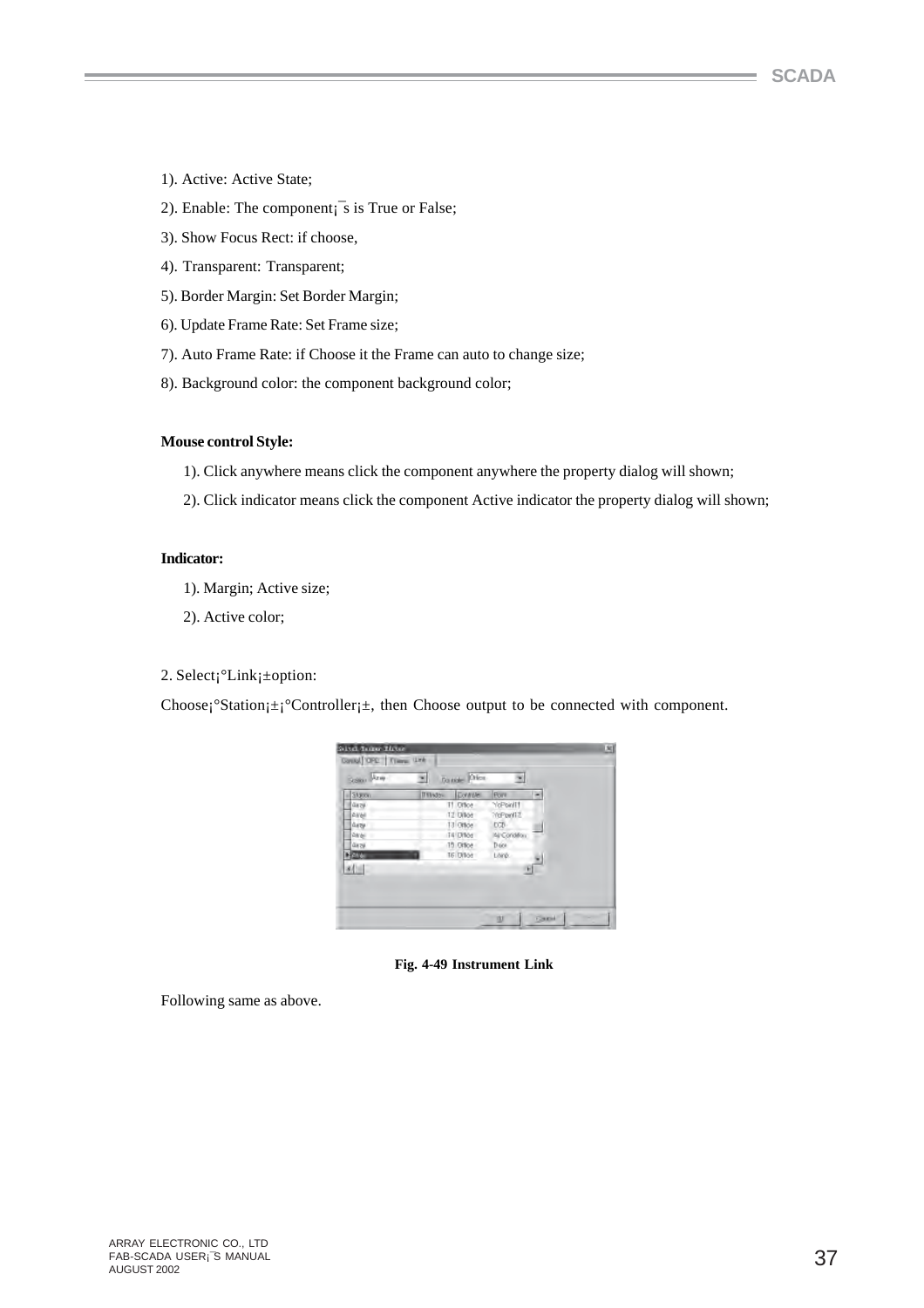#### **4.4.3.3 Analyze the Communicating State**

Click the menu  $\mathrm{i}^\circ$ Monitor/Communication $\mathrm{i}$ ±as in Fig. 4-50.



**Fig. 4-50 Open the Communication with FAB**

The SCADA System provides with the function of showing the binary codes of the FAB controller as in Fig. 4-51.

| <b>Print</b> Editor |     |     |             | 05 05 07 07 11 11 14 15 PT<br>19 |                           |
|---------------------|-----|-----|-------------|----------------------------------|---------------------------|
|                     |     |     |             |                                  | <b>SOH</b><br><b>Fact</b> |
|                     |     |     |             |                                  | 广场                        |
|                     |     |     |             |                                  | <b>Sur</b>                |
|                     |     |     |             |                                  | Tieve                     |
|                     |     |     |             |                                  | <b>That</b>               |
|                     |     |     |             |                                  | Des                       |
|                     |     |     |             |                                  | <b>List</b>               |
|                     |     |     |             |                                  |                           |
|                     | Fil | Day | <b>Tair</b> | Lingh 15                         | Diet.                     |
| Forms<br>ben.       |     |     |             | Outlet 77                        |                           |

**Fig. 4-51 Analyzing Diagram of the Communicating State**

#### **Function:**

(1). The dialogue block records the communicating time, the number of the accepting character, the length of the frame, the time of the errors and calculates the rate of error codes.

(2). If it is needed to observe carefully the current information, just click the  $\frac{1}{2}$ Stop $\pm$ to pause.

- (3). The current resources in the files to analyze and use can be saved.
- (4). The original resources of the current frame can be printed.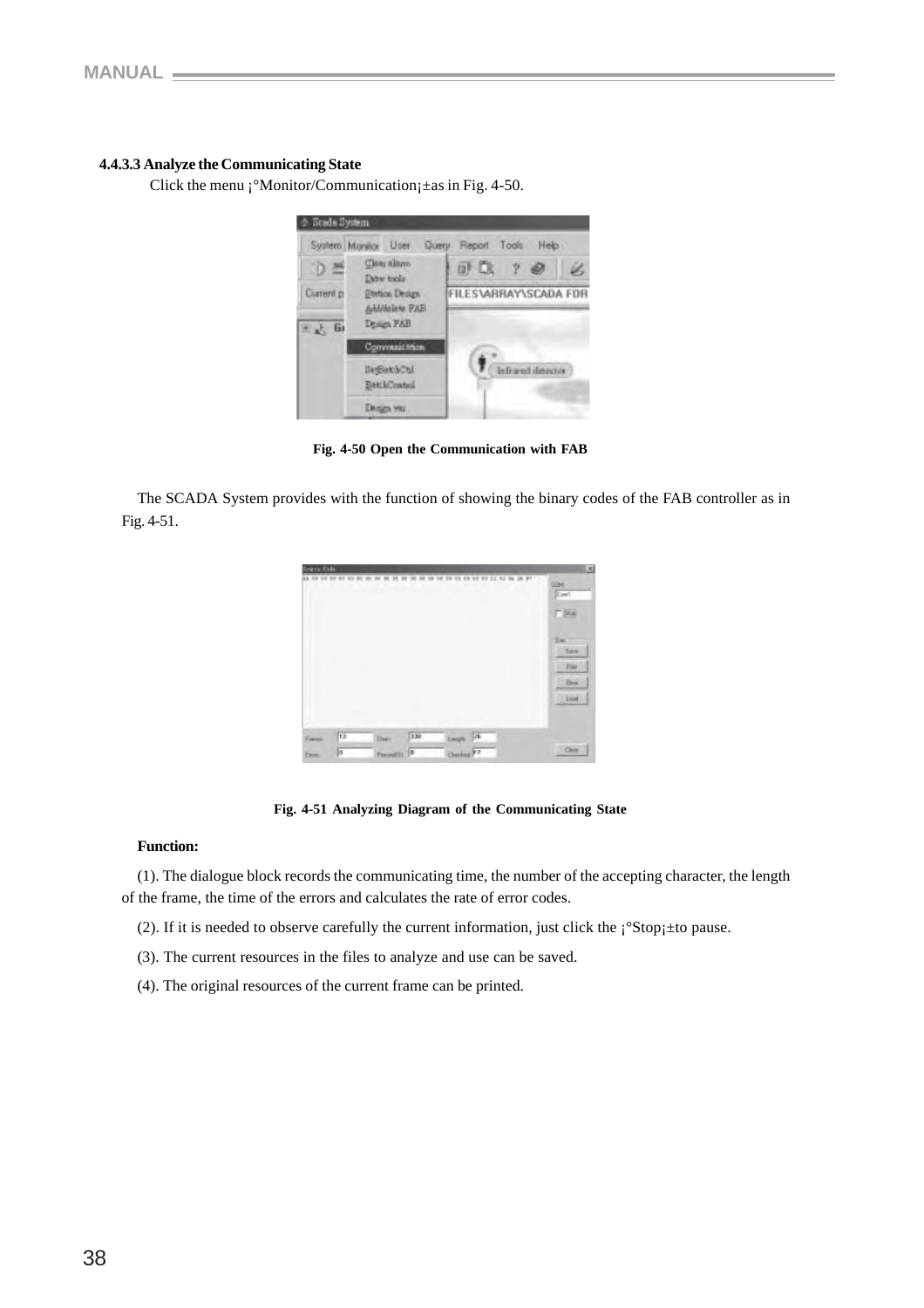# **Chapter 5 User Management**

Considering the securities of the system, it is necessary to manage all the customers in the whole system. And only the users with authorities can enter the system to observe or modify. User Management mainly includes Modify Manager Name, Append, Delete and User Login function items as in Fig. 5.1.

| Scale System                        |                                                                              |                                                |
|-------------------------------------|------------------------------------------------------------------------------|------------------------------------------------|
| <b>D 型 中</b>                        | System Monitor Linux Query Report Tools<br>Trecheti ryffanager<br>Tywitzage. | Heb<br>化聚合素 助卡 子宫山 空 山脉<br>$\overline{\omega}$ |
| Dusent picture F.<br><b>Finnass</b> | TuerLagin<br>ToerLogont                                                      | YNSCADA FOR FAB'Wain.pic.                      |

**Fig. 5-1 User Management**

#### **5.1 Modify Manager Name**

Select <sup>•</sup>User | User Modify Manager **i** ± function item or click the fast button as in Fig. 5-2.

| Museum.          | 188820 |  |
|------------------|--------|--|
| Fassword.        |        |  |
| <b>Niveliano</b> |        |  |

**Fig. 5-2 Modify Manager Name**

In Fig. 5-2, select  $\frac{1}{2}$ <sup>o</sup>Manager $\frac{1}{2}$  ± and enter the password $\frac{1}{2}$ <sup>o</sup>0001 $\frac{1}{2}$  Then enter the new manager name and click  $\mathrm{i}^\circ\mathrm{OK}$ ; ± button. The function of modifying manager name is done. (The default manager name is  $i^{\circ}$ Manager $i^{\pm}$ and the default password is  $i^{\circ}0001i^{\pm}$ )

#### **5.2 User Management**

 This function item is for manager only. It mainly includes Append, Delete and Modify Password (including the manager<sub>i</sub><sup>s</sup> password). The details are as follows in Fig. 5-3.

| Manager<br>m | Account      |
|--------------|--------------|
|              | Delete       |
|              | Modey        |
|              | cc beavend A |

 **Fig. 5-3 User Management**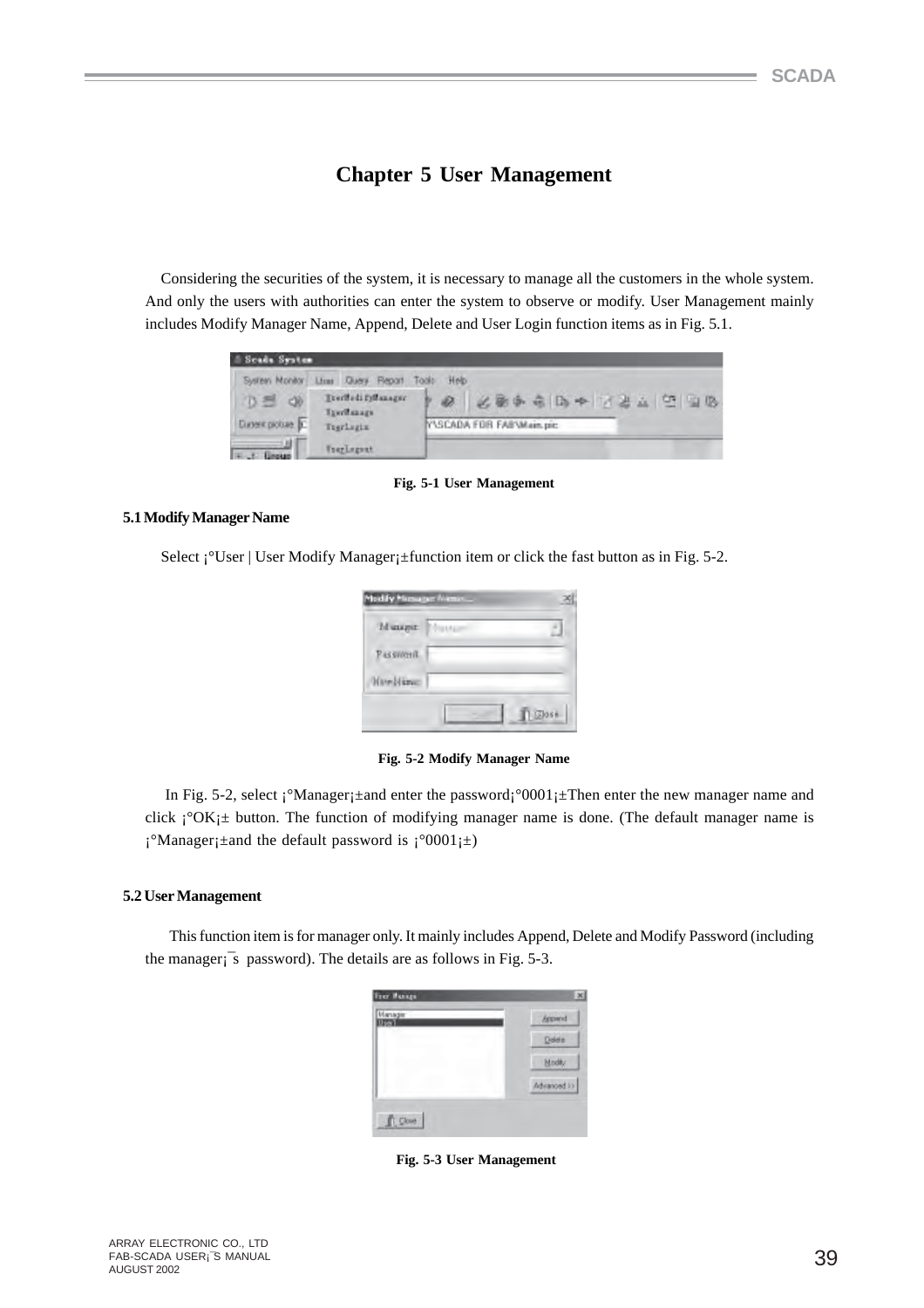### **5.2.1 Append**

Select and click the button; <sup>o</sup>Append<sub>1</sub>±as in Fig. 5-4. In the interface enter the user name, password, and then confirm the password. If the user¡¯s name exists, the system will prompt to re-enter. And the password and its confirmation must be the same. Finally click the  $\degree$  OK $\uparrow \pm$  button.

| great a see special |              |
|---------------------|--------------|
| Usediant.           |              |
| <b>Courses</b>      |              |
| <b>Srdm</b>         |              |
|                     | <b>FILTS</b> |

**Fig. 5-4 Append**

#### **5.2.2 Delete**

In Fig. 5-5, select the user;<sup> $\overline{\phantom{a}}$ </sup>s name to be deleted in the listing table and click the; $\degree$ Delete; $\pm$  button, then the prompting dialogue block as in Fig. 5-6 will be displayed to prompt you whether you really want to delete the user.







**Fig. 5-6 Confirming Dialogue Frame**

#### **5.2.3 Modify Password**

Click the user<sub>i</sub><sup>s</sup> name (including the manager) to be modified and then click  $\frac{1}{2}$ Modify $\frac{1}{2}$ button as in Fig.5-7. Enter the old password and the new password, and then confirm the new password. The new passwords entered twice must be the same. Finally click  $\chi^{\circ}$ OK<sub>i</sub>±button and the password is modified.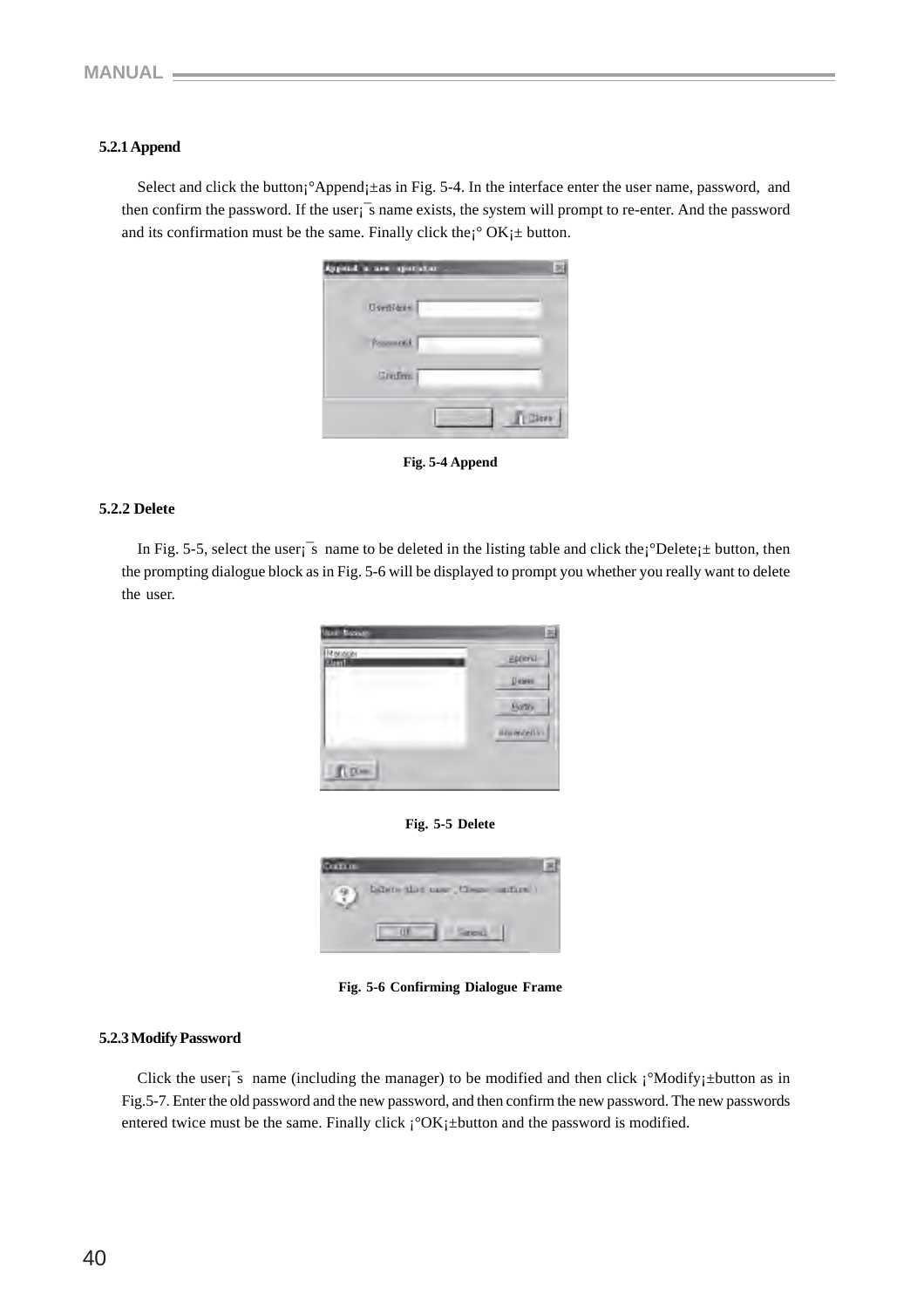| Old Password:       |  |  |
|---------------------|--|--|
| <b>New Passwort</b> |  |  |
| Confam Pageword     |  |  |

**Fig. 5-7 Dialogue Frame for Modifying Password**

### **5.2.4 Query the User Information**

Select and click the button $\hat{i}$ °Advance>> $\hat{i}$  the dialogue block as in Fig. 5-8 will be displayed and the information of all the users will be shown in the listing table. Clicking  $\hat{i}$ <sup>o</sup>Advance<< $\hat{j}$  ±again will cancel the table list shown.

| <b>Mánágei</b><br>Lised |                                       |                 | <b>Append</b>          |
|-------------------------|---------------------------------------|-----------------|------------------------|
|                         |                                       |                 | 911                    |
|                         |                                       |                 | <b>Auto</b>            |
|                         |                                       |                 | Advotoed.cc            |
|                         |                                       |                 |                        |
|                         | I Die<br><b><i><u>Unities</u></i></b> | <b>MISYTOpe</b> | FiliaMofd <sup>1</sup> |
|                         | Hanger                                | Manager         | 0331                   |
| <b>TIVIA</b>            | <b>Urerl</b><br>T,                    | General         | 1234                   |

 **Fig. 5-8 Querying the Users' Information Dialogue Frame**

### **5.3 User Login**

 When entering the system, the user is authorized with the permit of general operators and at the time he can only carry out general operations. The user must login as in Fig. 5-9 for more advanced operations. Login can only be tried for three times. If failed to login after third time, the system will exit automatically. And if the user do not do any operation after login, the system will automatically cancel the authorities of the current user and authorize the user as general operator again. If the user wants to do other operations, he must login again.

| $m + 1$ |  |
|---------|--|

**Fig. 5-9 User Login Dialogue Frame**

**Notes:** After entering the password,  $i^{\circ}$ Enter $i^{\pm}$ key or the  $i^{\circ}$ OK $i^{\pm}$ button must be clicked!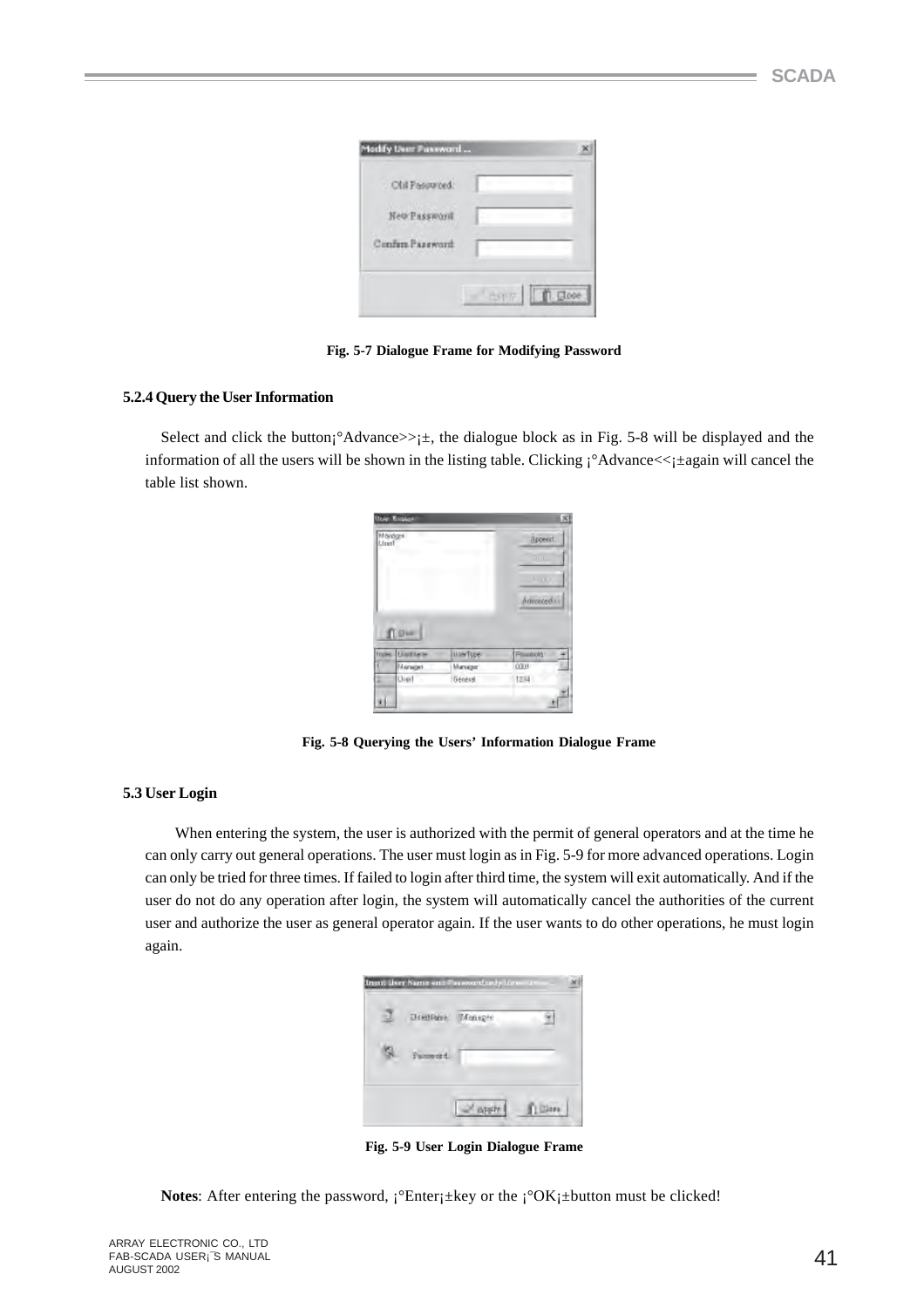### **5.4 User Logout**

 User will need to logout when the user is out of office and it is needed to login when other users are in office. Thus it guarantees the securities of the system.

#### **5.5 Explanations for User Authorities**

Manager (one only): Having all the functions. General User (may be several): Not having the following function. [Deploy] [Clear Alarm] [Draw Tools] [Station Design] [Add/Delete Fab] [Design Fab ] [BatchControl] [UserModifyManager] [UserManage] [Backup DB] [Create Report]

User with Lowest Authorities (Non User):

[Deploy] [Clear Alarm] [Draw Tools] [Station Design] [Add/Delete Fab] [Design Fab ] [BatchControl] [UserModifyManager] [UserManage] [Backup DB] [Create Report] [Set FabTime]

**Explanation**: When the system being entering or the users logout, the system will automatically be set to the state of lowest authorities.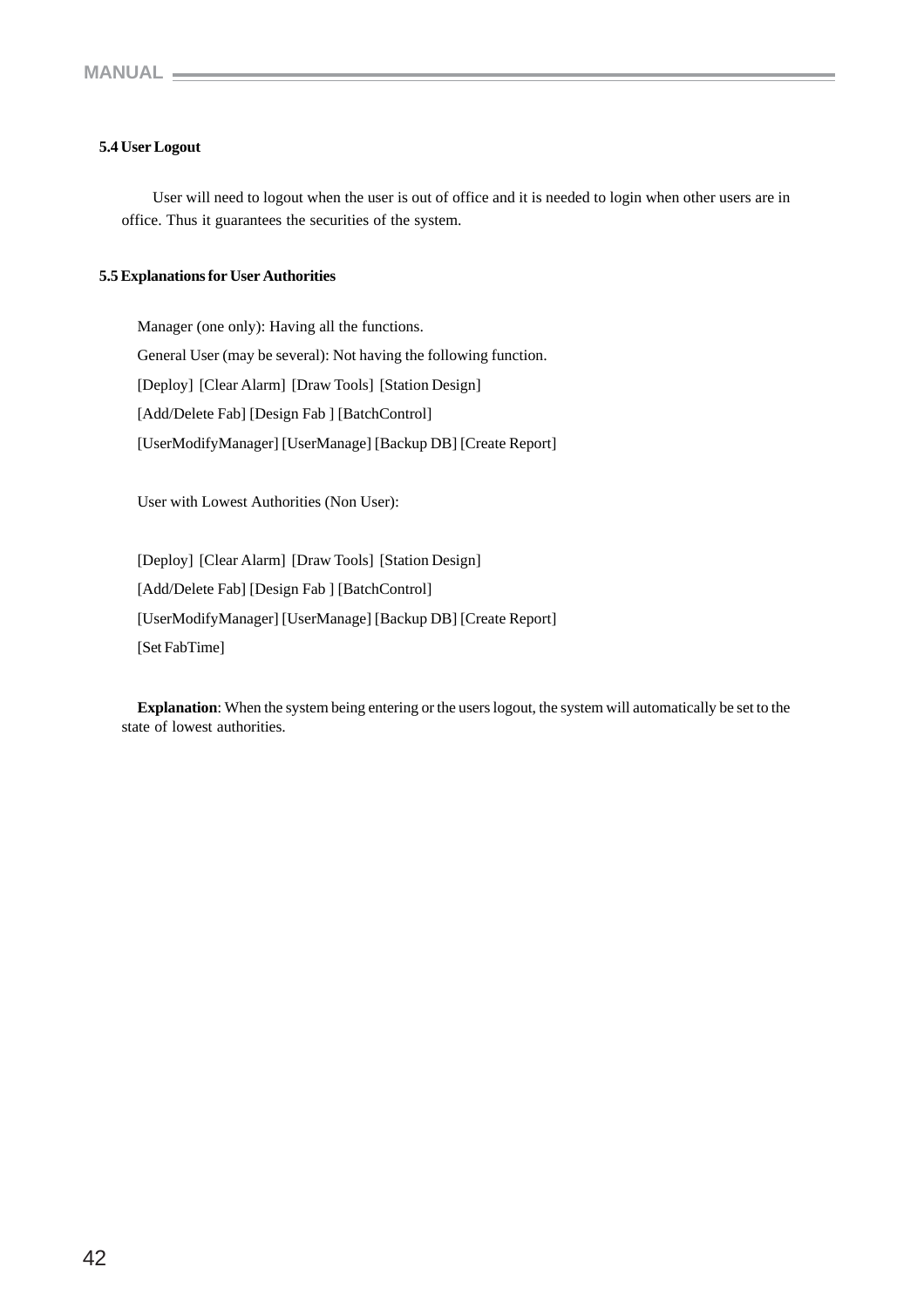# **Chapter 6 System Configuration**

The System Configuration Part includes the following function such as Set FAB Time, Print, Deploy and Exit. Click the main menu ¡°System¡±and select the operation item from the pull-down menu, or click the fast buttons in the below to do the desired operations.

|   | Scala System             |                                             |
|---|--------------------------|---------------------------------------------|
|   |                          | System Munica Line: Queey Report Tools Help |
|   | Set PAB time<br>Brinter. | 40 配收 2 级<br>必要条例 50 中                      |
|   | Deploy                   | GRAM FILES WIRAY IS CADA FOR FABI Main pic- |
| г | <b>Exit</b>              |                                             |

**Fig. 6-1 System Configuration Instruments Selecting Menu**

#### **6.1 Set FAB Time**

In the initial time of the system-building or after a period time of the system running, in order to guarantee the agreement of the times each controlling unit being on, it is needed to set time for each FAB using the upper-machine. And the detailed procedures are as follows:

1. Select and click the option  $\mathbf{i}^{\circ}$  System;  $\pm |\mathbf{i}^{\circ}$  Set FAB Time;  $\pm$  then a dialogue frame the system prompting to carry out the setting time operation will be displayed in the interface as in Fig. 6-2.



 **Fig. 6-2 Dialogue Frame of Setting FAB Time**

2. Select the button  $i^{\circ}Yes \pm$  to realize the function of time setup.

This function is used for synchronizing the time of all FAB controllers to the time of upper-machine PC so that the upper-machine PC can effectively manage al the lower-machines with FABs simultaneously.

#### **6.2 Print**

1. Select and click the options $\mathbf{i}^\circ$ System $\mathbf{i}$  +  $\mathbf{j}^\circ$ Print $\mathbf{i}$  +, then a dialogue block the system prompts you to carry out the print setup operation will be displayed in the interface as in Fig. 6-3.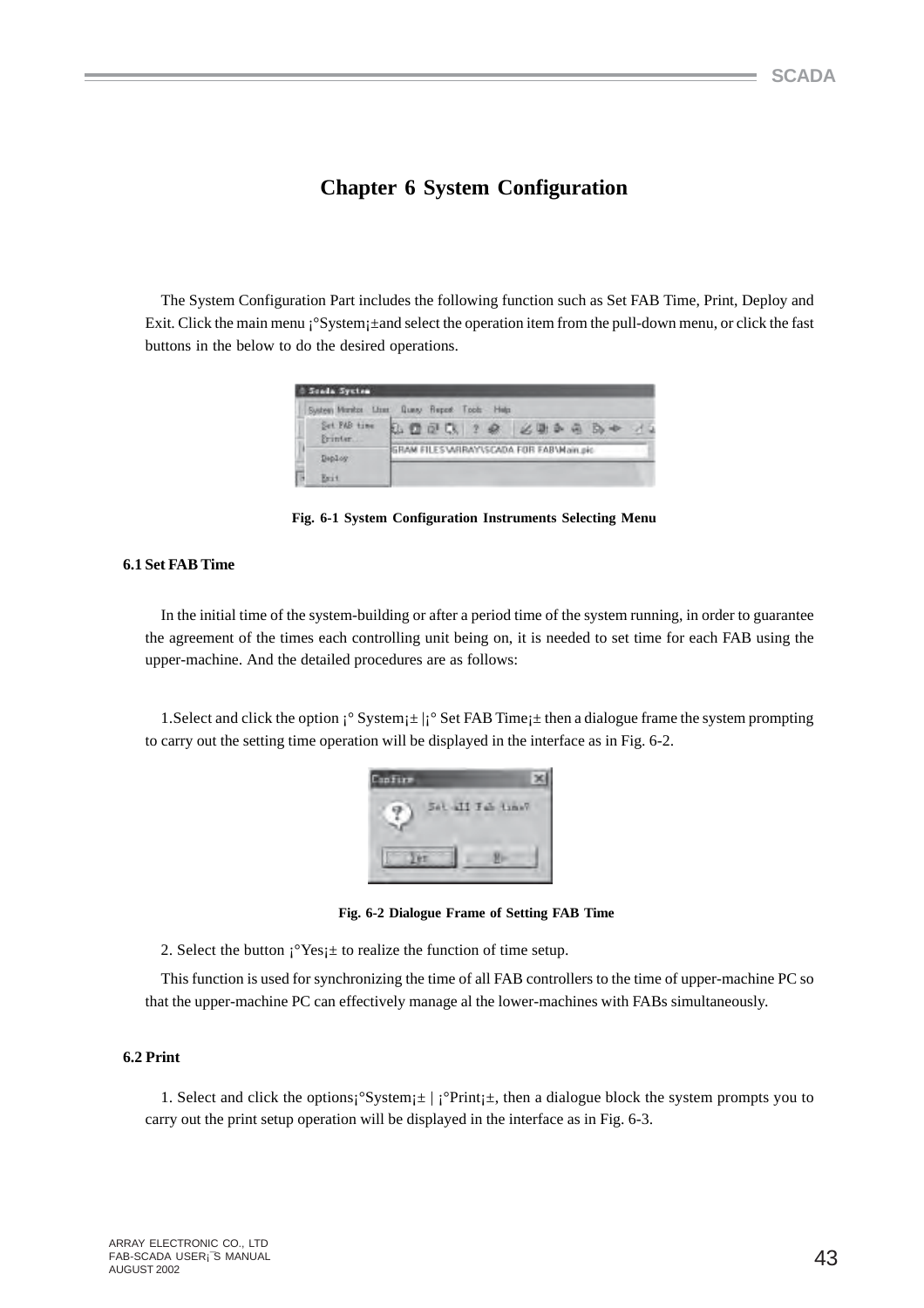| <b>Print Seites</b> |                      |   |                    | ×<br>21              |
|---------------------|----------------------|---|--------------------|----------------------|
| Pinter              |                      |   |                    |                      |
| Name:               | <b>Fig. 1989</b>     |   |                    | PLOERY               |
| Shikar              | <b>Heads</b>         |   |                    |                      |
| Type:               | Windows NT Fax Event |   |                    |                      |
| (MTHVe)             | <b>INSEAN</b>        |   |                    |                      |
| <b>Connect:</b>     |                      |   |                    |                      |
| <b>Roper</b>        |                      |   | <b>Elventation</b> |                      |
| <b>Site:</b>        | LA1                  | 칙 |                    | <sup>74</sup> Portal |
| Space               | Default.             | 闹 | A                  | / Landware           |
| <b>Newall</b>       |                      |   | <b>DE</b>          | <b>Carges</b>        |

**Fig. 6-3 Print Setting Dialogue Block**

#### **6.3 Deploy**

After editing a monitoring system, the user will be able to package all the diagrams and relative configuration files into a project files. For example, the household-monitoring system can be package into a text file named ¡°Home2.mmm¡±and then be deployed to other computers. And other computers may unpack the text file and rerun all the diagrams and configuration files. The detailed operations are as follows:

Select and click  $\mathbf{i}^{\circ}$ Deploy $\mathbf{i}$ ±or the fast button,  $\mathbf{E}$  then the following dialogue block as in Fig. 6-4 will be displayed in the interface.



 **Fig. 6-4 Dialogue Block for Back-upping and rerunning**

#### 1. Back-up

(1) Select the database: In  $\zeta^{\circ}$ Select data to be backed up or restored $\zeta$ =to select  $\zeta^{\circ}$ Alias $\zeta$ ± is to package the data base and to select the button on the left of Folder is to select the current path of SCADA. For example, c:\Program Files\array\SCADA for FAB is to say that the SCADA is under the directory of c:\Program Files\array\SCADA for FAB.

(2) Set the saving directory and file name for the packaging files. For example: Set the path as f:\HomeBak and set the file name as Home2.mmm.

(3) Select and click Backup, the system will package and zip files.

With above procedures, it will package all the files under the directory of c:\Program Files\array\SCADA for FAB into the file f:\HomeBak\Home2.mmm.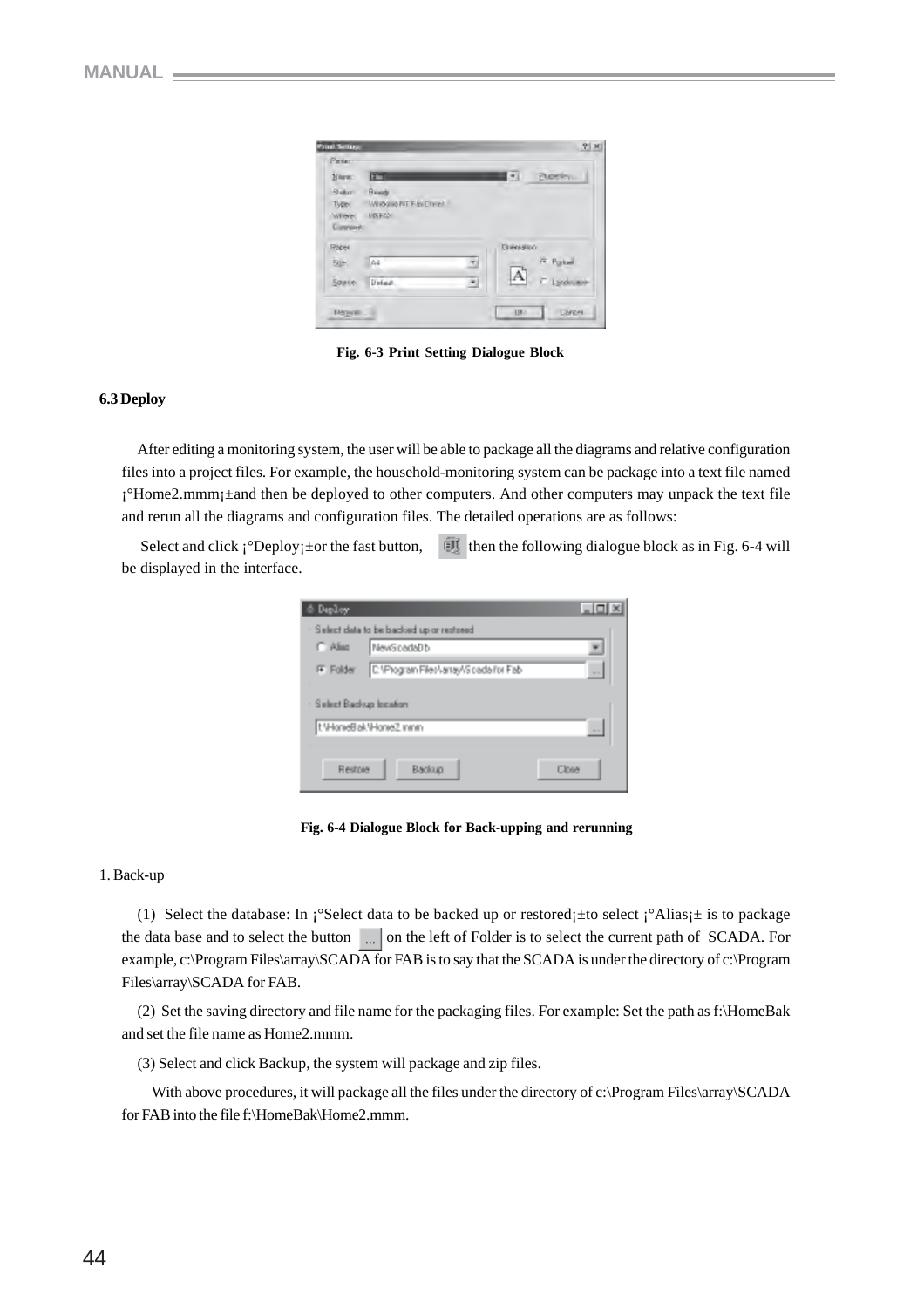#### 2. Rerun

(1) Select the path to be rerun or click the button  $\Box$  of Folder and set the path as: D:\Scada;F

(2) Select the file to be packaged or click the button  $\Box$  Select Backup location and find the file F:\HomeBak\Home2.mmm.

(3)Select and click Restore, and the system will enter the state of disconnecting the package.

¡]3. After the completion of disconnecting the package, the system will prompt to re-start the SCADA system.

By the above procedures, it reruns the packaged files Home2.mmm under the directory F:\HomeBak to the directory D:\Scada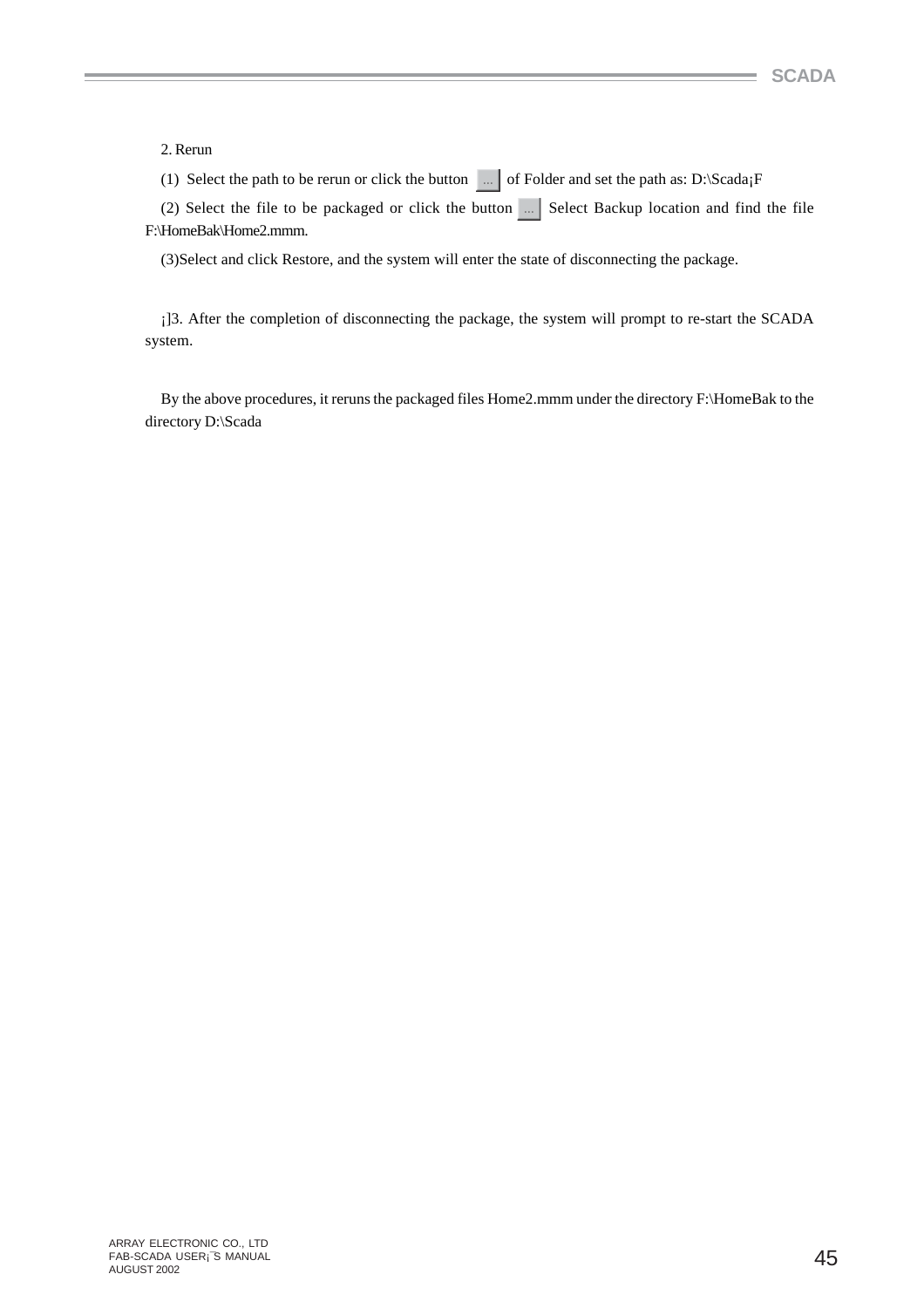# **Chapter 7 Data Query**

Many different type of data are produced in the process of the system operation. The SCADA for FAB software provides with the function of data querying and backup.

| State System.                                |                                      |                                                    |
|----------------------------------------------|--------------------------------------|----------------------------------------------------|
| Sylleni Monto<br><b>ULS</b><br>$D = Q(A, E)$ | <b>Bany, FROUT</b><br><b>Ithatry</b> | Tool!<br><b>HAD</b><br>$F$ 1 $\otimes$<br>必要取消 西西卡 |
| Daven picture CAPROC                         | 实正<br>Lise:                          | NY\SCADA FOR FABVEweed 1.pcc                       |
|                                              | <b>BUILD DE</b>                      |                                                    |

**Fig. 7-1 Data Query**

# **7.1 Data Query**

1£®The Tele-metering History Data Query

Select and click  $\mathrm{i}^\circ$ Query $\mathrm{i}$ ±| $\mathrm{i}^\circ$ History $\mathrm{i}$ ±| $\mathrm{i}^\circ$ Analog $\mathrm{i}$ ±, the dialogue block as in Fig. 7-2 will be displayed. Select Sun Garden #1 in the station-listing table and select FAB2 in the FAB controller-listing table, then select the date. The system will list all the related data and show the history changes of the tele-metering point in the form of curve diagram.

|                   | <b>Senate Strakin</b>                           | <b>Equine</b>                      | <b>COLLE</b>                                                        |                                          |                                                        |                                                                 |                                           | <b>Line</b> |
|-------------------|-------------------------------------------------|------------------------------------|---------------------------------------------------------------------|------------------------------------------|--------------------------------------------------------|-----------------------------------------------------------------|-------------------------------------------|-------------|
| <b>Total</b><br>н | <b>SIA</b><br>in a<br><b>MOS</b><br><b>Jorg</b> | <b>SALA</b><br>e<br><b>Futbook</b> | <b>Scientists</b><br>-<br>m<br>Tibigi is.<br>home liast<br>booking. | m<br><b>GAR</b><br><b>MAD</b><br>$4 - 4$ | <b>These</b><br>6.94<br>1944<br><b>Videos</b><br>5.400 | <b>STAR</b><br>٠                                                | THE AVE THUS<br>œ                         |             |
|                   |                                                 |                                    |                                                                     |                                          |                                                        | <b>Service</b><br>Tolkie<br>٠.<br><b>PSIM</b><br><b>Parties</b> | Checking Items<br>τ<br>$\sim$<br>٠<br>m   | ٠           |
|                   |                                                 |                                    |                                                                     |                                          |                                                        | <b>Please</b><br>$\sim$<br><b>Plant</b><br><b>Fig. 3.2</b>      | rim<br><b>START</b><br>المنابذة<br>134.42 |             |

**Fig. 7-2 History Data of Tele-metering Point**

2£®The Tele-pulsating History Data Query: It is similar as querying the tele-metering history data as in Fig. 7-3.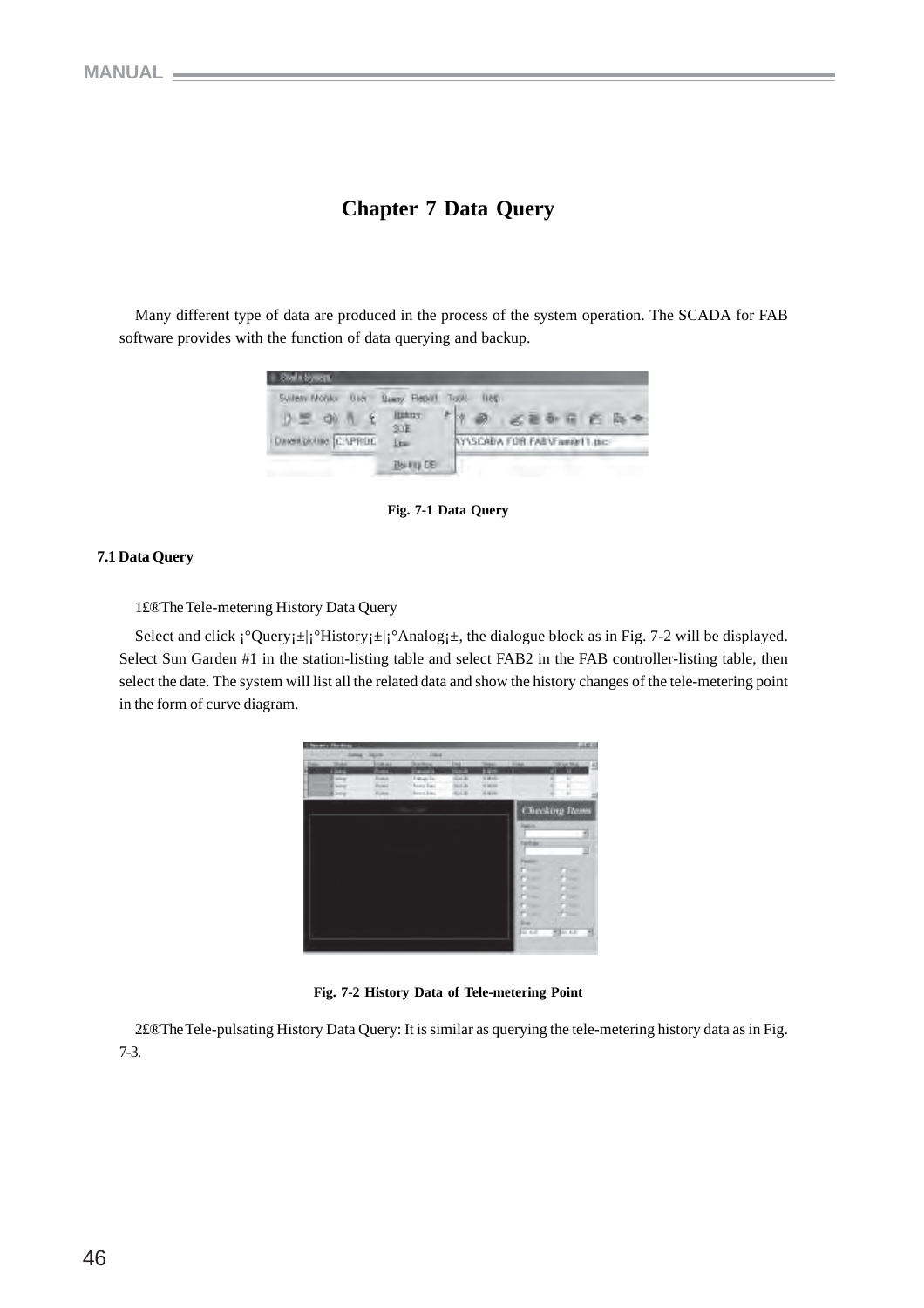| <b>Florid</b>  |              | [El Control, T   [M] 2007年 5月21 (M) |           |        |              | <b>CAPRO</b> |       | Close. |
|----------------|--------------|-------------------------------------|-----------|--------|--------------|--------------|-------|--------|
| Shakoo         | Fall         | 0.86                                | Tanak     | Data'l | <b>Excel</b> | Data3        | Dated | 日刷子    |
| Hum            | Contell, T.  | 2001-06-21                          | 190806    |        |              |              |       |        |
| How            | Control: T   | 283.05.21                           | 97607     |        |              |              |       | Ŧ      |
| <b>Horne</b>   | Cantol: T.   | 2801-05-25                          | 19:20:02  |        | -----        |              |       |        |
| <b>Home</b>    | Contest, 11  | 2801-05-21                          | 32500     |        |              |              |       |        |
| <b>Home</b>    | Canter 1     | 2831-06-21                          | 9.30.03   |        |              |              |       |        |
| Hisne          | Control T.   | 2001-05-21                          | 予想用       |        |              | $\sim$       |       |        |
| Hares          | Control: Ti  | 2801-05-21                          | 3:42:04   |        |              |              |       |        |
| <b>Horse</b>   | Cardolf, T.  | 2901-05-21                          | $-194506$ |        |              |              |       |        |
| <b>Though</b>  | Coreul, II   | 2001-06-21                          | 19.90.04  |        |              |              |       |        |
| Horse          | Control T.   | 2001-05-21                          | 3,55.05   |        |              |              |       |        |
| <b>Higher</b>  | Cantol: 1    | 2801-06-29                          | 110,0005  |        |              |              |       |        |
| <b>Harry</b>   | Cirvinol, T. | 2801-05-21                          | TEMPOS.   |        |              |              |       |        |
| <b>Flores</b>  | Control: T.  | 2801-05-21                          | 101006    |        |              |              |       |        |
| Home           | Cantol T.    | 2801-06-21                          | TR1506    |        |              |              |       |        |
| <b>Flane</b>   | Careol 1     | 2801-05-21                          | 10:20:37  |        |              |              |       |        |
| <b>Niliane</b> | Cardial 11   | 283 0521 19:26:07                   |           |        |              |              |       |        |

 **Fig. 7-3 Tele-pulsating History Data Query**

3£®The Tele-communicating Data Query

(1) Data Query: As in Fig. 7-4, select the relative querying conditions in the figure and then click the button.  $\Diamond$  Query The relationship between the conditions is<sub>i</sub>°AND<sub>i</sub> $\pm$ . Thus the relative data will be shown in the interface.

| <b>Full and</b><br><b>Tiraer</b><br><b>Second</b><br>Tues<br>Fragment<br><b>Sathers</b><br><b>Liman</b><br><b>System</b><br>$77+$<br>Cars<br>104.37<br>131480137<br>TF51 14<br><b>Boschrie Diff</b><br>1. Harry<br>A'kets<br>n.<br>4 3 HEALTH IT<br>173144<br>Brack is DF<br><b>RUA 27</b><br>$2$ Mary<br>Diffus.<br>쉌<br><b>Cows Date</b><br>834-20<br><b>BowOffrock</b><br>175814<br>3 Maret<br>Person<br><b>ED SENSITY!</b><br>Bonchets DE<br>614.07<br>TESI 14<br><b>Pores</b><br>4 Herry | Sime 4 |  |  |  |  |
|-----------------------------------------------------------------------------------------------------------------------------------------------------------------------------------------------------------------------------------------------------------------------------------------------------------------------------------------------------------------------------------------------------------------------------------------------------------------------------------------------|--------|--|--|--|--|
|                                                                                                                                                                                                                                                                                                                                                                                                                                                                                               |        |  |  |  |  |
|                                                                                                                                                                                                                                                                                                                                                                                                                                                                                               |        |  |  |  |  |
|                                                                                                                                                                                                                                                                                                                                                                                                                                                                                               | ×      |  |  |  |  |
|                                                                                                                                                                                                                                                                                                                                                                                                                                                                                               |        |  |  |  |  |
| 43.1494993.27<br>1731.15<br>Brazile in Diff<br><b>ELA</b> 27<br>$2.55$ are $x$<br>Lighting                                                                                                                                                                                                                                                                                                                                                                                                    |        |  |  |  |  |
| 854-20<br>109415<br>BowCu to Off<br>8 509 7704<br><b>Walter</b><br>6 Marey                                                                                                                                                                                                                                                                                                                                                                                                                    | l en   |  |  |  |  |
|                                                                                                                                                                                                                                                                                                                                                                                                                                                                                               |        |  |  |  |  |

**Fig. 7-4 Tele-communicating Data Query**

(2) Alarm Off: Double click the top of the record to cancel the alarm. Then click the  $\zeta^{\circ}$ Yes $\zeta$ ± btton in the dialogue block shown at the same time as in Fig. 7-5.

**Fig. 7-5 Alarm Off**

(3) Delete the Records of Alarm Off or Over the Save Days: Click the button ¡°Delete¡±, and the dialogue block as in Fig. 7-6 will be displayed in the interface.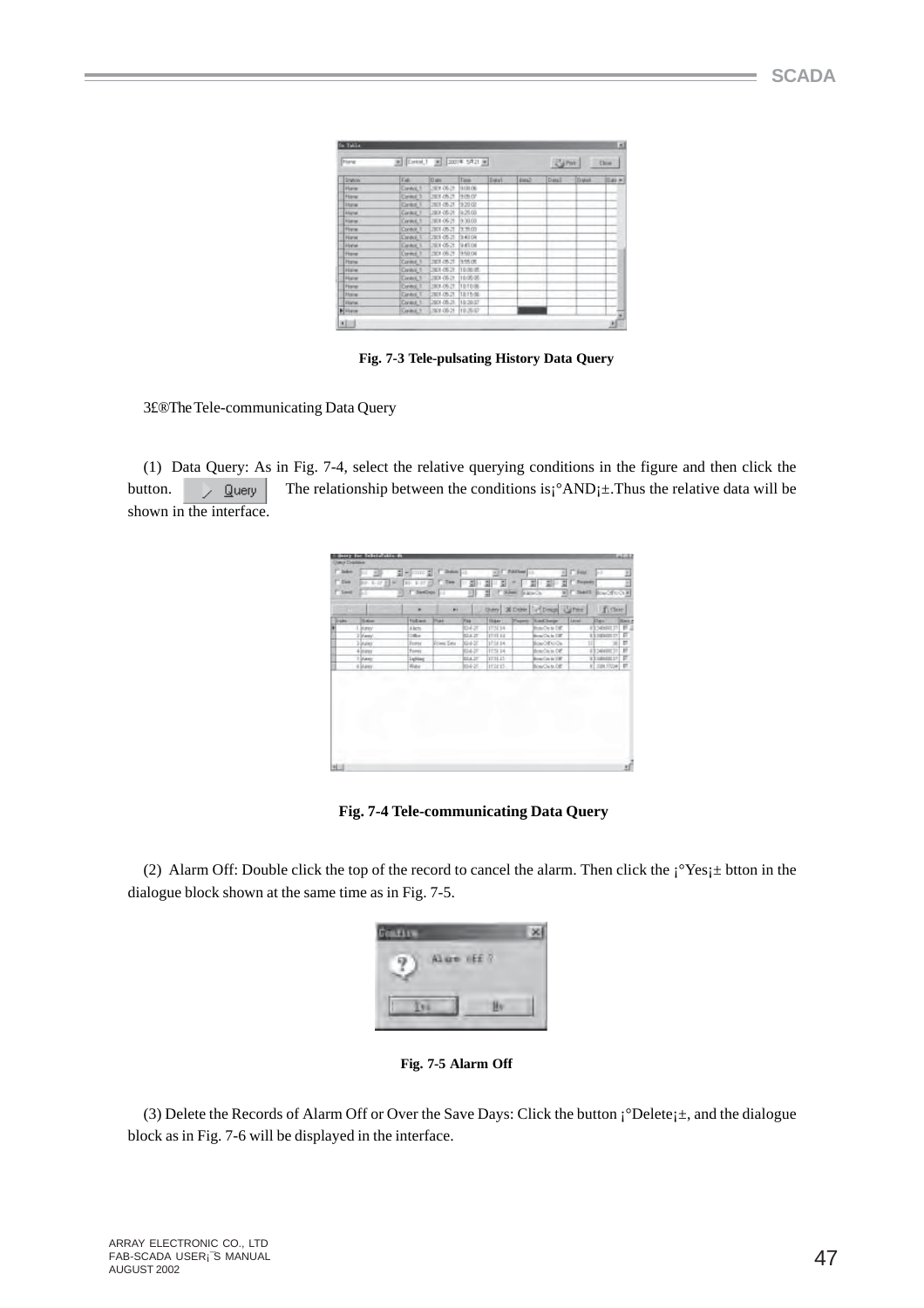| Talets Issued From InDutatedia. dr Tanla-<br><b>Diskins TWW</b><br>To Atlantist | ПF |
|---------------------------------------------------------------------------------|----|
| <b>T. Live for Save Days</b>                                                    |    |
| :Passward<br><b>Harage</b>                                                      |    |
| <b>Facrecat</b>                                                                 |    |
| THER.<br>Believad: Basir-                                                       |    |

**Fig. 7-6 Records Deleting Dialogue Block**

Select the record type to be deleted in the dialogue block(Alarm Off /Over the Save Days),then select the user as manager and enter the password. Click the button  $\mathbf{i}^{\circ}$ OK $\mathbf{i}$  will change into the operation state. Click the  $\mathbf{i}^\circ \mathbf{O} \mathbf{K}_1 \pm \mathbf{b}$  button and the system will display the confirmation dialogue block. Select  $\mathbf{i}^\circ \mathbf{Y}$ es $\mathbf{i} \pm \mathbf{b}$  delete the record. It will take a while if a large amount of data is to be deleted.

(4) Design the Report: Select and click the button ¡°Design¡±and it will enter the diagram of designing report as in Fig. 7-7. And then the user can design various reports according to the requirement.



**Fig. 7-7 Design the Report**

£¨5£©Print the Report: Select and click the button¡°Print¡±.

#### **7.2 Back-up the Data Base**

After a period of the running of the SCADA System, it is needed to backup and maintain the database in order to run effectively. Click  $\mathbf{i}^\circ$ Query $\mathbf{i}$ :  $\mathbf{Backup}$  then fast button  $\Box$ , then the dialogue block as in Fig. 7-8 will be displayed.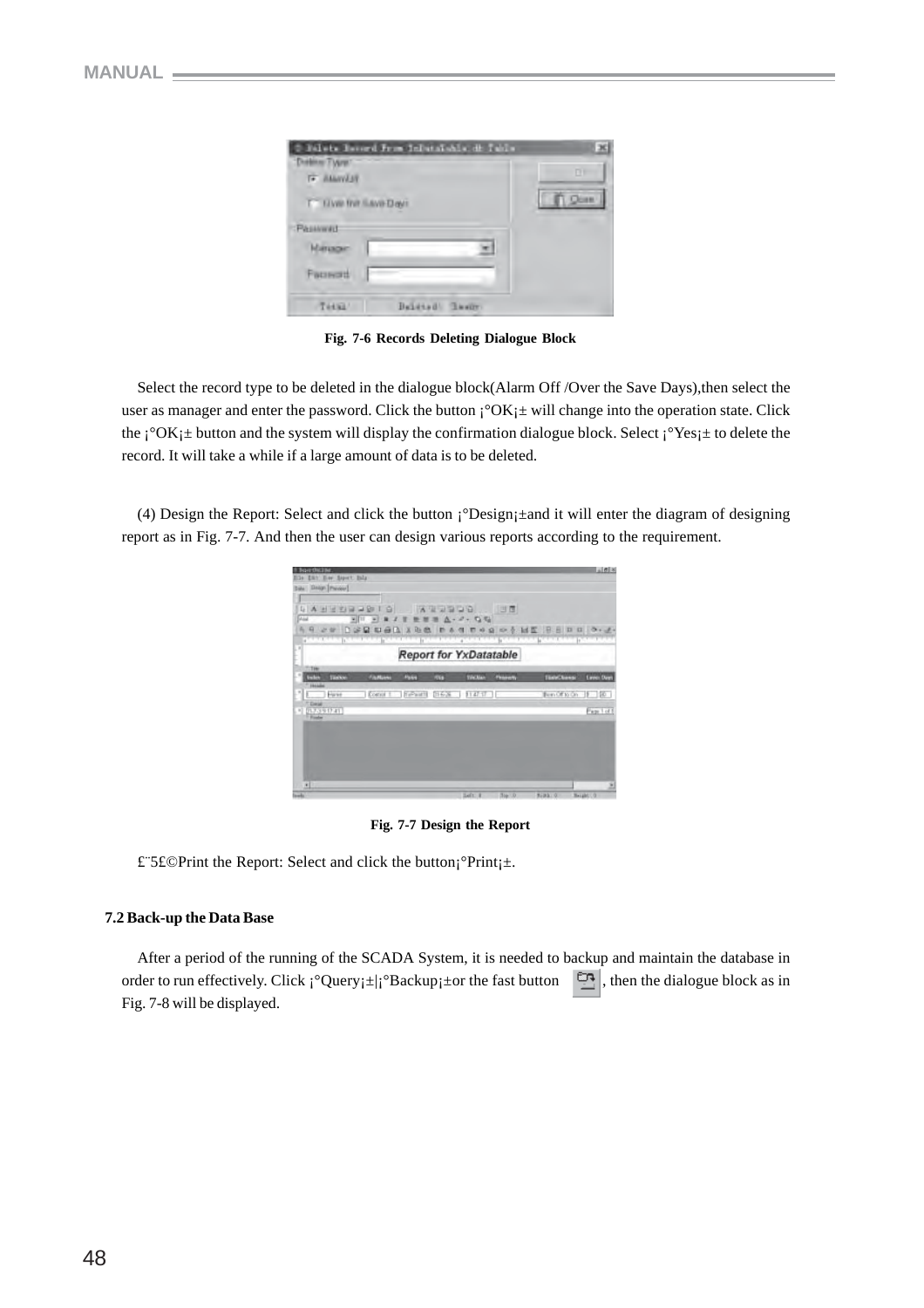| <b>Fill Index</b>                           | <b>Philo</b>          |              | Backip / Blake          | <b>TAEsa</b> |
|---------------------------------------------|-----------------------|--------------|-------------------------|--------------|
| <b>BIMSHIVARY RORE</b>                      |                       |              | TANKS AV RIG DI BASSAGE |              |
| pre-lies.<br><b>Bland</b>                   |                       |              | n.                      |              |
| DetectO<br>RETENDS                          |                       |              |                         |              |
| MauSootster.                                |                       |              |                         |              |
| Visualporter Tables<br>VeterAFrielVBD/355Ni |                       |              |                         |              |
| Mi Arner/Jul-Messel<br>(FAIR Floy)          |                       |              |                         |              |
| Excall Filmi                                | <b>Charles Avenue</b> | ť.           |                         |              |
| Black the Controller                        |                       | <b>STIPS</b> | Taren being remoted to  |              |
|                                             |                       |              | . .<br>$\sim$           |              |
|                                             | Deuxston Diesson      |              |                         |              |

**Fig. 7-8 Back-upping Dialogue Block**

(1) Index the Database: Click the Index button and the listing table frame under the Database Alias Names will changes from gray to black. The database name of the SCADA system is NewScadaDB. Double click the option NewScadaDb, and the listing table of Table in the Database will show all the table menus of NewScadaDB.

(2) Pack the Database: After selecting the database, it is needed to package the database. Click the button Pack. And the system will enter the packing state.

(3) Backup the Database: After packing the database, click the button Backup, the system will enter the backup state.

(4) Select the Saving Directory of the Database. Select and click the button DestDir to do the selection.

After the completion of the above procedures, click the button Start, and the system will carry out the backup of the database. After the backup, click the Exit to exit the database backup dialogue frame.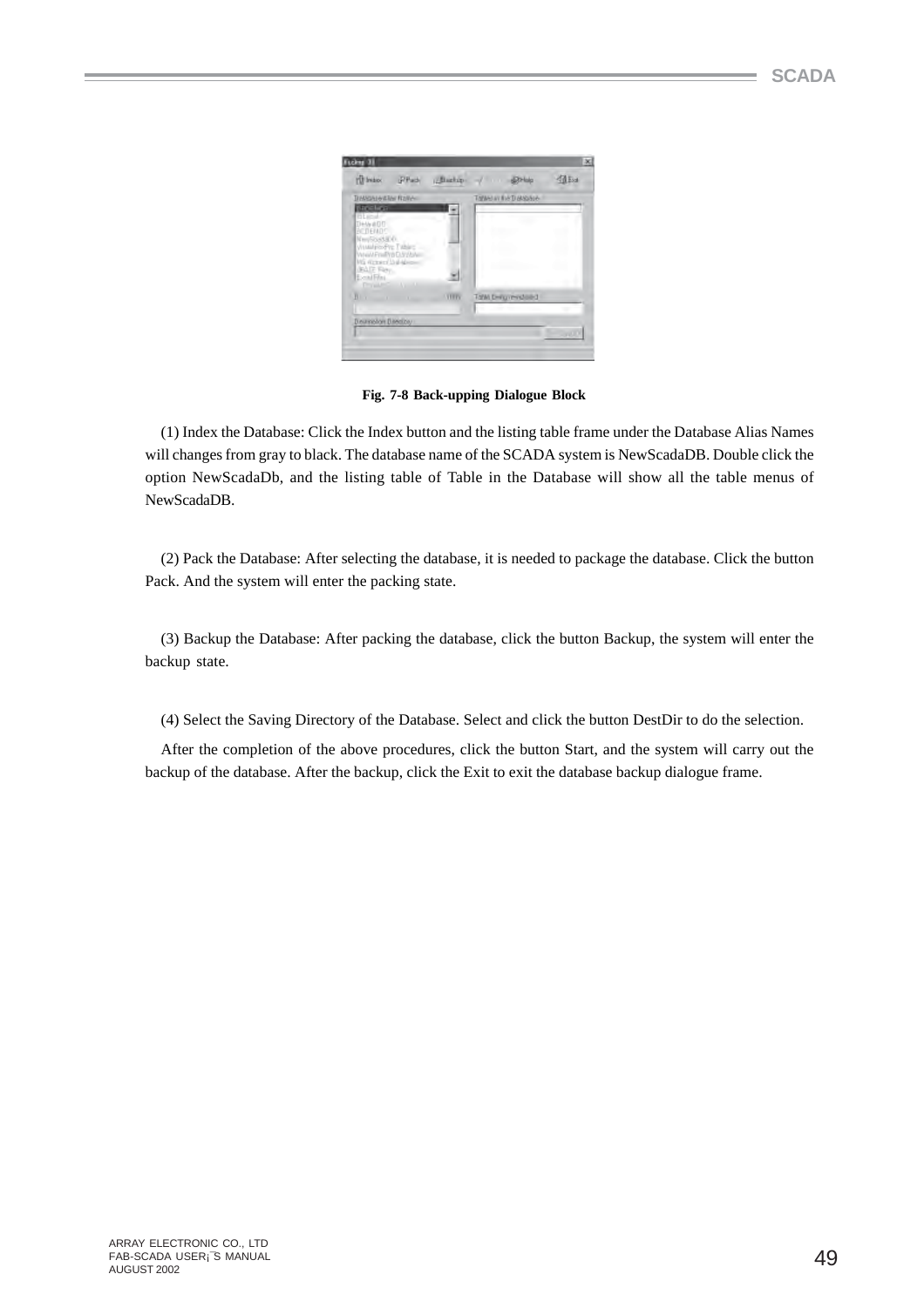# **Chapter 8 Report**

The Report function options include Create Report and Browse Report as in Fig. 8-1.

| System Monitor User Query Report Tools Help   |                           |
|-----------------------------------------------|---------------------------|
|                                               | <b>SEG 22 AL 25 B B B</b> |
| Current picture D: VPROGRAM FILES VARIAT ISLA |                           |

**Fig. 8-1 Report**

#### **8.1 Create Report**

Select the function option  $\mathbf{i}^\circ$ Report $\mathbf{i}$   $\pm$  |  $\mathbf{j}^\circ$ Create Report $\mathbf{i}$  + or click the fast button  $\Box$ , then the designing interface as in Fig. 8-2 will be displayed.

| <b>U. Dogwid Booths</b>                                         |                   | <b>LA MER</b>                           |
|-----------------------------------------------------------------|-------------------|-----------------------------------------|
| tile \$60. The Blant Bike<br>Retail Christ Systems 2 11.        |                   |                                         |
|                                                                 |                   |                                         |
| <b>BARBARA PIRT ARTICLE</b>                                     | 77.2.77           |                                         |
| m<br>APP AT \$1.2000 BOW                                        | 田 品・デー ねね         |                                         |
| w<br>N 2 W DW M DWD 3 9 TO 6 9 T C 6 W DW A 2 W DWD 2 R DWD 2 W |                   |                                         |
| <b>The Second Second</b>                                        | The Second Second | <b>ILLING</b>                           |
| ۰                                                               |                   |                                         |
|                                                                 |                   |                                         |
| TRANS<br>÷                                                      |                   |                                         |
| OB.                                                             |                   |                                         |
| <b>THE</b>                                                      |                   |                                         |
|                                                                 |                   |                                         |
|                                                                 |                   |                                         |
| 1 Forest                                                        |                   |                                         |
|                                                                 |                   |                                         |
|                                                                 |                   |                                         |
|                                                                 |                   |                                         |
|                                                                 |                   |                                         |
|                                                                 |                   |                                         |
| <b>Bandi</b>                                                    | 345.3<br>94 5     | <b>Barulet</b><br><b>Waller II</b><br>m |

**Fig. 8-2 Report Creating Interface**

The main procedures are as follows:

 1. Select Database Original: Click the page key ¡°Data¡± and then select ¡°File | Data Settings¡±. Then carry out the selection as in Fig. 8-3.

| ш                     | 医                                                                         |
|-----------------------|---------------------------------------------------------------------------|
| Data Commetter        |                                                                           |
| <b>Seaster Type</b>   | <b>BOESession</b>                                                         |
| Database Nes          |                                                                           |
| <b>Dirichose Type</b> | i strel i<br>MS Alicens Databas                                           |
| Data Accorat          | Newlands (1974<br>Pesant Ob.                                              |
| SSL Types             | Fisher of the<br><b>Masal Foother Databana</b><br>Missail Faoil to Tables |
| <b>Faired anno</b>    |                                                                           |
|                       | Centri                                                                    |

**Fig. 8-3 Select the Database Original**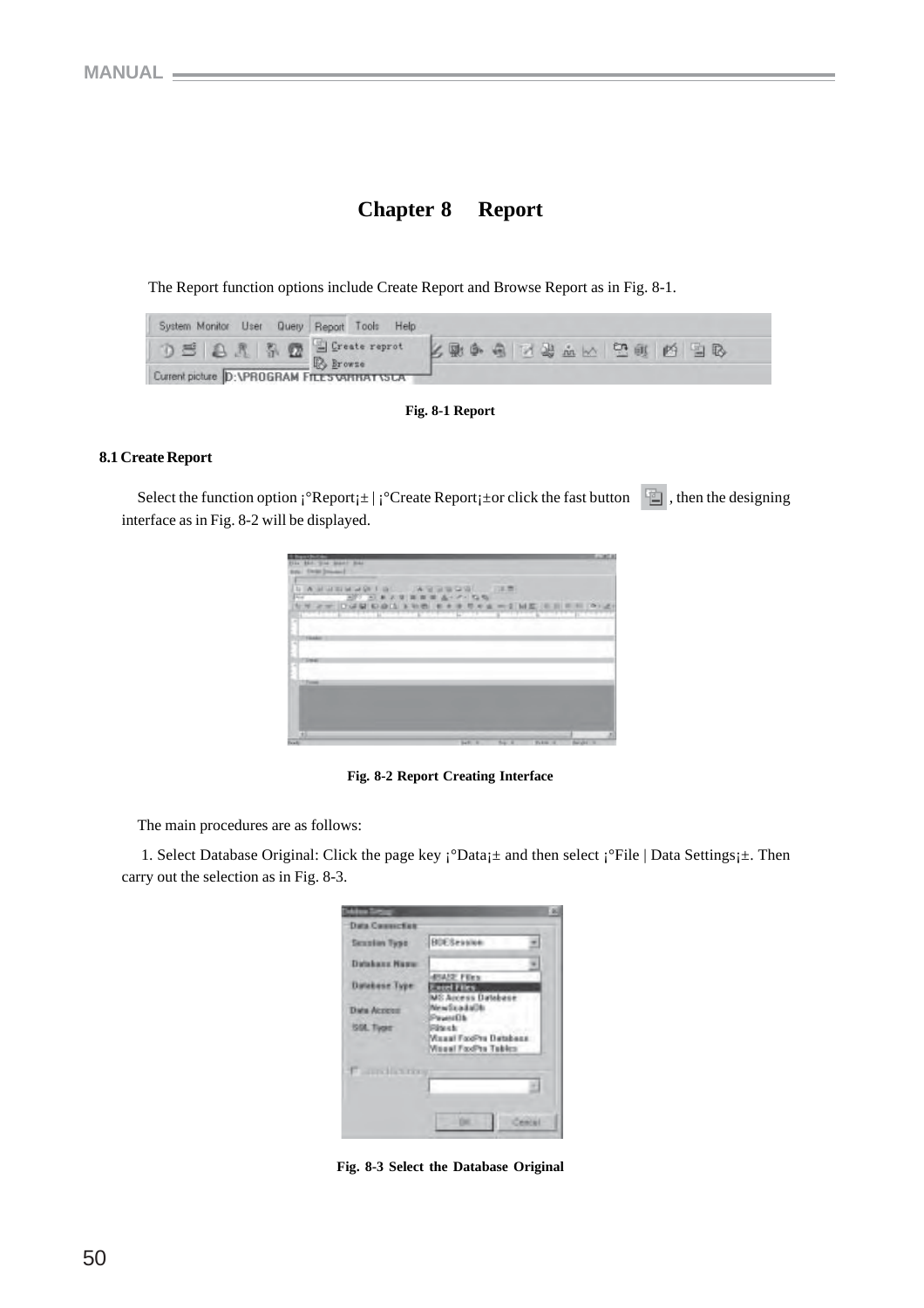- 2. Select the Table Menus
- 2.1 Select  $i^{\circ}$ File | New $i^{\pm}$  and then click  $i^{\circ}$ Query Wizard $i^{\pm}$ .

| <b>Jan Davo</b>                | 厌 |
|--------------------------------|---|
|                                |   |
| <b>DESCRIPTION</b> CONTROLLERY |   |
|                                |   |
|                                |   |
|                                |   |
|                                |   |
|                                |   |
|                                |   |

**Fig. 8-4 Select the Listing Table 1**

2.2 Double click the table name in Fig. 8-5. For example, Select Digtaldatatable, and it will appear in the listing table frame on the right. Then click the button  $\mathrm{i}^\circ$ Next> $\mathrm{i}^\circ$ .

| Available Tiddez<br>Francisco<br><b>Harasbia</b>                             |         | Selected Tabler<br>Digital-Litatisher<br>τ<br>٠ |  |
|------------------------------------------------------------------------------|---------|-------------------------------------------------|--|
| Stellcrycolalablei<br>Jaspert:<br>Vikisbir<br>Arabosistatski<br>Arnibot Mile | $\pm 0$ |                                                 |  |
| 0000005                                                                      |         |                                                 |  |

**Fig. 8-5 Select the Listing Table 2**

2.3 Choose the fields as in Fig. 8-6.; <sup>o</sup>All Fields<sub>1</sub>±means choosing all the fields and ¡ <sup>o</sup>Choose Fields<sub>1</sub>± means choosing the wanted fields. Then click the  $\mathrm{i}^\circ$ Next> $\mathrm{i}^\pm$ button.

| Query Micard<br>부지 | Select the helds for the quest.<br>$-1.5$<br>333 |
|--------------------|--------------------------------------------------|
| IT All Fields      | C Droose Fields                                  |
|                    |                                                  |
|                    |                                                  |
|                    |                                                  |
|                    | Excel<br>c Dack.<br>News-                        |

**Fig. 8-6 Select the Fields**

2.4 Select the Calculating Fields as in Fig. 8-6: ¡°No Calculations¡±means no calculating fields and ¡°Add Calculations<sub>1</sub>±means adding the calculating fields. Then click the  $\mathrm{i}^\circ$ Next> $\mathrm{i}$ ±button.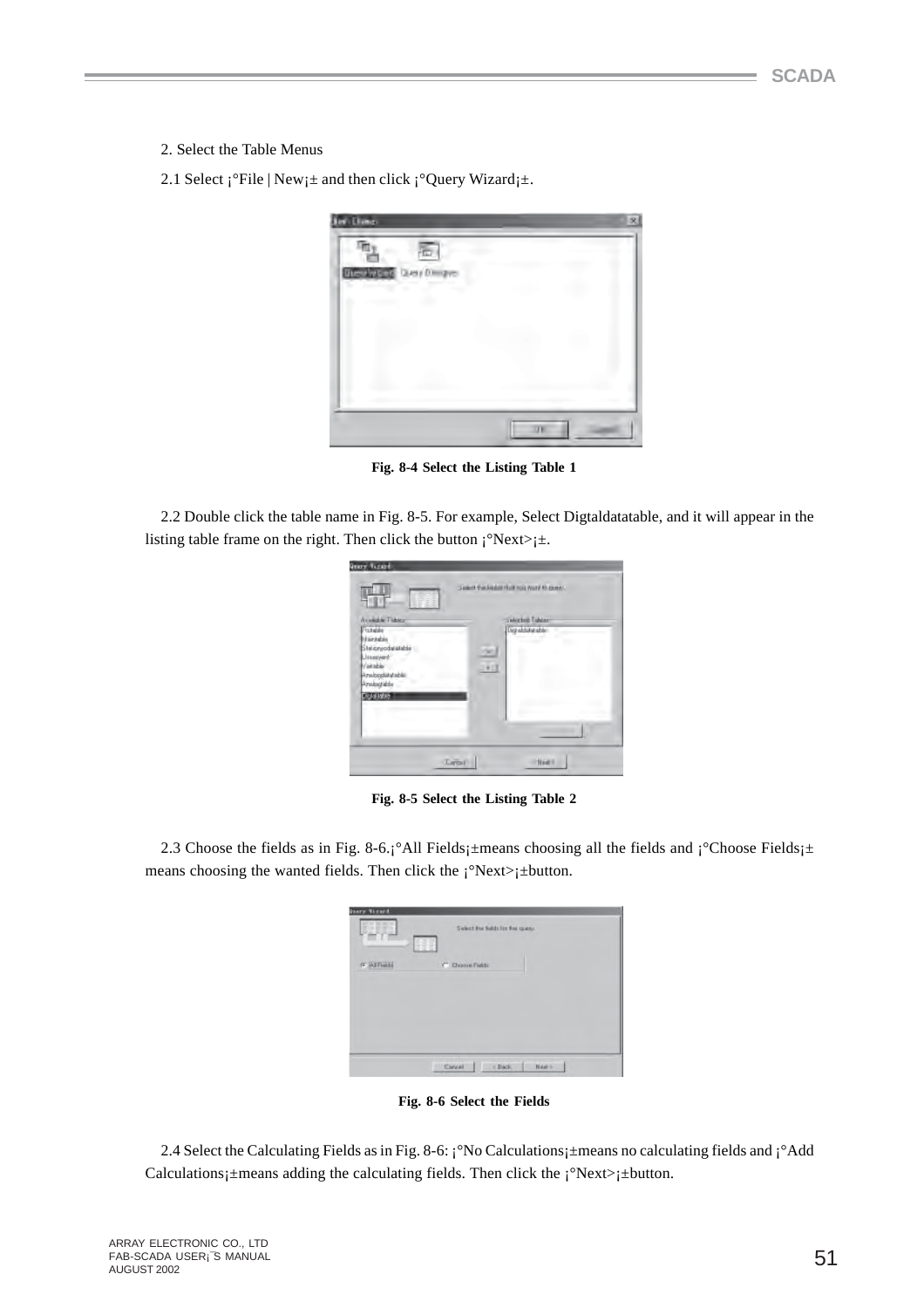

**Fig. 8-7 Select the Calculating Fields**

2.5 Select the Grouping Fields as in Fig. 8-7. ¡°No Grouping<sub>1</sub>±means no grouping fields and ¡°Select Grouping Fields<sub>1</sub>±means adding grouping fields. And then click the<sub>1</sub>°Next><sub>1</sub>±button.

| ١<br>t       |                                                  |
|--------------|--------------------------------------------------|
| F. Billiners | C besting feb.                                   |
|              |                                                  |
|              |                                                  |
|              |                                                  |
|              | <b>Harry</b><br><b>Carl Filled</b><br>$7.2$ avai |

**Fig. 8-8 Select the Grouping Fields**

2.6 Select the query condition as in Fig. 8-9.¡°All Rows¡± means selecting all the records and¡°Define Search Criteria¡±means selecting the records to be queried. And then click ¡°Next>¡±button.



**Fig. 8-9 Select the Query Conditions**

2.7 Select the ordering conditions as in Fig. 8-10. ¡°Natural Order¡¨ means not ordering and ¡°Set Order¡± means selecting the ordering fields. Then click¡°Next>¡±button.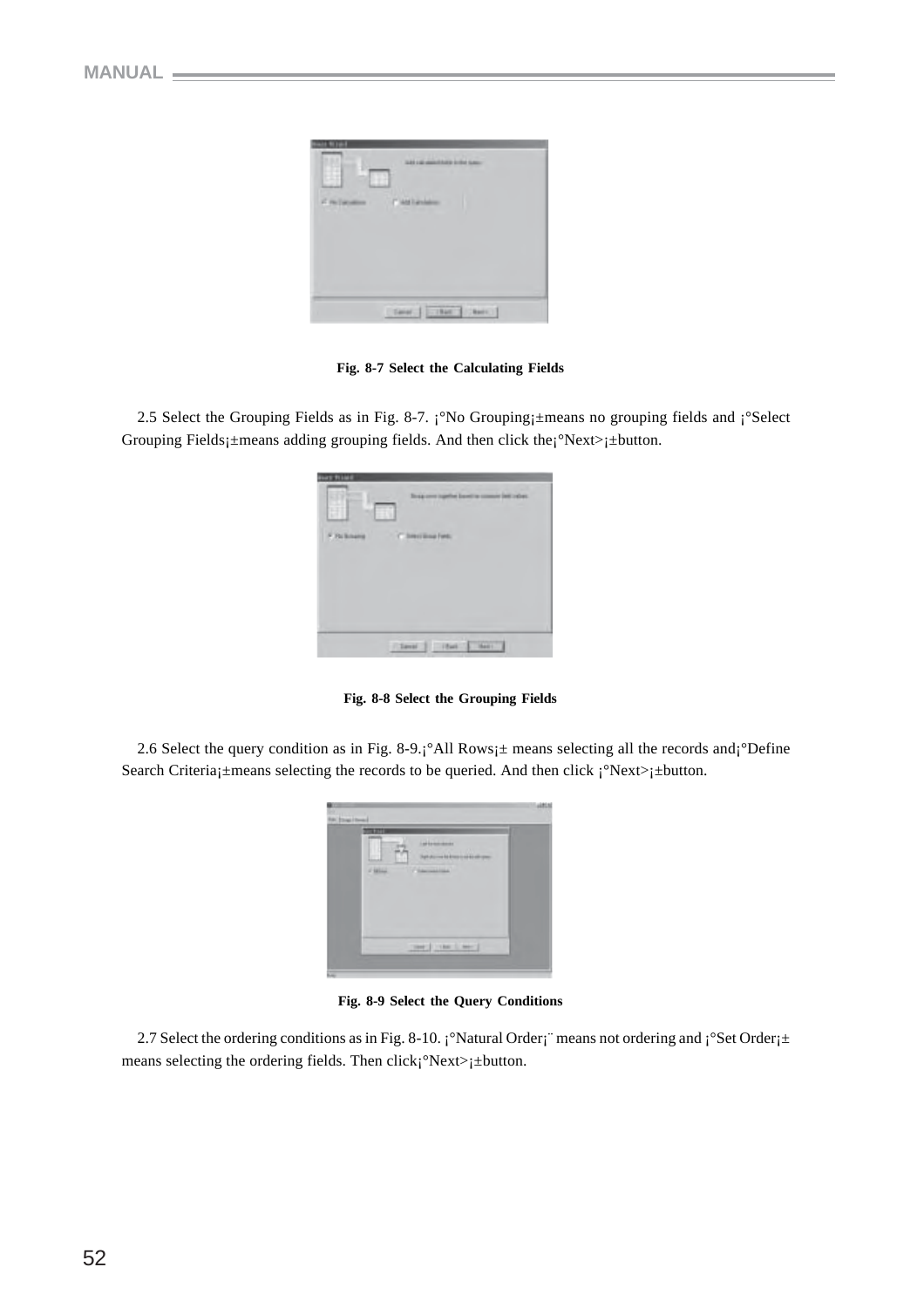| <b>Gears Winedi</b><br>1,866<br><b>11,950</b><br>$11 - 8$ and $-11$<br><b>SALE</b><br>2 april 10 cm<br>٠<br><b><i><u>ICRASS STRANGE</u></i></b> | Drike the cover of the guary based on held visiters. |
|-------------------------------------------------------------------------------------------------------------------------------------------------|------------------------------------------------------|
| <b>/F. National Ender</b>                                                                                                                       | <b>C. Set Duter</b>                                  |
|                                                                                                                                                 | Book<br>Here's<br>Carol                              |

#### **Fig. 8-10 Set Ordering Fields**

2.8 Click the ¡°Finish¡±button as in Fig. 8-11. Then the listing table of the database that has been set will be displayed as in Fig. 8-12.



**Fig. 8-11 Last Step of Selecting the Listing Tables**

| 日 山 目<br>$62 - 24$<br>-III pDictainante |         |     |
|-----------------------------------------|---------|-----|
| False lo cimidatable<br>None            | Type:   | 5.5 |
| Thiabusines                             | Bioleen |     |
| TB D rest                               | Wingst  |     |
| <b>III</b> Flundries                    | Sting   |     |
| <b>Ill trains</b>                       | készar  |     |
| <b>Block</b>                            | kinger  |     |
| <b>Ill</b> Point                        | Streg   |     |
| Fropers                                 | Sting   |     |
| O.                                      |         |     |

**Fig. 8-12 The Completion of Selecting Listing Tables**

- 3. Select the page key  $\mathrm{i}^{\circ}$ Design $\mathrm{i}$ ±and enter the report design window:
- 3.1 Title: For example, as in Fig. 8-13, set the title of the report as $\beta^{\circ}$ Report for DigtalDataTable  $\beta$ .

| 18 x X-m James State                                               |       |
|--------------------------------------------------------------------|-------|
| in The Tun!<br><b>March Capal Inform</b>                           |       |
| A SCHOOL 2011 G<br><b>CALCULATION CONTINUES</b>                    |       |
|                                                                    |       |
| H2: H2 # 7 単 単 単 単 点· P+ 指指                                        |       |
| <b>NEW RESIDENCE</b><br>在市中部 计目 副室   写 图                           | OWNER |
| Report for DigitalDataTable                                        |       |
|                                                                    |       |
|                                                                    |       |
|                                                                    |       |
|                                                                    |       |
|                                                                    |       |
|                                                                    |       |
|                                                                    |       |
| THE                                                                |       |
|                                                                    |       |
|                                                                    |       |
|                                                                    |       |
|                                                                    |       |
| and the party of the concentration<br>The party of the first state |       |

**Fig. 8-13 Design the Title of the Report**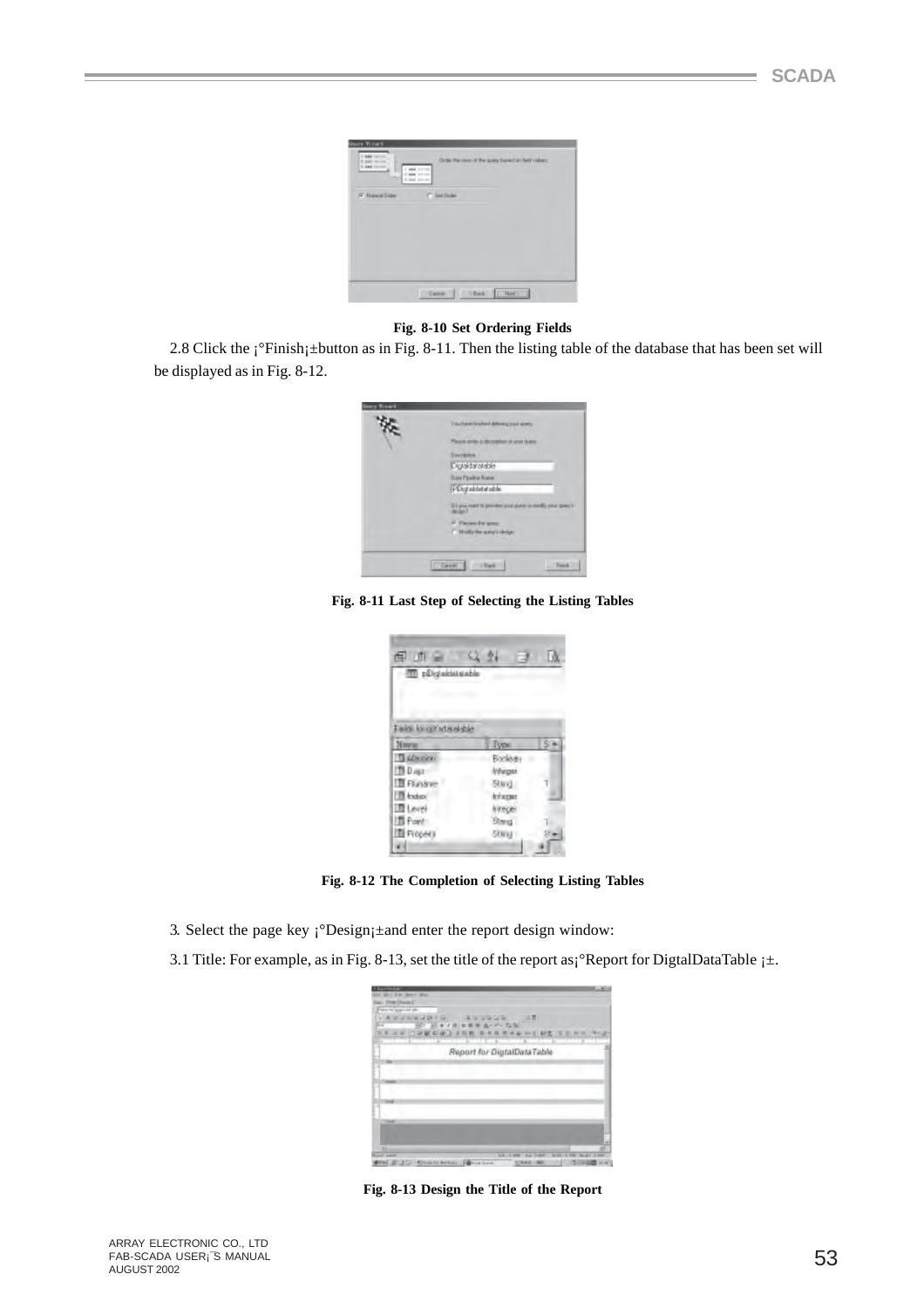3.2 Design the Head of the Report. For example, as in Fig. 8-14, set the labels such as  $\int^{\infty} \text{Index}[\pm, \int^{\infty} \text{Station}]^{\pm}$ , ¡°FtuName¡±and so on.

| On have less                                                                        |
|-------------------------------------------------------------------------------------|
|                                                                                     |
| <b>NUMBER ASSESS IN</b><br>10 メモノをおはなムーマーなか                                         |
| <b>18. 口腔图 的确正正则图 显示语言中断中于相互 法正中的 净(区</b><br>A PARTIES AND RESIDENCE AND RESIDENCE. |
| Report for DigitalDataTable                                                         |
| <br>McTDAH - Bries                                                                  |
| <b>SILLER</b>                                                                       |
|                                                                                     |

 **Fig. 8-14 Design the Head of the Report**

3.3 Design the Body of the Report. For example, as in Fig. 8-15, set the fields such as  $\int$ °Index $\pm \pm \int$ <sup>°</sup>Station $\pm$ , ¡°FtuName¡±and so on.

| <b><i>U.Septe District</i></b><br>this.<br>his-<br>Tim-<br><b>Contract</b> |                                                                                                                                                                                                                                                                                                                                                                                                                                                                                                                                                                                                                                                                                                                                                                                                                                                                                                                                                                                                                                                                                                                           | <b>Liets</b> |
|----------------------------------------------------------------------------|---------------------------------------------------------------------------------------------------------------------------------------------------------------------------------------------------------------------------------------------------------------------------------------------------------------------------------------------------------------------------------------------------------------------------------------------------------------------------------------------------------------------------------------------------------------------------------------------------------------------------------------------------------------------------------------------------------------------------------------------------------------------------------------------------------------------------------------------------------------------------------------------------------------------------------------------------------------------------------------------------------------------------------------------------------------------------------------------------------------------------|--------------|
| Das   Segal Terme                                                          |                                                                                                                                                                                                                                                                                                                                                                                                                                                                                                                                                                                                                                                                                                                                                                                                                                                                                                                                                                                                                                                                                                                           |              |
| 日日日<br>$-41.7$<br>$14 - 4$<br>a                                            | <b>F. H.</b><br>W.                                                                                                                                                                                                                                                                                                                                                                                                                                                                                                                                                                                                                                                                                                                                                                                                                                                                                                                                                                                                                                                                                                        |              |
|                                                                            |                                                                                                                                                                                                                                                                                                                                                                                                                                                                                                                                                                                                                                                                                                                                                                                                                                                                                                                                                                                                                                                                                                                           |              |
|                                                                            | Maguel for Diphothers fable<br><b>PLAIN</b><br>ture<br>100<br>$\frac{1}{2}$<br>٠<br><b>Diego</b> , F.<br>Cast<br>sales.<br>≍<br>Good, J<br>٠<br>LIMBA<br><b>SERVE</b><br>1488.3<br>÷<br><b>Hotel</b><br>OPEJ<br><b>Hart</b><br>Coven, A<br>Cares, A<br>٠<br>teres.<br><b>Link</b><br><b>Callie 1</b><br>٠<br>ż<br><b>Address</b><br><b>Dietail</b><br>÷<br>Date L.<br>÷<br>SHOPLA A<br>tues.<br>÷<br><b>TANK</b><br>1014.4<br>۰<br>totals.<br>Loans, A<br>t<br>₩<br>四<br>$\frac{1}{2}$<br>in the<br><b>Light A</b><br><b>Links</b><br><b>Langua</b><br>$\frac{1}{2}$<br>Dekk)<br>ready.<br>Links J<br>÷<br>Total C<br>Lares.<br>×<br>only.<br>totals.<br><b>HASAAR</b><br>$-$<br>Deed, i<br>Green, I<br>z.<br>Lores, J.<br>sales.<br>cooks.<br><b>Address</b><br>Detect.<br>700<br>Gent. I<br><b>THE</b><br>GREE.F<br><b>LEG</b><br>LUES, I<br>ī.<br>$\rightarrow$<br>Case Li<br>Caret, c<br>₩<br>Limit. I<br>÷<br><b>Weight</b><br>ü<br><b>SALE</b><br>î<br>₩<br>$-0.01$<br><b>Sight</b><br>ī<br><b>NAME</b><br><b>SEE</b><br>$-441$<br><b>NATE</b><br>š<br><b>Sales</b><br><b>GAL</b><br><b>Links</b><br>641-kilof<br>۰ |              |

**Fig. 8-15 Design the Body of the Report**

3.4 Design the Pin Part of the Report: For example, as in Fig. 8-16, set the system variable as¡°DateTime¡±, ¡°PageSetDesc¡±.

| <b>ARROG</b><br>过春                |
|-----------------------------------|
| キノリコヨニム・バーもな                      |
| or Oug Data she bed verwing no be |
| and a college                     |
|                                   |
| Report for DigtalDataTable        |
|                                   |
| Fairlame                          |
|                                   |
| Coreol 2                          |
| Fastol                            |
|                                   |
|                                   |

**Fig. 8-16 Design the Date and the Page Code**

4. Preview the Report: Select and click the page key¡°Preview¡±as in Fig. 8-16. And the diagram as in Fig. 8-17 will be displayed.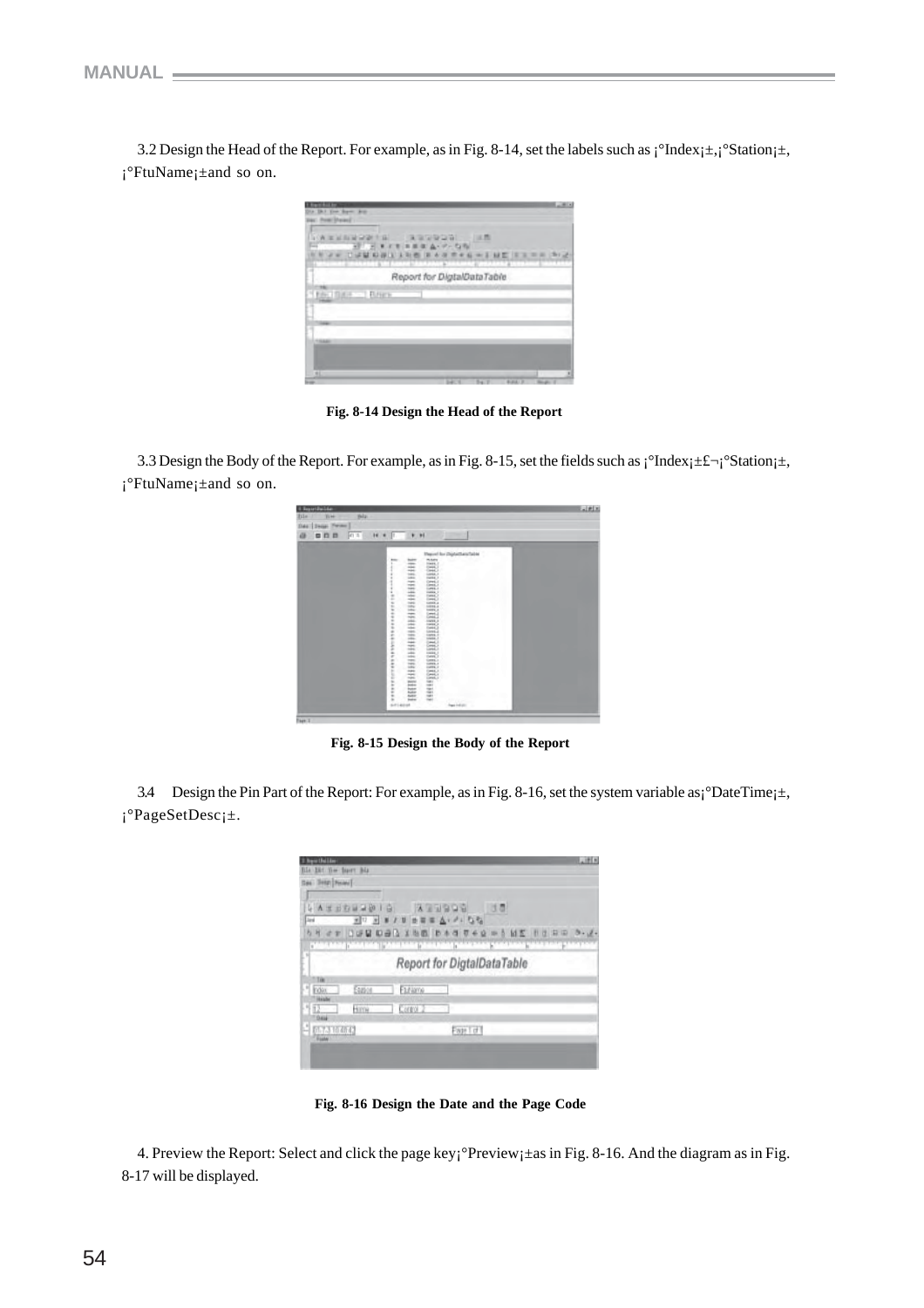| <b><i><u>Simmilation</u></i></b><br>his-<br>This.<br>$10 - 10$ |                                                                                                                                                                                                                                                                                                                                                                                                                                                                                                                                                                                                                                                                                                                                                                                                                                                                                                                                                                                                                                                                                                                                                                                                                                                                                         | Eleter |
|----------------------------------------------------------------|-----------------------------------------------------------------------------------------------------------------------------------------------------------------------------------------------------------------------------------------------------------------------------------------------------------------------------------------------------------------------------------------------------------------------------------------------------------------------------------------------------------------------------------------------------------------------------------------------------------------------------------------------------------------------------------------------------------------------------------------------------------------------------------------------------------------------------------------------------------------------------------------------------------------------------------------------------------------------------------------------------------------------------------------------------------------------------------------------------------------------------------------------------------------------------------------------------------------------------------------------------------------------------------------|--------|
| Das   Segal Terme                                              |                                                                                                                                                                                                                                                                                                                                                                                                                                                                                                                                                                                                                                                                                                                                                                                                                                                                                                                                                                                                                                                                                                                                                                                                                                                                                         |        |
| .                                                              | $16 - 6$<br>$F$ H                                                                                                                                                                                                                                                                                                                                                                                                                                                                                                                                                                                                                                                                                                                                                                                                                                                                                                                                                                                                                                                                                                                                                                                                                                                                       |        |
|                                                                |                                                                                                                                                                                                                                                                                                                                                                                                                                                                                                                                                                                                                                                                                                                                                                                                                                                                                                                                                                                                                                                                                                                                                                                                                                                                                         |        |
|                                                                | Measured Now Unigenistical and California<br><b>PLAIN</b><br>÷<br>100<br>turn<br>10444, 7<br>-<br>٠<br>sales.<br>Geo.<br>man.<br>Case Ci<br>$\frac{1}{2}$<br>LIPSA.1<br><b>LEE</b><br>74284.7<br>٠<br><b>SHEET</b><br><b>Hart</b><br><b>Hart</b><br>$-$<br>SIPEL!<br>$-0.064$<br><b>Dalla</b> , I<br>t,<br>office.<br>Date (<br>÷<br>news:<br>(large)<br>÷<br><b>CONTROL</b><br>SHIPA A<br>,,,,,,,,<br><b>TANK</b><br><b>LIENA</b><br>into:<br>LANK A<br><b>Smith</b><br>$\frac{1}{2} \left( \frac{1}{2} \right) \left( \frac{1}{2} \right) \left( \frac{1}{2} \right)$<br>盅<br><b>GWALL</b><br>$\frac{1}{2}$<br><b>Large CA</b><br>÷<br>100443<br>man.<br>Lives, J.<br>ï<br>$-0.044$<br>Listes, J.<br>ï<br>$\overline{a}$<br>trialia. I<br>*****<br>Dealer of<br><b>Hotel</b><br>Cows, J<br>$\frac{1}{2}$<br>$-0.01$<br>Limit.)<br>$\frac{1}{2}$<br><b>Links</b> , I<br><b>Address</b><br>Dates.)<br>ŧ<br>$\rightarrow$<br>CHIEF, I<br>TOPS:<br>SIPER-F<br><b>LEG</b><br><b>LUTE 1</b><br>t<br>Canada, J.<br>man.<br>Caret, c<br><b>Hart</b><br><b>HOME</b><br>Limit.)<br>÷<br><br>paint.<br><b>SALE</b><br><b>John</b><br><b>HALL</b><br><b>built</b><br><b>Hart</b><br><b>SET</b><br>hate<br><b>SATT</b><br>z,<br><b>Sale</b><br><b>PAGE</b><br>a-Fri-Alived<br><b>Days Indigent</b> |        |

**Fig. 8-17 Preview the Report**

**Explanation**: Refer to  $\int$ <sup>°</sup>Report Builder Users Manual<sub>i</sub>±for detailed help information.

### **8.2 Browse**

Select  $\mathbf{i}^\circ$ Report | Browse $\mathbf{j}$ ±or click the fast button  $\mathbb{R}$ , then the diagram as in Fig. 8-18 will be displayed.

| <b><i><i><u>REGISTER</u></i></i></b>                                                                                                                                                                                                                                                                                                                                                                                                                                                                                                                                                                                   | 1.001  |
|------------------------------------------------------------------------------------------------------------------------------------------------------------------------------------------------------------------------------------------------------------------------------------------------------------------------------------------------------------------------------------------------------------------------------------------------------------------------------------------------------------------------------------------------------------------------------------------------------------------------|--------|
| <b>Stage: Ewg.</b> ]<br><b>四回座 H +   + H   +</b><br><b>CONTRACTOR</b>                                                                                                                                                                                                                                                                                                                                                                                                                                                                                                                                                  | $\sim$ |
| Care: 1708/05/29 Higher for Focortero C<br>Calif. 3 Canaghi in fer pler rocch france?<br>Carus & Design on trains indicated board of<br>Lase 41 byls (ppry/luncherung Indent)<br>ala S User Calc Anches Jaz Tyte-<br>THE RT-BAL-CASE RATEDAY EDG for CBT<br>Data 7 Lions Cats Kenden, egy (Gen)<br>Two ELWY Grown ruled to Ltd.<br>and it uses Grouping feature and Gr<br>Taxel W.1444-15 Graphing and State Taxel<br>Dear 11 Lives In age Caput Place of<br>laus 12 Bort to ten field! TP10, ME<br>are til neigen af feldt als Period<br>Test Mitters/Listend HP University<br>Carol 31 Dansary systems (used import) |        |
| <b>Microsoft Committee</b>                                                                                                                                                                                                                                                                                                                                                                                                                                                                                                                                                                                             |        |
|                                                                                                                                                                                                                                                                                                                                                                                                                                                                                                                                                                                                                        |        |
|                                                                                                                                                                                                                                                                                                                                                                                                                                                                                                                                                                                                                        |        |
|                                                                                                                                                                                                                                                                                                                                                                                                                                                                                                                                                                                                                        |        |
|                                                                                                                                                                                                                                                                                                                                                                                                                                                                                                                                                                                                                        |        |
|                                                                                                                                                                                                                                                                                                                                                                                                                                                                                                                                                                                                                        |        |
|                                                                                                                                                                                                                                                                                                                                                                                                                                                                                                                                                                                                                        |        |
|                                                                                                                                                                                                                                                                                                                                                                                                                                                                                                                                                                                                                        |        |
|                                                                                                                                                                                                                                                                                                                                                                                                                                                                                                                                                                                                                        |        |
|                                                                                                                                                                                                                                                                                                                                                                                                                                                                                                                                                                                                                        |        |
|                                                                                                                                                                                                                                                                                                                                                                                                                                                                                                                                                                                                                        |        |
| (Dilet)                                                                                                                                                                                                                                                                                                                                                                                                                                                                                                                                                                                                                |        |

**Fig. 8-18 Reports-Browsing Interface**

1. The example of browsing the report. Select the page key ¡°Examples¡±. Click the listing option in the listing table, the browsing results will be shown in the sub-interface as in Fig. 8-19. Double click the listing option, the designing interface will be shown as in Fig. 8-20. And the example is non-changeable.

| ---<br><b>Godin Evid</b>                                                                                                                                                                                                                                                                                                                                                                                                                                                                                                                                                                                                                           | ■图图 ロステ コーロテト! |                                                          | 1.001   |
|----------------------------------------------------------------------------------------------------------------------------------------------------------------------------------------------------------------------------------------------------------------------------------------------------------------------------------------------------------------------------------------------------------------------------------------------------------------------------------------------------------------------------------------------------------------------------------------------------------------------------------------------------|----------------|----------------------------------------------------------|---------|
| <b><i>INCOTE</i></b><br>Care 3 Cange in 67 per close 6 Tarriet<br>Canal 3 Design as expedited a different of<br>Lear 41/64's carry-function, etg. Initiati<br>are 3 User Cell McDati Jac Tyter<br>THE RTAGE CAS full this strictly call<br>Case 7 Llore Cats Knicken and Starts<br>Cleve 91/601 Großen nationer als Eliz<br>Selvi & Upon Grouping free militure and<br>Taxel W.Ohio Christopher Burel Taxel<br>Court Til Anna Franger Channi (Flaure alf)<br>less II had to tracket DESCAME<br>are 12,541 old of first Jab Porte 5<br>Twill TRITINGY/Julianit will universities<br>Carol 31 Davidy scotting brand injured<br>The land can be a set |                | <b>Report The</b><br><b>Report Hospier</b><br>Detail und |         |
| ling Limato's said hi at<br><b>TOUR ART START</b>                                                                                                                                                                                                                                                                                                                                                                                                                                                                                                                                                                                                  |                |                                                          |         |
| 五田中                                                                                                                                                                                                                                                                                                                                                                                                                                                                                                                                                                                                                                                | Feat Lat 1     |                                                          | $2 - 4$ |

**Fig. 8-19 Click the Listing Option Once**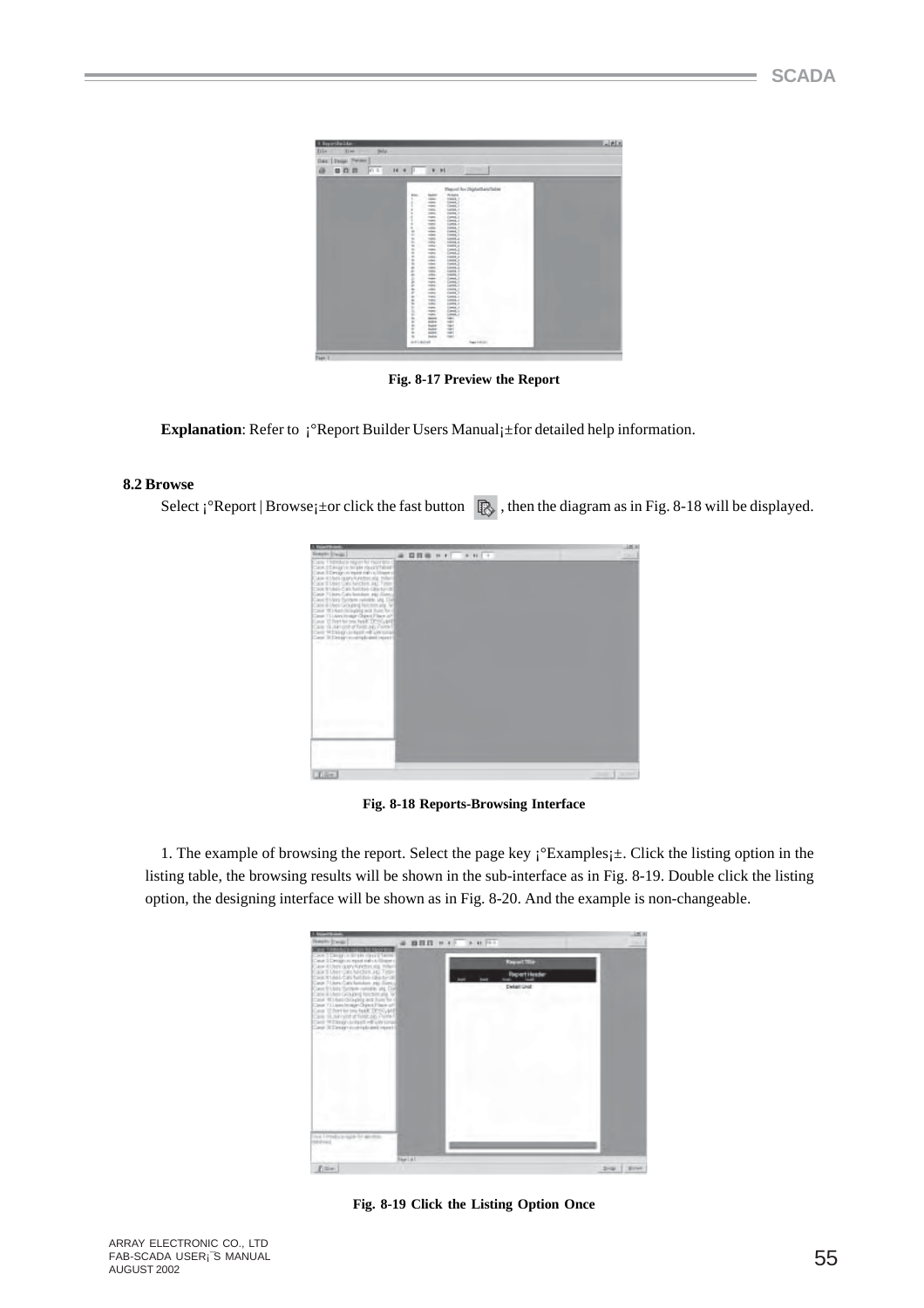|                 | Report Title                         |                                 |  |
|-----------------|--------------------------------------|---------------------------------|--|
| Fett<br>Field   | <b>Report Header</b><br>Field: Field |                                 |  |
| <b>Seattle</b>  | Detail Unit                          |                                 |  |
| Good Every Edit | <b>Report Bulloni</b>                | $T_{\rm 200}$ and $T_{\rm 200}$ |  |
|                 |                                      |                                 |  |
|                 |                                      |                                 |  |

**Fig. 8-20 Click the Listing Option Twice**

2. Design the Report: Select the page key ¡°Design¡±and the listing table is empty if opened for the first time, as in Fig. 8-21.



**Fig. 8-21 Select the Page Key ¡°Design¡±**

2.1 Add the Designed Report to the Table List. Click the right key of the mouse in the listing table, and the dialogue block as in Fig. 8-22 will be shown. Select the function option ¡°Append¡±and the dialogue block as in Fig. 8-23 will be shown.

| Append<br>Delete |  |
|------------------|--|
| Property         |  |

**Fig. 8-22 Click the Right Key of the Mouse**

| Property Setting<br>Property |            | $\infty$ |
|------------------------------|------------|----------|
| Description:                 |            |          |
| FilePath:                    |            | $-1$     |
| TableName:                   |            |          |
|                              |            |          |
|                              | <b>Sub</b> | Earnoal  |

**Fig. 8-23 Select the ¡°Append¡±Function Option**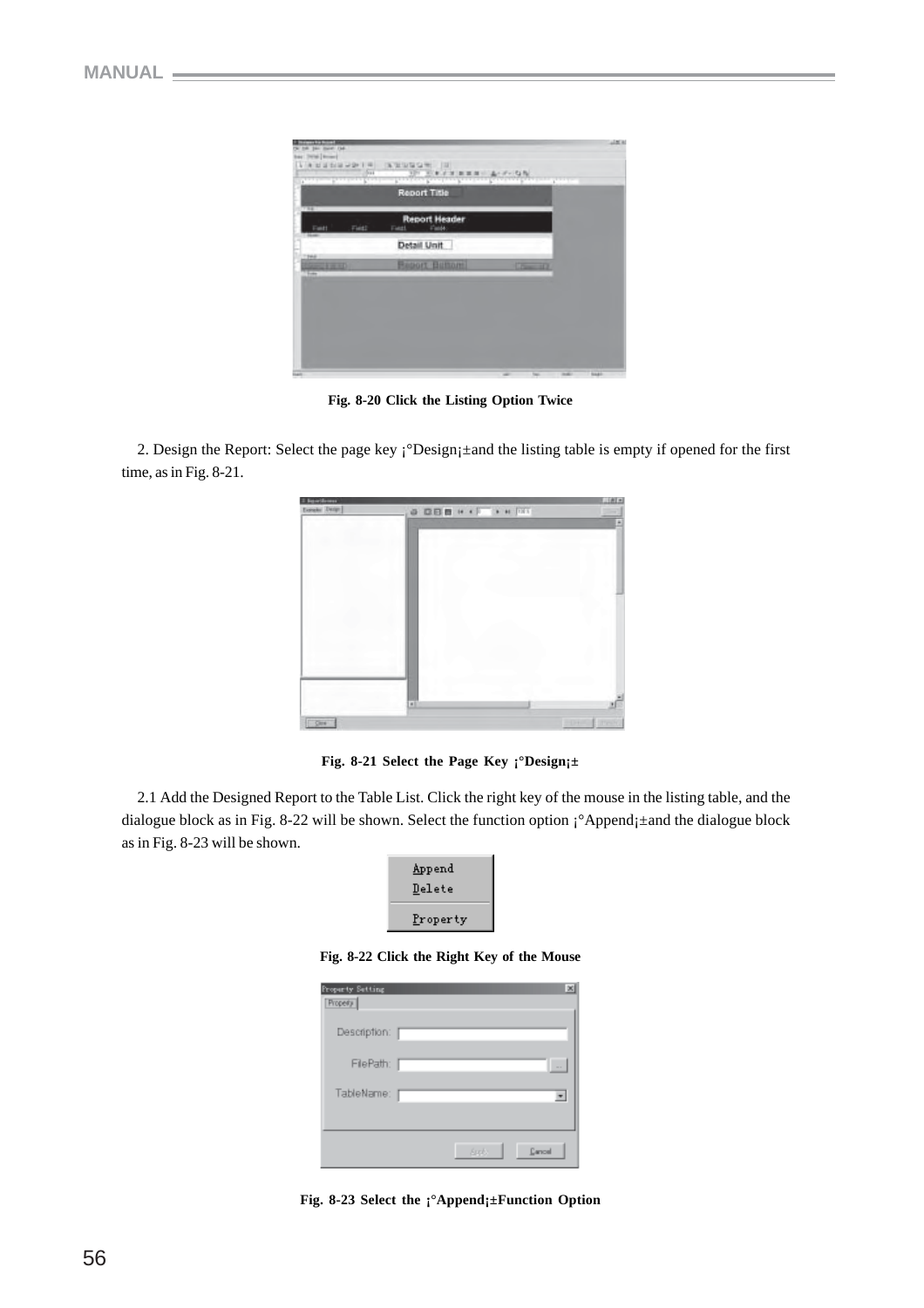In Fig. 8-21, enter the name describing the use of the report in the position of  $\mathrm{i}^\circ$ Description $\mathrm{i}^\circ$ =and the path and name of the report in the position of  $\mathbf{i}^{\circ}$ FilePath $\mathbf{i}$ +or click the button  $\mathbf{t}$  to open the dialogue block of selecting the files to be opened. Then click the button¡°Apply2¡±in Fig. 8-24. And at the same time, a new record is added to the listing table frame as in Fig. 8-25.

| Description       | Report for Digital Data Table                 |
|-------------------|-----------------------------------------------|
|                   | FilePath CMVDoonen/Report for Digital Data Tu |
| <b>TableManie</b> |                                               |

**Fig. 8-24 Entering the Options**

| et te Voorbile.<br>$\sim$ | $+ + + + +$<br>■四四 Ⅱ +<br>a                                                                                                                                                                                                                                                                                                                                                                                                                                                                                                                                                                                                                                                                                                                                                                                                                                                                                                                                                                                                                                                            |  |
|---------------------------|----------------------------------------------------------------------------------------------------------------------------------------------------------------------------------------------------------------------------------------------------------------------------------------------------------------------------------------------------------------------------------------------------------------------------------------------------------------------------------------------------------------------------------------------------------------------------------------------------------------------------------------------------------------------------------------------------------------------------------------------------------------------------------------------------------------------------------------------------------------------------------------------------------------------------------------------------------------------------------------------------------------------------------------------------------------------------------------|--|
|                           | Import for Distribution Sales<br>N/AH<br>to:<br><b>SALE</b><br>rent.)<br>$-$<br>ä<br><b>CAMEL</b><br><b>CARDS</b><br>٠<br>m<br><b>UPROJ</b><br><b>Great Li</b><br>------<br>$\frac{1}{2}$<br><b>Select</b><br><b>SEE</b><br><b>UNITED</b><br>$\frac{1}{2}$<br><b>CHARLES</b><br><b>Side</b><br>m<br>$\frac{1}{2}$<br>Lender, L.<br>$-0.1$<br>$\frac{1}{2}$<br><b>SIG</b><br><b>SEC</b><br><b>HOSE</b><br>$\rightarrow$<br><b>SPACE</b><br>$\overline{\phantom{a}}$<br>caster.<br>-<br><b>CONTRACTOR</b><br>×<br>$\frac{1}{2}$<br>cores.)<br>-<br>Caract J<br>$-144$<br><b>Land Co</b><br>Ξ<br><b>See Li</b><br><b>COLLECT</b><br>ü<br><b>ISRA</b><br>-<br>1111111111<br>皿<br>型<br><b>ISS</b><br><b>MAGES</b><br>泄<br>painting, it<br>Ë<br><b>SERVICE</b><br><b>STARTLE</b><br><b>Country of</b><br>Ī<br>Ë<br><b>SHO</b><br><b>COMPANY</b><br><b>Harry A</b><br>Ī<br>$\frac{1}{2}$<br>$-0.00000$<br>$\overline{\phantom{a}}$<br><b>CAMERA</b><br>w<br><b>Contract</b><br>I<br>100.5<br><b>SEC</b><br>$rac{1}{2}$<br>Ī<br>man.<br><b>Lake a</b><br>里<br>m<br>w<br>×<br>pot name<br>AA mi |  |
|                           | Page 1 of PT<br>Diego   Divers                                                                                                                                                                                                                                                                                                                                                                                                                                                                                                                                                                                                                                                                                                                                                                                                                                                                                                                                                                                                                                                         |  |

 **Fig. 8-25 The Page After Clicking the button ¡°Apply¡±**

At this time, the user can preview the report by clicking the mouse once and design the report by clicking the mouse twice.

2.2 Delete the listing option from the listing table. First select the listing option to be deleted and then click the right key of the mouse. Then the dialogue block as in Fig. 8-22 will be shown. Select the  $\frac{1}{2}$ Pelete $\frac{1}{2}$  function option.

2.3 Modify the properties of the listing option. First select the listing option to be modified and then click the right key of the mouse. Then the dialogue block as in Fig. 8-23 will be shown. Select the  $\mathbf{i}^{\circ}$ Property $\mathbf{i}$ ± function option, then the dialogue block as in Fig. 8-26 will be shown. In the dialogue block, modifying the  $\mathbf{i}^{\circ}$ Description $\mathbf{i} \pm$  and  $\mathbf{j}^{\circ}$ FilePath $\mathbf{i} \pm$ , and then click the button  $\mathbf{i}^{\circ}$ Apply $\mathbf{i} \pm$ . Thus the modification is completed.